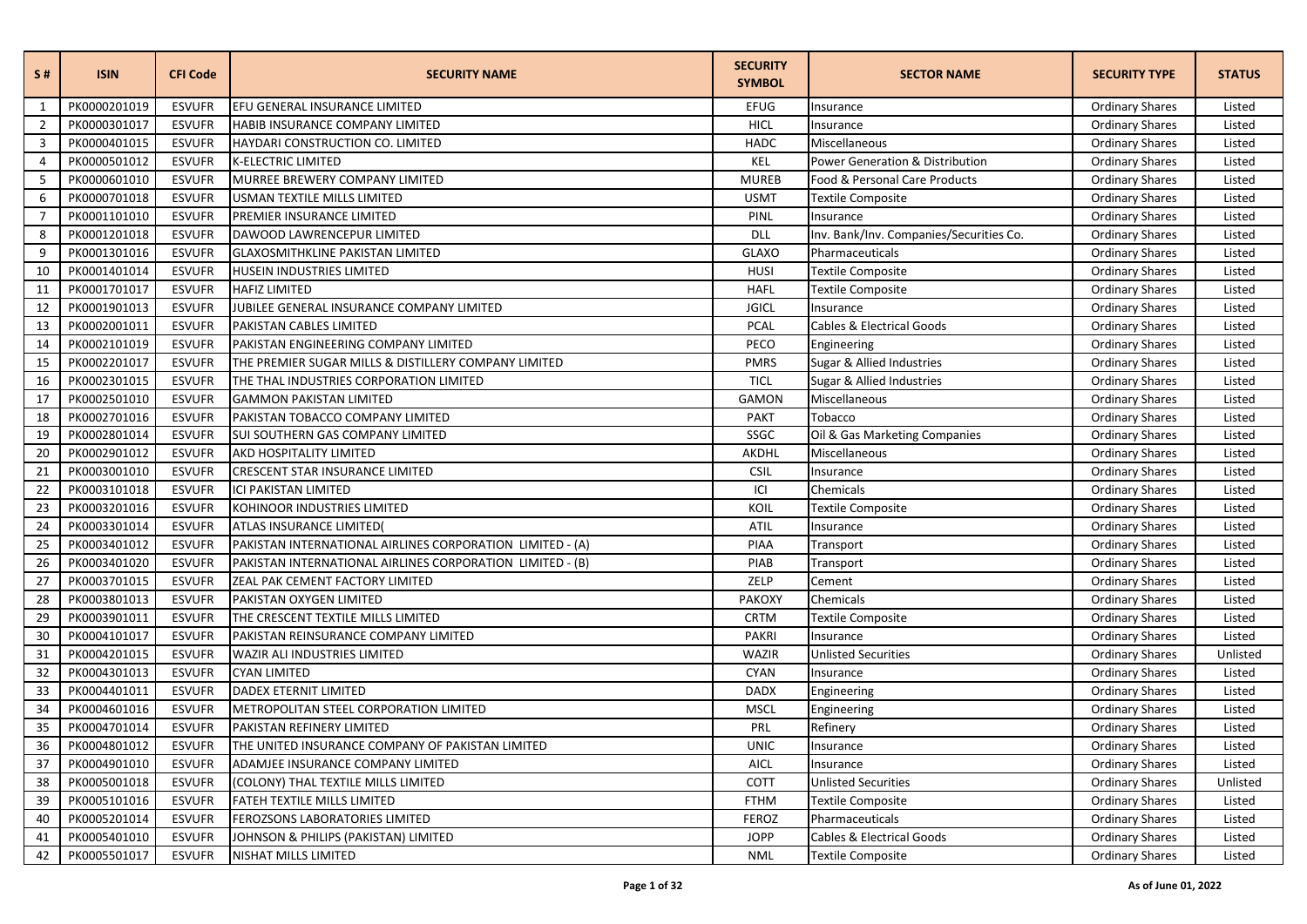| S#     | <b>ISIN</b>  | <b>CFI Code</b> | <b>SECURITY NAME</b>                                | <b>SECURITY</b><br><b>SYMBOL</b> | <b>SECTOR NAME</b>             | <b>SECURITY TYPE</b>   | <b>STATUS</b> |
|--------|--------------|-----------------|-----------------------------------------------------|----------------------------------|--------------------------------|------------------------|---------------|
| 43     | PK0005701013 | <b>ESVUFR</b>   | <b>GHARIBWAL CEMENT LIMITED</b>                     | GWLC                             | Cement                         | <b>Ordinary Shares</b> | Listed        |
| 44     | PK0005801011 | <b>ESVUFR</b>   | <b>HASHIMI CAN COMPANY LIMITED</b>                  | <b>HACC</b>                      | Miscellaneous                  | <b>Ordinary Shares</b> | Listed        |
| 45     | PK0005901019 | <b>ESVUFR</b>   | BEEMA-PAKISTAN COMPANY LIMITED                      | <b>BEEM</b>                      | Insurance                      | <b>Ordinary Shares</b> | Unlisted      |
| 46     | PK0006002015 |                 | JANANA DE MALUCHO TEXTILE MILLS LIMITED(CP) 10%     | <b>JCP</b>                       | Textile Spinning               | Preference Shares      | Listed        |
| 47     | PK0006001017 | <b>ESVUFR</b>   | JANANA DE MALUCHO TEXTILE MILLS LIMITED             | <b>JDMT</b>                      | <b>Textile Spinning</b>        | <b>Ordinary Shares</b> | Listed        |
| 48     | PK0006002023 |                 | JANANA DE MALUCHO TEXTILE MILLS LIMITED PREF. 71/2% | <b>JPRF</b>                      | Textile Spinning               | Preference Shares      | Listed        |
| 49     | PK0006101015 | <b>ESVUFR</b>   | JAVEDAN CORPORATION LIMITED                         | <b>JVDC</b>                      | Cement                         | <b>Ordinary Shares</b> | Listed        |
| 50     | PK0006201013 | <b>ESVUFR</b>   | KHYBER TEXTILE MILLS LIMITED                        | <b>KHYT</b>                      | Textile Composite              | <b>Ordinary Shares</b> | Listed        |
| 51     | PK0006401019 | <b>ESVUFR</b>   | THE NATIONAL SILK & RAYON MILLS LIMITED             | <b>NSRM</b>                      | Synthetic & Rayon              | <b>Ordinary Shares</b> | Listed        |
| 52     | PK0006801010 | <b>ESVUFR</b>   | HABIB SUGAR MILLS LIMITED                           | <b>HABSM</b>                     | Sugar & Allied Industries      | <b>Ordinary Shares</b> | Listed        |
| 53     | PK0006901018 | <b>ESVUFR</b>   | INDUS DYEING & MANUFACTURING COMPANY LIMITED        | <b>IDYM</b>                      | Textile Spinning               | <b>Ordinary Shares</b> | Listed        |
| 54     | PK0007101014 | <b>ESVUFR</b>   | <b>GHANDHARA INDUSTRIES LIMITED</b>                 | <b>GHNI</b>                      | Automobile Assembler           | <b>Ordinary Shares</b> | Listed        |
| 55     | PK0007201012 | <b>ESVUFR</b>   | NATIONAL SECURITY INSURANCE COMPANY LTD.            | <b>NSIC</b>                      | Insurance                      | <b>Ordinary Shares</b> | Listed        |
| 56     | PK0008101013 | <b>ESVUFR</b>   | MIRPURKHAS SUGAR MILLS LIMITED                      | <b>MIRKS</b>                     | Sugar & Allied Industries      | <b>Ordinary Shares</b> | Listed        |
| 57     | PK0008201011 | <b>ESVUFR</b>   | NATIONAL REFINERY LIMITED                           | <b>NRL</b>                       | Refinery                       | <b>Ordinary Shares</b> | Listed        |
| 58     | PK0008401017 | <b>ESVUFR</b>   | PAKISTAN PAPER PRODUCTS LIMITED                     | PPP                              | Paper & Board                  | <b>Ordinary Shares</b> | Listed        |
| 59     | PK0008501014 | <b>ESVUFR</b>   | PAKISTAN SERVICES LIMITED                           | <b>PSEL</b>                      | Miscellaneous                  | <b>Ordinary Shares</b> | Listed        |
| 60     | PK0008601012 | <b>ESVUFR</b>   | SHAFIQ TEXTILE MILLS LIMITED                        | <b>SFQT</b>                      | Textile Spinning               | <b>Ordinary Shares</b> | Listed        |
| 61     | PK0008901016 | <b>ESVUFR</b>   | SUI NORTHERN GAS PIPELINES LIMITED                  | SNGP                             | Oil & Gas Marketing Companies  | <b>Ordinary Shares</b> | Listed        |
| 62     | PK0009201010 | <b>ESVUFR</b>   | <b>ATLAS HONDA LIMITED</b>                          | ATLH                             | Automobile Assembler           | <b>Ordinary Shares</b> | Listed        |
| 63     | PK0009301018 | <b>ESVUFR</b>   | <b>BAWANY SUGAR MILLS LIMITED</b>                   | <b>BAWS</b>                      | <b>Unlisted Securities</b>     | <b>Ordinary Shares</b> | Unlisted      |
| 64     | PK0009401016 | <b>ESVUFR</b>   | <b>CRESCENT JUTE PRODUCTS LTD.</b>                  | <b>CJPL</b>                      | Jute                           | <b>Ordinary Shares</b> | Listed        |
| 65     | PK0009501013 | <b>ESVUFR</b>   | <b>CRESCENT COTTON MILLS LIMITED</b>                | <b>CCM</b>                       | Textile Spinning               | <b>Ordinary Shares</b> | Listed        |
| 66     | PK0009801017 | <b>ESVUFR</b>   | MILLAT TRACTORS LIMITED                             | <b>MTL</b>                       | Automobile Assembler           | <b>Ordinary Shares</b> | Listed        |
| 67     | PK0010001011 | <b>ESVUFR</b>   | PACKAGES LIMITED                                    | <b>PKGS</b>                      | Paper & Board                  | <b>Ordinary Shares</b> | Listed        |
| 68     | PK0010101019 | <b>ESVUFR</b>   | PAKISTAN PVC LIMITED                                | PPVC                             | Chemicals                      | <b>Ordinary Shares</b> | Listed        |
| 69     | PK0010301015 | <b>ESVUFR</b>   | D.M. TEXTILE MILLS LIMITED                          | <b>DMTX</b>                      | Textile Spinning               | <b>Ordinary Shares</b> | Listed        |
| 70     | PK0010501010 | <b>ESVUFR</b>   | <b>NOON SUGAR MILLS LIMITED</b>                     | <b>NONS</b>                      | Sugar & Allied Industries      | <b>Ordinary Shares</b> | Listed        |
| 71     | PK0010901012 | <b>ESVUFR</b>   | ADAM SUGAR MILLS LIMITED                            | <b>ADAMS</b>                     | Sugar & Allied Industries      | <b>Ordinary Shares</b> | Listed        |
| 72     | PK0011001010 | <b>ESVUFR</b>   | HUSEIN SUGAR MILLS LIMITED                          | <b>HSM</b>                       | Sugar & Allied Industries      | <b>Ordinary Shares</b> | Listed        |
| $73\,$ | PK0011101018 | <b>ESVUFR</b>   | <b>SECURITY PAPERS LIMITED</b>                      | SEPL                             | Paper & Board                  | <b>Ordinary Shares</b> | Listed        |
| 74     | PK0011201016 | <b>ESVUFR</b>   | SHAHTAJ SUGAR MILLS LIMITED                         | SHJS                             | Sugar & Allied Industries      | <b>Ordinary Shares</b> | Listed        |
| 75     | PK0011301014 | <b>ESVUFR</b>   | <b>THAL LIMITED</b>                                 | <b>THALL</b>                     | Automobile Parts & Accessories | <b>Ordinary Shares</b> | Listed        |
| 76     | PK0011501019 | <b>ESVUFR</b>   | ALI ASGHAR TEXTILE MILLS LIMITED                    | AATM                             | Textile Spinning               | <b>Ordinary Shares</b> | Listed        |
| 77     | PK0011601017 | <b>ESVUFR</b>   | ALLAWASAYA TEXTILE & FINISHING MILLS LTD.           | <b>AWTX</b>                      | Textile Spinning               | <b>Ordinary Shares</b> | Listed        |
| 78     | PK0011701015 | <b>ESVUFR</b>   | ATLAS BATTERY LIMITED                               | <b>ATBA</b>                      | Automobile Parts & Accessories | <b>Ordinary Shares</b> | Listed        |
| 79     | PK0011801013 | <b>ESVUFR</b>   | AYESHA TEXTILE MILLS LIMITED                        | <b>AYTM</b>                      | Textile Spinning               | <b>Ordinary Shares</b> | Unlisted      |
| 80     | PK0012101017 | <b>ESVUFR</b>   | <b>ENGRO CORPORATION LIMITED</b>                    | <b>ENGRO</b>                     | Fertilizer                     | <b>Ordinary Shares</b> | Listed        |
| 81     | PK0012201015 | <b>ESVUFR</b>   | EXTRACTION (PAKISTAN) LIMITED                       | <b>EXTR</b>                      | Vanaspati & Allied Industries  | <b>Ordinary Shares</b> | Listed        |
| 82     | PK0012301013 | <b>ESVUFR</b>   | <b>GULISTAN TEXTILE MILLS LIMITED</b>               | <b>GUTM</b>                      | Textile Spinning               | <b>Ordinary Shares</b> | Listed        |
| 83     | PK0012401011 | <b>ESVUFR</b>   | KHYBER TOBACCO COMPANY LIMITED                      | <b>KHTC</b>                      | Tobacco                        | <b>Ordinary Shares</b> | Listed        |
| 84     | PK0012501018 | <b>ESVUFR</b>   | <b>MEHRAN SUGAR MILLS LIMITED</b>                   | <b>MRNS</b>                      | Sugar & Allied Industries      | <b>Ordinary Shares</b> | Listed        |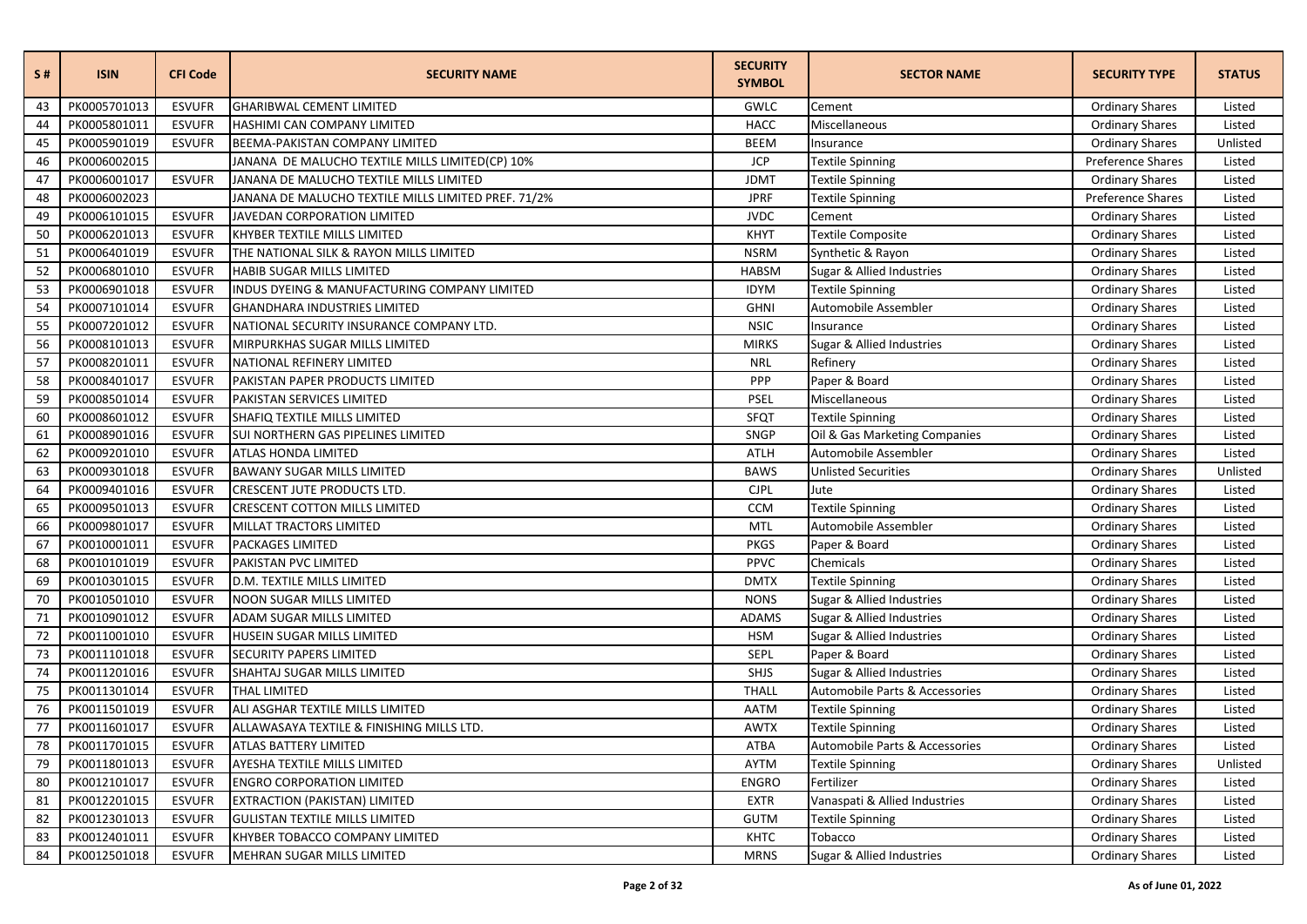| S#  | <b>ISIN</b>  | <b>CFI Code</b> | <b>SECURITY NAME</b>                     | <b>SECURITY</b><br><b>SYMBOL</b> | <b>SECTOR NAME</b>                      | <b>SECURITY TYPE</b>   | <b>STATUS</b> |
|-----|--------------|-----------------|------------------------------------------|----------------------------------|-----------------------------------------|------------------------|---------------|
| 85  | PK0012601016 | <b>ESVUFR</b>   | MOHAMMAD FAROOQ TEXTILE MILLS LIMITED    | <b>MFTM</b>                      | <b>Textile Composite</b>                | <b>Ordinary Shares</b> | Listed        |
| 86  | PK0012901010 | <b>ESVUFR</b>   | SIND FINE TEXTILE MILLS LIMITED          | <b>SFTM</b>                      | <b>Unlisted Securities</b>              | <b>Ordinary Shares</b> | Unlisted      |
| 87  | PK0013001018 | <b>ESVUFR</b>   | STANDARD INSURANCE COMPANY LIMITED       | SICL                             | Insurance                               | <b>Ordinary Shares</b> | Listed        |
| 88  | PK0013201014 | <b>ESVUFR</b>   | AZMAT TEXTILE MILLS LIMITED              | <b>AZMT</b>                      | <b>Textile Spinning</b>                 | <b>Ordinary Shares</b> | Listed        |
| 89  | PK0013401010 | <b>ESVUFR</b>   | <b>GHANI VALUE GLASS LIMITED</b>         | GVGL                             | Glass & Ceremics                        | <b>Ordinary Shares</b> | Listed        |
| 90  | PK0013601015 | <b>ESVUFR</b>   | <b>GLOBE TEXTILE MILLS LIMITED</b>       | <b>GLOT</b>                      | Textile Spinning                        | <b>Ordinary Shares</b> | Listed        |
| 91  | PK0013901019 | <b>ESVUFR</b>   | LIBERTY MILLS LIMITED                    | LIBM                             | <b>Unlisted Securities</b>              | <b>Ordinary Shares</b> | Unlisted      |
| 92  | PK0014201013 | <b>ESVUFR</b>   | THE UNIVERSAL INSURANCE COMPANY LIMITED  | <b>UVIC</b>                      | Insurance                               | <b>Ordinary Shares</b> | Listed        |
| 93  | PK0014501016 | <b>ESVUFR</b>   | AL-NOOR SUGAR MILLS LIMITED              | <b>ALNRS</b>                     | Sugar & Allied Industries               | <b>Ordinary Shares</b> | Listed        |
| 94  | PK0014601014 | <b>ESVUFR</b>   | ATLAS ENGINEERING(PRIVATE)LIMITED        | <b>ATEL</b>                      | <b>Unlisted Securities</b>              | <b>Ordinary Shares</b> | Unlisted      |
| 95  | PK0014701012 | <b>ESVUFR</b>   | ANNOOR TEXTILE MILLS LIMITED             | <b>ANNT</b>                      | Textile Spinning                        | <b>Ordinary Shares</b> | Listed        |
| 96  | PK0014901018 | <b>ESVUFR</b>   | FAZAL CLOTH. MILLS LIMITED               | <b>FZCM</b>                      | Textile Composite                       | <b>Ordinary Shares</b> | Listed        |
| 97  | PK0015201012 | <b>ESVUFR</b>   | GUL AHMED TEXTILE MILLS LIMITED          | <b>GATM</b>                      | Textile Composite                       | <b>Ordinary Shares</b> | Listed        |
| 98  | PK0015401018 | <b>ESVUFR</b>   | AGRO ALLIANZ LIMITED                     | AAL                              | Textile Spinning                        | <b>Ordinary Shares</b> | Listed        |
| 99  | PK0015501015 | <b>ESVUFR</b>   | KOHAT TEXTILE MILLS LIMITED              | <b>KOHTM</b>                     | <b>Textile Spinning</b>                 | <b>Ordinary Shares</b> | Listed        |
| 100 | PK0015701011 | <b>ESVUFR</b>   | <b>BUNNY'S LIMITED</b>                   | <b>BNL</b>                       | Food & Personal Care Products           | <b>Ordinary Shares</b> | Listed        |
| 101 | PK0015801019 | <b>ESVUFR</b>   | <b>FAUJI FOODS LIMITED</b>               | <b>FFL</b>                       | Food & Personal Care Products           | <b>Ordinary Shares</b> | Listed        |
| 102 | PK0016001015 | <b>ESVUFR</b>   | PAKISTAN FISHERIES LIMITED               | PAFL                             | Food & Personal Care Products           | <b>Ordinary Shares</b> | Listed        |
| 103 | PK0016101013 | <b>ESVUFR</b>   | <b>QUALITY STEEL WORKS LIMITED</b>       | QUSW                             | Engineering                             | <b>Ordinary Shares</b> | Listed        |
| 104 | PK0016301019 | <b>ESVUFR</b>   | SALLY TEXTILE MILLS LIMITED              | <b>SLYT</b>                      | Textile Spinning                        | <b>Ordinary Shares</b> | Listed        |
| 105 | PK0016401017 | <b>ESVUFR</b>   | SERVICE INDUSTRIES LIMITED               | SRVI                             | Leather & Tanneries                     | <b>Ordinary Shares</b> | Listed        |
| 106 | PK0016501014 | <b>ESVUFR</b>   | SERVICE INDUSTRIES TEXTILE LIMITED       | <b>SERT</b>                      | <b>Textile Spinning</b>                 | <b>Ordinary Shares</b> | Listed        |
| 107 | PK0016601012 | <b>ESVUFR</b>   | SHAMS TEXTILE MILLS LIMITED              | <b>STML</b>                      | <b>Textile Composite</b>                | <b>Ordinary Shares</b> | Listed        |
| 108 | PK0016701010 | <b>ESVUFR</b>   | SHELL PAKISTAN LIMITED                   | <b>SHEL</b>                      | Oil & Gas Marketing Companies           | <b>Ordinary Shares</b> | Listed        |
| 109 | PK0016901016 | <b>ESVUFR</b>   | UNITED BRANDS LIMITED                    | <b>UBDL</b>                      | Miscellaneous                           | <b>Ordinary Shares</b> | Listed        |
| 110 | PK0017401016 | <b>ESVUFR</b>   | THE CLIMAX ENGINEERING COMPANY LIMITED   | <b>CECL</b>                      | Cables & Electrical Goods               | <b>Ordinary Shares</b> | Unlisted      |
| 111 | PK0017501013 | <b>ESVUFR</b>   | DAWOOD HERCULES CORPORATION LIMITED      | <b>DAWH</b>                      | Inv. Bank/Inv. Companies/Securities Co. | <b>Ordinary Shares</b> | Listed        |
| 112 | PK0017601011 | <b>ESVUFR</b>   | DEWAN MUSHTAQ TEXTILE MILLS LIMITED      | <b>DMTM</b>                      | Textile Spinning                        | <b>Ordinary Shares</b> | Listed        |
| 113 | PK0017701019 | <b>ESVUFR</b>   | DEWAN TEXTILE MILLS LIMITED              | <b>DWTM</b>                      | Textile Spinning                        | <b>Ordinary Shares</b> | Listed        |
| 114 | PK0018101011 | <b>ESVUFR</b>   | KOHINOOR TEXTILE MILLS LIMITED           | <b>KTML</b>                      | Textile Composite                       | <b>Ordinary Shares</b> | Listed        |
| 115 | PK0018201019 | <b>ESVUFR</b>   | PHILIP MORRIS (PAKISTAN) LIMITED         | <b>PMPK</b>                      | Tobacco                                 | <b>Ordinary Shares</b> | Listed        |
| 116 | PK0018301017 | <b>ESVUFR</b>   | <b>OLYMPIA MILLS LIMITED</b>             | OML                              | <b>Textile Spinning</b>                 | <b>Ordinary Shares</b> | Listed        |
| 117 | PK0018401015 | <b>ESVUFR</b>   | PUNJAB COTTON MILLS LTD                  | PNJC                             | Textile Spinning                        | <b>Ordinary Shares</b> | Listed        |
| 118 | PK0018501012 | <b>ESVUFR</b>   | <b>QUETTA TEXTILE MILLS LIMITED</b>      | QUET                             | <b>Textile Composite</b>                | <b>Ordinary Shares</b> | Listed        |
| 119 | PK0018701018 | <b>ESVUFR</b>   | SURAJ GHEE INDUSTRIES LIMITED            | SURAJ                            | Vanaspati & Allied Industries           | <b>Ordinary Shares</b> | Listed        |
| 120 | PK0019701017 | <b>ESVUFR</b>   | JAUHARABAD SUGAR MILLS LIMITED           | <b>JSML</b>                      | Sugar & Allied Industries               | <b>Ordinary Shares</b> | Listed        |
| 121 | PK0019801015 | <b>ESVUFR</b>   | MAHMOOD TEXTILE MILLS LIMITED            | <b>MEHT</b>                      | Textile Composite                       | <b>Ordinary Shares</b> | Listed        |
| 122 | PK0020401011 | <b>ESVUFR</b>   | BERGER PAINTS PAKISTAN LIMITED           | <b>BERG</b>                      | Chemicals                               | <b>Ordinary Shares</b> | Listed        |
| 123 | PK0020501018 | <b>ESVUFR</b>   | ELAHI COTTON MILLS LIMITED               | <b>ELCM</b>                      | <b>Textile Spinning</b>                 | <b>Ordinary Shares</b> | Listed        |
| 124 | PK0020601016 | <b>ESVUFR</b>   | SAPPHIRE TEXTILE MILLS LIMITED           | <b>SAPT</b>                      | Textile Composite                       | <b>Ordinary Shares</b> | Listed        |
| 125 | PK0020901010 | <b>ESVUFR</b>   | JUBILEE SPINNING & WEAVING MILLS LIMITED | <b>JUBS</b>                      | Textile Composite                       | <b>Ordinary Shares</b> | Listed        |
| 126 | PK0021001018 | <b>ESVUFR</b>   | FEROZE1888 MILLS LIMITED                 | <b>FML</b>                       | <b>Textile Weaving</b>                  | <b>Ordinary Shares</b> | Listed        |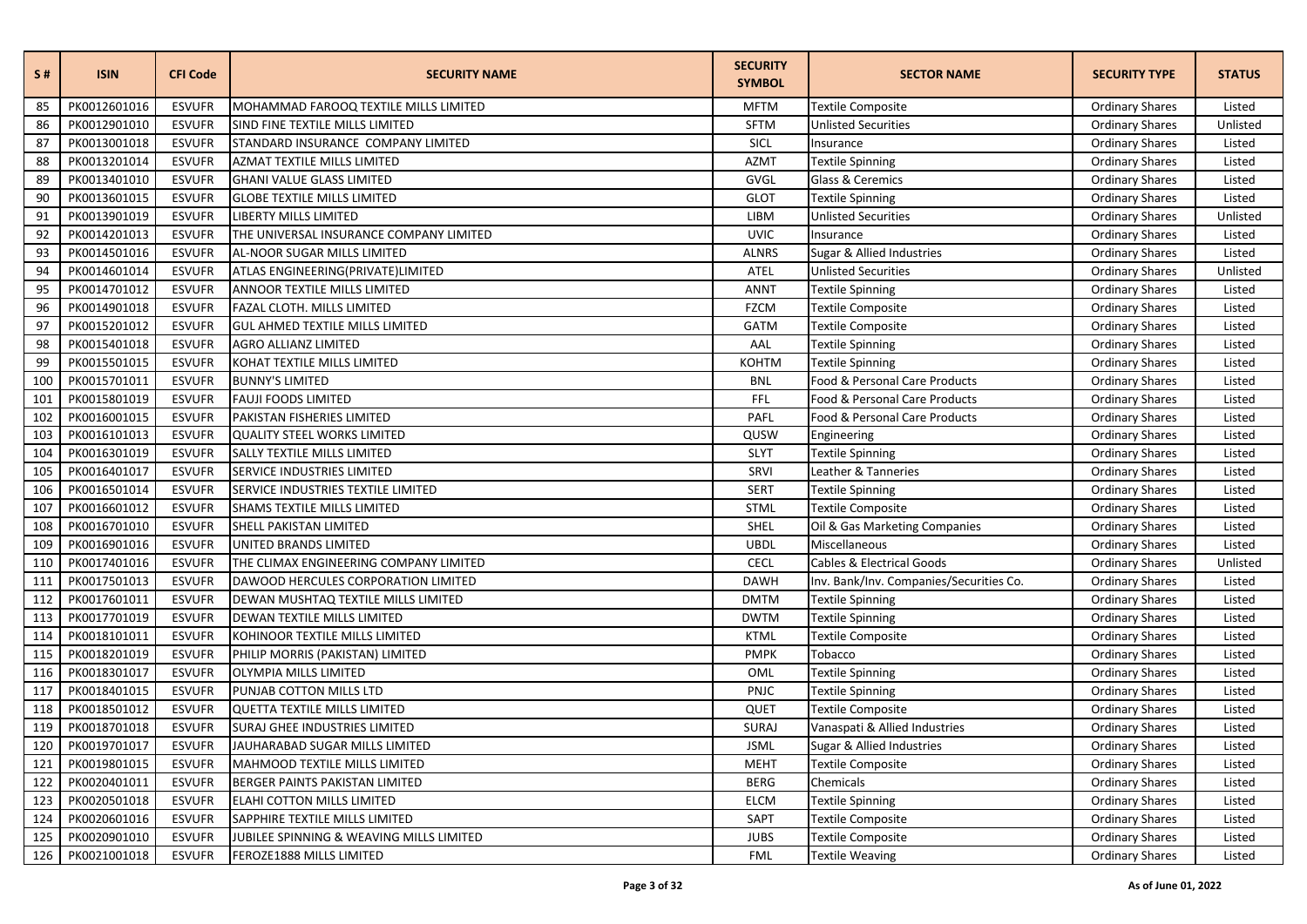| S#  | <b>ISIN</b>  | <b>CFI Code</b> | <b>SECURITY NAME</b>                        | <b>SECURITY</b><br><b>SYMBOL</b> | <b>SECTOR NAME</b>                   | <b>SECURITY TYPE</b>   | <b>STATUS</b> |
|-----|--------------|-----------------|---------------------------------------------|----------------------------------|--------------------------------------|------------------------|---------------|
| 127 | PK0021101016 | <b>ESVUFR</b>   | NATIONAL TANNERIES OF PAKISTAN LTD.         | <b>NATP</b>                      | Leather & Tanneries                  | <b>Ordinary Shares</b> | Listed        |
| 128 | PK0021501017 | <b>ESVUFR</b>   | SHIELD CORPORATION LIMITED                  | <b>SCL</b>                       | Food & Personal Care Products        | <b>Ordinary Shares</b> | Listed        |
| 129 | PK0021701013 | <b>ESVUFR</b>   | FATIMA ENTERPRISES LIMITED                  | <b>FAEL</b>                      | <b>Textile Spinning</b>              | <b>Ordinary Shares</b> | Listed        |
| 130 | PK0021801011 | <b>ESVUFR</b>   | SANOFI AVENTIS PAKISTAN LIMITED             | SAPL                             | Pharmaceuticals                      | <b>Ordinary Shares</b> | Listed        |
| 131 | PK0022101015 | <b>ESVUFR</b>   | TOBACCO INTERNATIONAL LIMITED               | <b>TOBI</b>                      | Tobacco                              | <b>Ordinary Shares</b> | Listed        |
| 132 | PK0022201013 | <b>ESVUFR</b>   | ARPAK INTERNATIONAL INVESTMENTS LTD.        | ARPAK                            | Miscellaneous                        | <b>Ordinary Shares</b> | Listed        |
| 133 | PK0022501016 | <b>ESVUFR</b>   | PAKISTAN STATE OIL COMPANY LIMITED          | <b>PSO</b>                       | Oil & Gas Marketing Companies        | <b>Ordinary Shares</b> | Listed        |
| 134 | PK0022701012 | <b>ESVUFR</b>   | SIEMENS (PAKISTAN) ENGINEERING COMPANY LTD. | <b>SIEM</b>                      | <b>Cables &amp; Electrical Goods</b> | <b>Ordinary Shares</b> | Listed        |
| 135 | PK0022801010 | <b>ESVUFR</b>   | <b>TREET CORPORATION LIMITED</b>            | <b>TREET</b>                     | Food & Personal Care Products        | <b>Ordinary Shares</b> | Listed        |
| 136 | PK0023001016 | <b>ESVUFR</b>   | <b>BATA PAKISTAN LIMITED</b>                | <b>BATA</b>                      | Leather & Tanneries                  | <b>Ordinary Shares</b> | Listed        |
| 137 | PK0023101014 | <b>ESVUFR</b>   | <b>CRESCENT FIBRES LIMITED</b>              | <b>CFL</b>                       | <b>Textile Spinning</b>              | <b>Ordinary Shares</b> | Listed        |
| 138 | PK0023201012 | <b>ESVUFR</b>   | DEWAN KHALID TEXTILE MILLS LIMITED          | <b>DKTM</b>                      | <b>Textile Spinning</b>              | <b>Ordinary Shares</b> | Listed        |
| 139 | PK0023501015 | <b>ESVUFR</b>   | KSB PUMPS COMPANY LIMITED                   | <b>KSBP</b>                      | Engineering                          | <b>Ordinary Shares</b> | Listed        |
| 140 | PK0023901017 | <b>ESVUFR</b>   | PAKISTAN OIL FIELDS LIMITED                 | POL                              | Oil & Gas Exploration Companies      | <b>Ordinary Shares</b> | Listed        |
| 141 | PK0024001015 | <b>ESVUFR</b>   | SHABBIR TILES & CERAMICS LIMITED            | <b>STCL</b>                      | Glass & Ceremics                     | <b>Ordinary Shares</b> | Listed        |
| 142 | PK0024101013 | <b>ESVUFR</b>   | SHAKARGANJ LIMITED                          | SML                              | Sugar & Allied Industries            | <b>Ordinary Shares</b> | Listed        |
| 143 | PK0024401017 | <b>ESVUFR</b>   | ASIA INSURANCE COMPANY LIMITED              | <b>ASIC</b>                      | Insurance                            | <b>Ordinary Shares</b> | Listed        |
| 144 | PK0024501014 | <b>ESVUFR</b>   | <b>ATTOCK REFINERY LIMITED</b>              | <b>ATRL</b>                      | Refinery                             | <b>Ordinary Shares</b> | Listed        |
| 145 | PK0024701010 | <b>EUCMSR</b>   | HBL GROWTH FUND - CLASS A                   | <b>HGFA</b>                      | Close-end Mutual Funds               | <b>Ordinary Shares</b> | Listed        |
| 146 | PK0024901016 | <b>ESVUFR</b>   | UNILEVER PAKISTAN LIMITED                   | <b>ULEVER</b>                    | <b>Unlisted Securities</b>           | <b>Ordinary Shares</b> | Unlisted      |
| 147 | PK0025101012 | <b>ESVUFR</b>   | NESTLE PAKISTAN LIMITED                     | <b>NESTLE</b>                    | Food & Personal Care Products        | <b>Ordinary Shares</b> | Listed        |
| 148 | PK0025201010 | <b>ESVUFR</b>   | PAKISTAN NATIONAL SHIPPING CORPORATION      | PNSC                             | Transport                            | <b>Ordinary Shares</b> | Listed        |
| 149 | PK0025501013 | <b>ESVUFR</b>   | PAKISTAN HOTELS DEVELOPERS LIMITED          | PHDL                             | Miscellaneous                        | <b>Ordinary Shares</b> | Listed        |
| 150 | PK0025701019 | <b>ESVUFR</b>   | ABBOTT LABORATORIES (PAKISTAN) LIMITED      | <b>ABOT</b>                      | Pharmaceuticals                      | <b>Ordinary Shares</b> | Listed        |
| 151 | PK0025801017 | <b>ESVUFR</b>   | <b>BALOCHISTAN GLASS LIMITED</b>            | <b>BGL</b>                       | Glass & Ceremics                     | <b>Ordinary Shares</b> | Listed        |
| 152 | PK0025901015 | <b>ESVUFR</b>   | <b>BURSHANE LPG (PAKISTAN) LIMITED</b>      | <b>BPL</b>                       | Oil & Gas Marketing Companies        | <b>Ordinary Shares</b> | Listed        |
| 153 | PK0026001013 | <b>ESVUFR</b>   | WYETH PAKISTAN LIMITED                      | <b>WYETH</b>                     | Pharmaceuticals                      | <b>Ordinary Shares</b> | Unlisted      |
| 154 | PK0026101011 | <b>ESVUFR</b>   | EXIDE PAKISTAN LIMITED                      | <b>EXIDE</b>                     | Automobile Parts & Accessories       | <b>Ordinary Shares</b> | Listed        |
| 155 | PK0026201019 | <b>ESVUFR</b>   | GHANDHARA TYRE & RUBBER COMPANY LIMITED     | <b>GTYR</b>                      | Automobile Parts & Accessories       | <b>Ordinary Shares</b> | Listed        |
| 156 | PK0026301017 | <b>ESVUFR</b>   | <b>GLOBE TEXTILE MILLS (OE) LIMITED</b>     | GOEM                             | <b>Textile Spinning</b>              | <b>Ordinary Shares</b> | Listed        |
| 157 | PK0026401015 | <b>ESVUFR</b>   | HABIB RICE PRODUCTS LIMITED                 | <b>HRPL</b>                      | Sugar & Allied Industries            | <b>Ordinary Shares</b> | Listed        |
| 158 | PK0026501012 | <b>ESVUFR</b>   | PAKISTAN GUM & CHEMICALS LTD.               | PGCL                             | Chemicals                            | <b>Ordinary Shares</b> | Unlisted      |
| 159 | PK0026601010 | <b>ESVUFR</b>   | PLATINUM INSURANCE COMPANY LIMITED          | PLIC                             | <b>Unlisted Securities</b>           | <b>Ordinary Shares</b> | Unlisted      |
| 160 | PK0026901014 | <b>ESVUFR</b>   | <b>BAWANY AIR PRODUCTS LIMITED</b>          | <b>BAPL</b>                      | Chemicals                            | <b>Ordinary Shares</b> | Listed        |
| 161 | PK0027101010 | <b>ESVUFR</b>   | EAST WEST INSURANCE COMPANY LIMITED         | <b>EWIC</b>                      | Insurance                            | <b>Ordinary Shares</b> | Listed        |
| 162 | PK0027501011 | <b>ESVUFR</b>   | RELIANCE INSURANCE COMPANY LIMITED          | <b>RICL</b>                      | Insurance                            | <b>Ordinary Shares</b> | Listed        |
| 163 | PK0027601019 | <b>ESVUFR</b>   | SHAHZAD TEXTILE MILLS LIMITED               | <b>SZTM</b>                      | <b>Textile Spinning</b>              | <b>Ordinary Shares</b> | Listed        |
| 164 | PK0027701017 | <b>ESVUFR</b>   | AGRIAUTO INDUSTRIES LIMITED                 | AGIL                             | Automobile Parts & Accessories       | <b>Ordinary Shares</b> | Listed        |
| 165 | PK0027901013 | <b>ESVUFR</b>   | <b>BABA FARID SUGAR MILLS LIMITED</b>       | <b>BAFS</b>                      | Sugar & Allied Industries            | <b>Ordinary Shares</b> | Listed        |
| 166 | PK0028001011 | <b>ESVUFR</b>   | COLGATE-PALMOLIVE (PAKISTAN) LIMITED        | COLG                             | Chemicals                            | <b>Ordinary Shares</b> | Listed        |
| 167 | PK0028201017 | <b>ESVUFR</b>   | DYNEA PAKISTAN LIMITED                      | <b>DYNO</b>                      | Chemicals                            | <b>Ordinary Shares</b> | Listed        |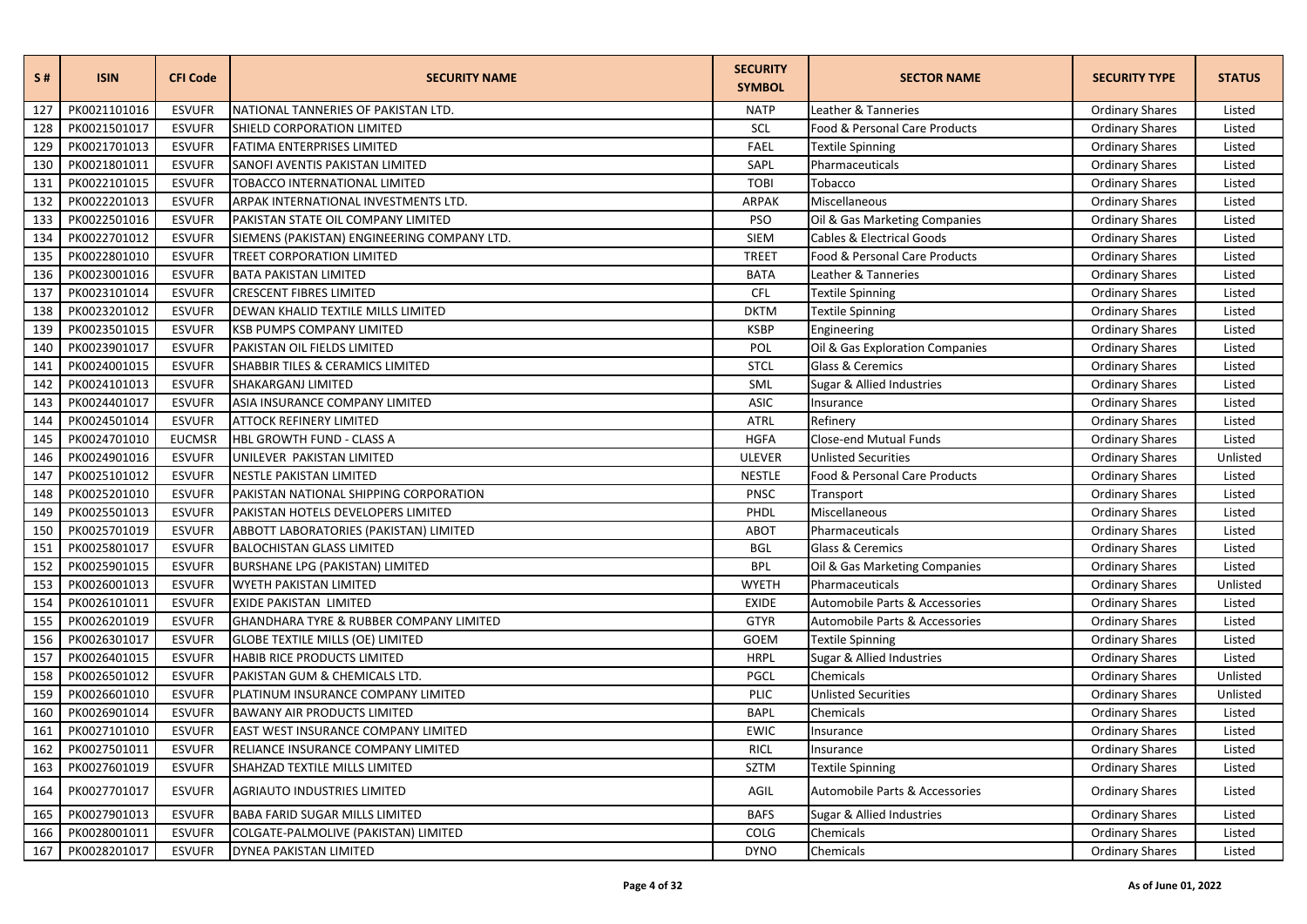| S#  | <b>ISIN</b>      | <b>CFI Code</b> | <b>SECURITY NAME</b>                     | <b>SECURITY</b><br><b>SYMBOL</b> | <b>SECTOR NAME</b>                   | <b>SECURITY TYPE</b>   | <b>STATUS</b> |
|-----|------------------|-----------------|------------------------------------------|----------------------------------|--------------------------------------|------------------------|---------------|
| 168 | PK0028301015     | <b>ESVUFR</b>   | <b>EMCO INDUSTRIES LIMITED</b>           | <b>EMCO</b>                      | Glass & Ceremics                     | <b>Ordinary Shares</b> | Listed        |
| 169 | PK0028401013     | <b>ESVUFR</b>   | FARAN SUGAR MILLS LIMITED                | FRSM                             | Sugar & Allied Industries            | <b>Ordinary Shares</b> | Listed        |
| 170 | PK0028501010     | <b>ESVUFR</b>   | INTERNATIONAL INDUSTRIES LIMITED         | <b>INIL</b>                      | Engineering                          | <b>Ordinary Shares</b> | Listed        |
| 171 | PK0028601018     | <b>ESVUFR</b>   | KOHINOOR SPINNING MILLS LIMITED          | <b>KOSM</b>                      | Textile Spinning                     | <b>Ordinary Shares</b> | Listed        |
| 172 | PK0028701016     | <b>ESVUFR</b>   | LEINER PAK GELATINE LIMITED              | LPGL                             | Chemicals                            | <b>Ordinary Shares</b> | Listed        |
| 173 | PK0028801014     | <b>ESVUFR</b>   | TARIQ GLASS INDUSTRIES LIMITED           | <b>TGL</b>                       | Glass & Ceremics                     | <b>Ordinary Shares</b> | Listed        |
| 174 | PK0029101018     | <b>ESVUFR</b>   | PUNJAB OIL MILLS LIMITED                 | POML                             | Vanaspati & Allied Industries        | <b>Ordinary Shares</b> | Listed        |
| 175 | PK0029201016     | <b>ESVUFR</b>   | SHAHMURAD SUGAR MILLS LIMITED            | SHSML                            | Sugar & Allied Industries            | <b>Ordinary Shares</b> | Listed        |
| 176 | PK0029301014     | <b>ESVUFR</b>   | SUHAIL JUTE MILLS LIMITED                | SUHJ                             | Jute                                 | <b>Ordinary Shares</b> | Listed        |
| 177 | PK0029501019     | <b>ESVUFR</b>   | AL-GHAZI TRACTORS LIMITED                | <b>AGTL</b>                      | Automobile Assembler                 | <b>Ordinary Shares</b> | Listed        |
| 178 | PK0029601017     | <b>EMXXXR</b>   | B.R.R. GUARDIAN MODARABA                 | <b>BRR</b>                       | Modarabas                            | <b>Ordinary Shares</b> | Listed        |
| 179 | PK0029701015     | <b>ESVUFR</b>   | <b>BOLAN CASTINGS LIMITED</b>            | <b>BCL</b>                       | Engineering                          | <b>Ordinary Shares</b> | Listed        |
| 180 | PK0029801013     | <b>ESVUFR</b>   | CHERAT CEMENT COMPANY LIMITED            | CHCC                             | Cement                               | <b>Ordinary Shares</b> | Listed        |
| 181 | PK0029901011     | <b>EMXXXR</b>   | FIRST HABIB MODARABA                     | <b>FHAM</b>                      | Modarabas                            | <b>Ordinary Shares</b> | Listed        |
| 182 | PK0030301011     | <b>ESVUFR</b>   | MERIT PACKAGING LIMITED                  | <b>MERIT</b>                     | Paper & Board                        | <b>Ordinary Shares</b> | Listed        |
| 183 | PK0030501016     | <b>ESVUFR</b>   | PAK SUZUKI MOTOR CO. LIMITED             | <b>PSMC</b>                      | Automobile Assembler                 | <b>Ordinary Shares</b> | Listed        |
| 184 | PK0030701012     | <b>ESVUFR</b>   | SHADAB TEXTILE MILLS LIMITED             | SHDT                             | Textile Spinning                     | <b>Ordinary Shares</b> | Listed        |
| 185 | PK0030801010     | <b>ESVUFR</b>   | WAVES SINGER PAKISTAN LIMITED            | <b>WAVES</b>                     | <b>Cables &amp; Electrical Goods</b> | <b>Ordinary Shares</b> | Listed        |
| 186 | PK0030901018     | <b>ESVUFR</b>   | WAH NOBEL CHEMICALS LIMITED              | <b>WAHN</b>                      | Chemicals                            | <b>Ordinary Shares</b> | Listed        |
| 187 | PK0031001016     | <b>ESVUFR</b>   | DEWAN AUTOMOTIVE ENGINEERING LIMITED     | <b>DWAE</b>                      | Automobile Parts & Accessories       | <b>Ordinary Shares</b> | Listed        |
| 188 | PK0031201012     | <b>ESVUFR</b>   | <b>BUXLY'S PAINTS LIMITED</b>            | <b>BUXL</b>                      | Chemicals                            | <b>Ordinary Shares</b> | Listed        |
| 189 | PK0031301010     | <b>ESVUFR</b>   | HUFFAZ SEAMLESS PIPES INDUSTRIES LIMITED | <b>HSPI</b>                      | Engineering                          | <b>Ordinary Shares</b> | Listed        |
| 190 | PK0032001015     | <b>ESVUFR</b>   | RAFHAN MAIZE PRODUCTS COMPANY LIMITED    | RMPL                             | Food & Personal Care Products        | <b>Ordinary Shares</b> | Listed        |
| 191 | PK0032101013     | <b>ESVUFR</b>   | CRESCENT STEEL & ALLIED PRODUCTS LIMITED | <b>CSAP</b>                      | Engineering                          | <b>Ordinary Shares</b> | Listed        |
| 192 | PK0032201011     | <b>ESVUFR</b>   | DEWAN SUGAR MILLS LIMITED                | <b>DWSM</b>                      | Sugar & Allied Industries            | <b>Ordinary Shares</b> | Listed        |
| 193 | PK0032301019     | <b>ESVUFR</b>   | GOC (PAK) LIMITED                        | GOC                              | Miscellaneous                        | <b>Ordinary Shares</b> | Listed        |
| 194 | PK0032401017     | <b>EMXXXR</b>   | <b>OLP MODARABA</b>                      | <b>OLPM</b>                      | Modarabas                            | <b>Ordinary Shares</b> | Listed        |
| 195 | PK0032601012     | <b>ESVUFR</b>   | <b>IGI HOLDINGS LIMITED</b>              | <b>IGIHL</b>                     | Insurance                            | <b>Ordinary Shares</b> | Listed        |
| 196 | PK0032801018     | <b>EMXXXR</b>   | MODARABA AL-MALI                         | <b>MODAM</b>                     | Modarabas                            | <b>Ordinary Shares</b> | Listed        |
| 197 | PK0032901016     | <b>ESVUFR</b>   | PANGRIO SUGAR MILLS LIMITED              | <b>PNGRS</b>                     | <b>Unlisted Securities</b>           | <b>Ordinary Shares</b> | Unlisted      |
| 198 | PK0033101012     | <b>ESVUFR</b>   | SILVER STAR INSURANCE COMPANY LIMITED    | SSIC                             | Insurance                            | <b>Ordinary Shares</b> | Listed        |
| 199 | PK0033201010     | <b>ESVUFR</b>   | SINDH ABADGARDS SUGAR MILLS LIMITED      | SASML                            | Sugar & Allied Industries            | <b>Ordinary Shares</b> | Listed        |
| 200 | PK0033301018     | <b>ESVUFR</b>   | SITARA CHEMICAL INDUSTRIES LIMITED       | <b>SITC</b>                      | Chemicals                            | <b>Ordinary Shares</b> | Listed        |
| 201 | PK0033501013     | <b>ESVUFR</b>   | <b>ZIL LIMITED</b>                       | ZIL                              | Food & Personal Care Products        | <b>Ordinary Shares</b> | Listed        |
|     | 202 PK0033901015 | <b>ESVUFR</b>   | POWER CEMENT LIMITED                     | POWER                            | Cement                               | <b>Ordinary Shares</b> | Listed        |
| 203 | PK0034001013     | <b>ESVUFR</b>   | <b>GILLETTE PAKISTAN LIMITED</b>         | <b>GLPL</b>                      | Food & Personal Care Products        | <b>Ordinary Shares</b> | Listed        |
|     | 204 PK0034101011 | <b>ESVUFR</b>   | HINOPAK MOTORS LIMITED                   | <b>HINO</b>                      | Automobile Assembler                 | <b>Ordinary Shares</b> | Listed        |
| 205 | PK0034201019     | <b>ESVUFR</b>   | MASOOD TEXTILE MILLS LIMITED             | <b>MSOT</b>                      | <b>Textile Composite</b>             | <b>Ordinary Shares</b> | Listed        |
|     | 206 PK0034301017 | <b>ESVUFR</b>   | NAGINA COTTON MILLS LIMITED              | <b>NAGC</b>                      | <b>Textile Spinning</b>              | <b>Ordinary Shares</b> | Listed        |
|     | 207 PK0034501012 | <b>ESVUFR</b>   | OLP FINANCE SERVICES PAKISTAN LIMITED    | OLPL                             | <b>Leasing Companies</b>             | <b>Ordinary Shares</b> | Listed        |
|     | 208 PK0034601010 | <b>ESVUFR</b>   | PAK ELEKTRON LIMITED                     | PAEL                             | Cables & Electrical Goods            | <b>Ordinary Shares</b> | Listed        |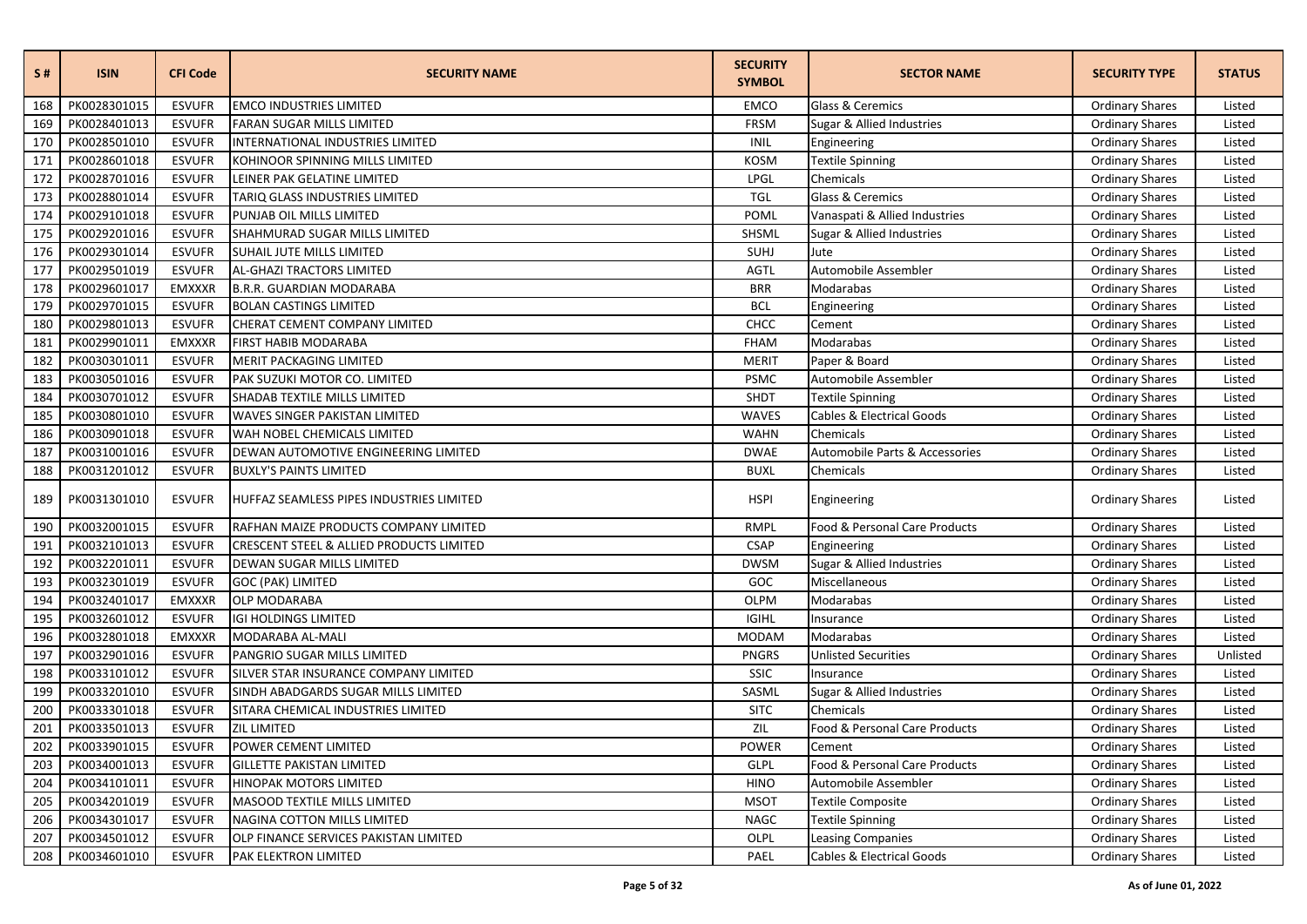| S#  | <b>ISIN</b>  | <b>CFI Code</b> | <b>SECURITY NAME</b>                             | <b>SECURITY</b><br><b>SYMBOL</b> | <b>SECTOR NAME</b>             | <b>SECURITY TYPE</b>   | <b>STATUS</b> |
|-----|--------------|-----------------|--------------------------------------------------|----------------------------------|--------------------------------|------------------------|---------------|
| 209 | PK0034801016 | <b>ESVUFR</b>   | PAKISTAN INDUSTRIAL & COMMERCIAL LEASING LIMITED | PICL                             | <b>Leasing Companies</b>       | <b>Ordinary Shares</b> | Listed        |
| 210 | PK0035001012 | <b>ESVUFR</b>   | REGAL CERAMICS LIMITED                           | <b>REGAL</b>                     | Glass & Ceremics               | <b>Ordinary Shares</b> | Listed        |
| 211 | PK0035101010 | <b>ESVUFR</b>   | <b>SANA INDUSTRIES LIMITED</b>                   | SNAI                             | <b>Textile Spinning</b>        | <b>Ordinary Shares</b> | Listed        |
| 212 | PK0035301016 | <b>ESVUFR</b>   | <b>SURAJ COTTON MILLS LIMITED</b>                | <b>SURC</b>                      | <b>Textile Composite</b>       | <b>Ordinary Shares</b> | Listed        |
| 213 | PK0036101019 | <b>ESVUFR</b>   | AL-ABID SILK MILLS LIMITED                       | AASM                             | Synthetic & Rayon              | <b>Ordinary Shares</b> | Listed        |
| 214 | PK0036301015 | <b>EMXXXR</b>   | <b>B.F. MODARABA</b>                             | <b>BFMOD</b>                     | Modarabas                      | <b>Ordinary Shares</b> | Listed        |
| 215 | PK0036401013 | <b>ESVUFR</b>   | <b>BHANERO TEXTILE MILLS LIMITED</b>             | <b>BHAT</b>                      | Textile Composite              | <b>Ordinary Shares</b> | Listed        |
| 216 | PK0036501010 | <b>ESVUFR</b>   | CENTURY INSURANCE COMPANY LIMITED                | <b>CENI</b>                      | Insurance                      | <b>Ordinary Shares</b> | Listed        |
| 217 | PK0036601018 | <b>ESVUFR</b>   | <b>CLOVER PAKISTAN LIMITED</b>                   | CLOV                             | Food & Personal Care Products  | <b>Ordinary Shares</b> | Listed        |
| 218 | PK0036801014 | <b>ESVUFR</b>   | DANDOT CEMENT COMPANY LIMITED                    | <b>DNCC</b>                      | Cement                         | <b>Ordinary Shares</b> | Listed        |
| 219 | PK0036901012 | <b>ESVUFR</b>   | <b>GULSHAN SPINNING MILLS LIMITED</b>            | <b>GSPM</b>                      | Textile Spinning               | <b>Ordinary Shares</b> | Listed        |
| 220 | PK0037001010 | <b>ESVUFR</b>   | HAKKIM TEXTILE MILLS LIMITED                     | <b>HKKT</b>                      | Textile Weaving                | <b>Ordinary Shares</b> | Listed        |
| 221 | PK0037201016 | <b>ESVUFR</b>   | AN TEXTILE MILLS LIMITED                         | <b>ANTM</b>                      | Textile Composite              | <b>Ordinary Shares</b> | Listed        |
| 222 | PK0037401012 | <b>ESVUFR</b>   | ARCTIC TEXTILE MILLS LIMITED                     | <b>ARCTM</b>                     | Textile Spinning               | <b>Ordinary Shares</b> | Listed        |
| 223 | PK0037601017 | <b>ESVUFR</b>   | CORDOBA LOGISTICS & VENTURES LIMITED             | <b>CLVL</b>                      | <b>Textile Composite</b>       | <b>Ordinary Shares</b> | Listed        |
| 224 | PK0037801013 | <b>ESVUFR</b>   | NATIONAL FOODS LIMITED                           | <b>NATF</b>                      | Food & Personal Care Products  | <b>Ordinary Shares</b> | Listed        |
| 225 | PK0038001019 | <b>ESVUFR</b>   | OTSUKA PAKISTAN LIMITED                          | OTSU                             | Pharmaceuticals                | <b>Ordinary Shares</b> | Listed        |
| 226 | PK0038101017 | <b>ESVUFR</b>   | <b>DEWAN CEMENT LIMITED</b>                      | <b>DCL</b>                       | Cement                         | <b>Ordinary Shares</b> | Listed        |
| 227 | PK0038301013 | <b>ESVUFR</b>   | PREMIUM TEXTILE MILLS LIMITED                    | PRET                             | <b>Textile Spinning</b>        | <b>Ordinary Shares</b> | Listed        |
| 228 | PK0038401011 | <b>ESVUFR</b>   | <b>BECO STEEL LIMITED</b>                        | <b>BECO</b>                      | Textile Spinning               | <b>Ordinary Shares</b> | Listed        |
| 229 | PK0038501018 | <b>ESVUFR</b>   | SALEEM DENIM INDUSTRIES LIMITED                  | SDIL                             | <b>Unlisted Securities</b>     | <b>Ordinary Shares</b> | Unlisted      |
| 230 | PK0038601016 | <b>ESVUFR</b>   | SANGHAR SUGAR MILLS LIMITED                      | SANSM                            | Sugar & Allied Industries      | <b>Ordinary Shares</b> | Listed        |
| 231 | PK0038701014 | <b>ESVUFR</b>   | <b>G3 TECHNOLOGIES LIMITED</b>                   | <b>GTECH</b>                     | <b>Textile Weaving</b>         | <b>Ordinary Shares</b> | Listed        |
| 232 | PK0038801012 | <b>ESVUFR</b>   | SHEZAN INTERNATIONAL LIMITED                     | SHEZ                             | Food & Personal Care Products  | <b>Ordinary Shares</b> | Listed        |
| 233 | PK0038901010 | <b>ESVUFR</b>   | TAJ TEXTILE MILLS LIMITED                        | <b>TAJT</b>                      | Textile Composite              | <b>Ordinary Shares</b> | Listed        |
| 234 | PK0039001018 | <b>ESVUFR</b>   | TRANSMISSION ENGINEERING INDUSTRIES LIMITED      | <b>TREI</b>                      | Automobile Parts & Accessories | <b>Ordinary Shares</b> | Unlisted      |
| 235 | PK0039301012 | <b>ESVUFR</b>   | UNITED DISTRIBUTORS PAKISTAN LIMITED             | <b>UDPL</b>                      | Miscellaneous                  | <b>Ordinary Shares</b> | Listed        |
| 236 | PK0039401010 | <b>ESVUFR</b>   | YOUSAF WEAVING MILLS LIMITED                     | YOUW                             | Textile Weaving                | <b>Ordinary Shares</b> | Listed        |
| 237 | PK0039601015 | <b>ESVUFR</b>   | ABDULLAH SHAH GHAZI SUGAR MILLS LIMITED          | AGSML                            | Sugar & Allied Industries      | <b>Ordinary Shares</b> | Listed        |
| 238 | PK0039901019 | <b>ESVUFR</b>   | <b>APOLLO TEXTILE MILLS LIMITED</b>              | <b>APOT</b>                      | Textile Spinning               | <b>Ordinary Shares</b> | Listed        |
| 239 | PK0040201011 | <b>ESVUFR</b>   | <b>BROTHERS TEXTILE MILLS LIMITED</b>            | <b>BROT</b>                      | <b>Unlisted Securities</b>     | <b>Ordinary Shares</b> | Unlisted      |
| 240 | PK0040301019 | <b>ESVUFR</b>   | CENTURY PAPER & BOARD MILLS LIMITED              | <b>CEPB</b>                      | Paper & Board                  | <b>Ordinary Shares</b> | Listed        |
| 241 | PK0040401017 | <b>ESVUFR</b>   | CHAKWAL SPINNING MILLS LIMITED                   | <b>CWSM</b>                      | Textile Spinning               | <b>Ordinary Shares</b> | Listed        |
| 242 | PK0040801018 | <b>ESVUFR</b>   | ELLCOT SPINNING MILLS LIMITED                    | <b>ELSM</b>                      | <b>Textile Spinning</b>        | <b>Ordinary Shares</b> | Listed        |
| 243 | PK0040901016 | <b>ESVUFR</b>   | FAWAD TEXTILE MILLS LIMITED                      | <b>FTM</b>                       | <b>Unlisted Securities</b>     | <b>Ordinary Shares</b> | Unlisted      |
| 244 | PK0041201010 | <b>ESVUFR</b>   | HAJRA TEXTILE MILLS LIMITED                      | <b>HAJT</b>                      | <b>Textile Spinning</b>        | <b>Ordinary Shares</b> | Listed        |
| 245 | PK0041301018 | <b>EMXXXR</b>   | FIRST IBL MODARABA                               | <b>FIBLM</b>                     | Modarabas                      | <b>Ordinary Shares</b> | Listed        |
| 246 | PK0041501013 | <b>ESVUFR</b>   | ISMAIL INDUSTRIES LIMITED                        | <b>ISIL</b>                      | Food & Personal Care Products  | <b>Ordinary Shares</b> | Listed        |
| 247 | PK0041601011 | <b>ESVUFR</b>   | J. K. SPINNING MILLS LTD.                        | <b>JKSM</b>                      | Textile Spinning               | <b>Ordinary Shares</b> | Listed        |
| 248 | PK0041701019 | <b>ESVUFR</b>   | KHALID SIRAJ TEXTILE MILLS LIMITED               | <b>KSTM</b>                      | <b>Textile Spinning</b>        | <b>Ordinary Shares</b> | Listed        |
| 249 | PK0041801017 | <b>ESVUFR</b>   | KOHINOOR MILLS LIMITED                           | KML                              | Textile Composite              | <b>Ordinary Shares</b> | Listed        |
| 250 | PK0042001013 | EMXXXR          | <b>KASB MODARABA</b>                             | <b>KASBM</b>                     | Modarabas                      | <b>Ordinary Shares</b> | Listed        |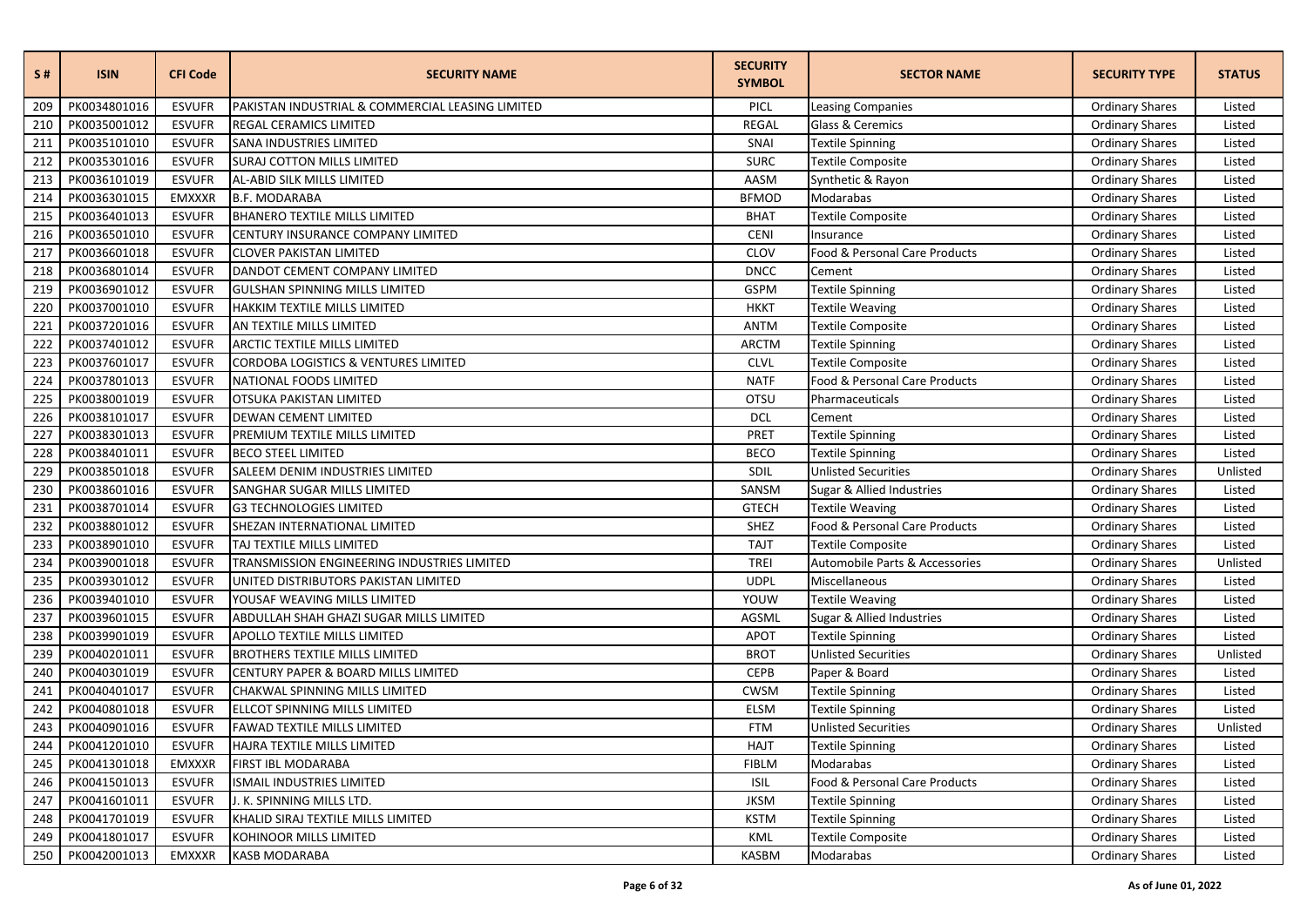| S#  | <b>ISIN</b>  | <b>CFI Code</b> | <b>SECURITY NAME</b>                          | <b>SECURITY</b><br><b>SYMBOL</b> | <b>SECTOR NAME</b>                            | <b>SECURITY TYPE</b>   | <b>STATUS</b> |
|-----|--------------|-----------------|-----------------------------------------------|----------------------------------|-----------------------------------------------|------------------------|---------------|
| 251 | PK0042301017 | <b>ESVUFR</b>   | DADABHOY CONSTRUCTION TECHNOLOGY LIMITED      | <b>DCTL</b>                      | Miscellaneous                                 | <b>Ordinary Shares</b> | Listed        |
| 252 | PK0042401015 | <b>ESVUFR</b>   | PAKISTAN SYNTHETICS LIMITED                   | PSYL                             | Synthetic & Rayon                             | <b>Ordinary Shares</b> | Listed        |
| 253 | PK0042601010 | <b>ESVUFR</b>   | PROGRESSIVE INSURANCE COMPANY LIMITED         | PRIC                             | Insurance                                     | <b>Ordinary Shares</b> | Listed        |
| 254 | PK0042701018 | <b>ESVUFR</b>   | PRUDENTIAL INVESTMENT BANK LIMITED            | PRIB                             | Inv. Bank/Inv. Companies/Securities Companies | <b>Ordinary Shares</b> | Listed        |
| 255 | PK0042801016 | <b>EMXXXR</b>   | FIRST PRUDENTIAL MODARABA                     | PMI                              | Modarabas                                     | <b>Ordinary Shares</b> | Listed        |
| 256 | PK0042901014 | <b>ESVUFR</b>   | HASSAN ALI RICE EXPORT CO. LIMITED            | HARECL                           | <b>Unlisted Securities</b>                    | <b>Ordinary Shares</b> | Unlisted      |
| 257 | PK0043001012 | <b>ESVUFR</b>   | RUPALI POLYESTER LIMITED                      | <b>RUPL</b>                      | Synthetic & Rayon                             | <b>Ordinary Shares</b> | Listed        |
| 258 | PK0043201018 | <b>ESVUFR</b>   | SAJJAD TEXTILE MILLS LIMITED                  | <b>SJTM</b>                      | <b>Unlisted Securities</b>                    | <b>Ordinary Shares</b> | Unlisted      |
| 259 | PK0043301016 | <b>ESVUFR</b>   | SAKRAND SUGAR MILLS LIMITED                   | <b>SKRS</b>                      | Sugar & Allied Industries                     | <b>Ordinary Shares</b> | Listed        |
| 260 | PK0043401014 | <b>ESVUFR</b>   | SAPPHIRE FIBRES LIMITED                       | SFL                              | Textile Composite                             | <b>Ordinary Shares</b> | Listed        |
| 261 | PK0043501011 | <b>ESVUFR</b>   | SARITOW SPINNING MILLS LIMITED                | SSML                             | <b>Textile Spinning</b>                       | <b>Ordinary Shares</b> | Listed        |
| 262 | PK0043601019 | <b>ESVUFR</b>   | SHADMAN COTTON MILLS LIMITED                  | SHCM                             | Textile Spinning                              | <b>Ordinary Shares</b> | Listed        |
| 263 | PK0043901013 | <b>EMXXXR</b>   | FIRST TRI-STAR MODARABA                       | <b>FTSM</b>                      | Modarabas                                     | <b>Ordinary Shares</b> | Listed        |
| 264 | PK0044301015 | <b>ESVUFR</b>   | NIRALA MSR FOODS LIMITED                      | <b>NMFL</b>                      | Food & Personal Care Products                 | <b>Ordinary Shares</b> | Listed        |
| 265 | PK0044401013 | <b>ESVUFR</b>   | AL-QADIR TEXTILE MILLS LIMITED                | <b>ALQT</b>                      | <b>Unlisted Securities</b>                    | <b>Ordinary Shares</b> | Unlisted      |
| 266 | PK0044601018 | <b>ESVUFR</b>   | ANSARI SUGAR MILLS LIMITED                    | ANSM                             | Sugar & Allied Industries                     | <b>Ordinary Shares</b> | Listed        |
| 267 | PK0044701016 | <b>ESVUFR</b>   | <b>ASIM TEXTILE MILLS LIMITED</b>             | <b>ASTM</b>                      | Textile Spinning                              | <b>Ordinary Shares</b> | Listed        |
| 268 | PK0045001010 | <b>ESVTFR</b>   | THE BANK OF PUNJAB                            | <b>BOP</b>                       | Commercial Banks                              | <b>Ordinary Shares</b> | Listed        |
| 269 | PK0045101018 | <b>ESVUFR</b>   | <b>BILAL FIBRES LIMITED</b>                   | <b>BILF</b>                      | <b>Textile Spinning</b>                       | <b>Ordinary Shares</b> | Listed        |
| 270 | PK0045201016 | <b>ESVUFR</b>   | <b>BLESSED TEXTILES LIMITED</b>               | <b>BTL</b>                       | Textile Composite                             | <b>Ordinary Shares</b> | Listed        |
| 271 | PK0045301014 | <b>ESVUFR</b>   | CHASHMA SUGAR MILLS LIMITED                   | <b>CHAS</b>                      | Sugar & Allied Industries                     | <b>Ordinary Shares</b> | Listed        |
| 272 | PK0045501019 | <b>ESVUFR</b>   | CHERAT PACKAGING LIMITED                      | CPPL                             | Paper & Board                                 | <b>Ordinary Shares</b> | Listed        |
| 273 | PK0045601017 | <b>EMXXXR</b>   | FIRST CONSTELLATION MODARABA                  | <b>FCONM</b>                     | Modarabas                                     | <b>Ordinary Shares</b> | Listed        |
| 274 | PK0045901011 | <b>ESVUFR</b>   | DATA TEXTILES LIMITED                         | <b>DATM</b>                      | Textile Spinning                              | <b>Ordinary Shares</b> | Listed        |
| 275 | PK0046001019 | <b>ESVUFR</b>   | DEWAN SALMAN FIBRE LIMITED                    | <b>DSFL</b>                      | Synthetic & Rayon                             | <b>Ordinary Shares</b> | Listed        |
| 276 | PK0046101017 | <b>ESVUFR</b>   | DIN TEXTILE MILLS LIMITED                     | <b>DINT</b>                      | Textile Spinning                              | <b>Ordinary Shares</b> | Listed        |
| 277 | PK0046201015 | <b>ESVUFR</b>   | FATEH SPORTS WEAR LIMITED                     | <b>FSWL</b>                      | Textile Composite                             | <b>Ordinary Shares</b> | Listed        |
| 278 | PK0046601016 | <b>ESVUFR</b>   | HALA ENTERPRISES LIMITED                      | <b>HAEL</b>                      | <b>Textile Composite</b>                      | <b>Ordinary Shares</b> | Listed        |
| 279 | PK0046801012 | <b>ESVUFR</b>   | HAMID TEXTILE MILLS LIMITED                   | <b>HATM</b>                      | Textile Composite                             | <b>Ordinary Shares</b> | Listed        |
| 280 | PK0046901010 | <b>ESVUFR</b>   | <b>IDEAL SPINNING MILLS LIMITED</b>           | <b>IDSM</b>                      | Textile Spinning                              | <b>Ordinary Shares</b> | Listed        |
| 281 | PK0047001018 | <b>EMXXXR</b>   | INDUSTRIAL CAPITAL MODARABA                   | <b>INDCM</b>                     | Modarabas                                     | <b>Ordinary Shares</b> | Listed        |
| 282 | PK0047501017 | <b>ESVUFR</b>   | <b>ICC INDUSTRIES LIMITED</b>                 | ICCI                             | <b>Textile Weaving</b>                        | <b>Ordinary Shares</b> | Listed        |
| 283 | PK0047601015 | <b>ESVUFR</b>   | MANDVIWALLA MAUSER PLASTIC INDUSTRIES LIMITED | <b>MWMP</b>                      | Miscellaneous                                 | <b>Ordinary Shares</b> | Listed        |
| 284 | PK0048001017 | <b>ESVUFR</b>   | NISHAT (CHUNIAN) LIMITED                      | <b>NCL</b>                       | Textile Composite                             | <b>Ordinary Shares</b> | Listed        |
| 285 | PK0048101015 | <b>ESVUFR</b>   | OLYMPIA TEXTILE MILLS LIMITED                 | <b>OLTM</b>                      | Textile Spinning                              | <b>Ordinary Shares</b> | Unlisted      |
| 286 | PK0048201013 | <b>ESVUFR</b>   | PAK LEATHER CRAFTS LIMITED                    | <b>PAKL</b>                      | Leather & Tanneries                           | <b>Ordinary Shares</b> | Listed        |
| 287 | PK0048301011 | <b>EMXXXR</b>   | FIRST PAK MODARABA                            | PAKMI                            | Modarabas                                     | <b>Ordinary Shares</b> | Listed        |
| 288 | PK0048401019 | <b>ESVUFR</b>   | PARAMOUNT SPINNING MILLS LIMITED              | PASM                             | Textile Composite                             | <b>Ordinary Shares</b> | Listed        |
| 289 | PK0048801010 |                 | PRUDENTIAL STOCKS FUND LIMITED                | <b>PUDF</b>                      | Close-end Mutual Funds                        | <b>Ordinary Shares</b> | Listed        |
| 290 | PK0049001016 | <b>ESVUFR</b>   | SADOON TEXTILE INDUSTRIES LIMITED             | SDOT                             | Textile Weaving                               | <b>Ordinary Shares</b> | Listed        |
| 291 | PK0049101014 | <b>ESVUFR</b>   | SALMAN NOMAN ENTERPRISES LIMITED              | SANE                             | <b>Textile Spinning</b>                       | <b>Ordinary Shares</b> | Listed        |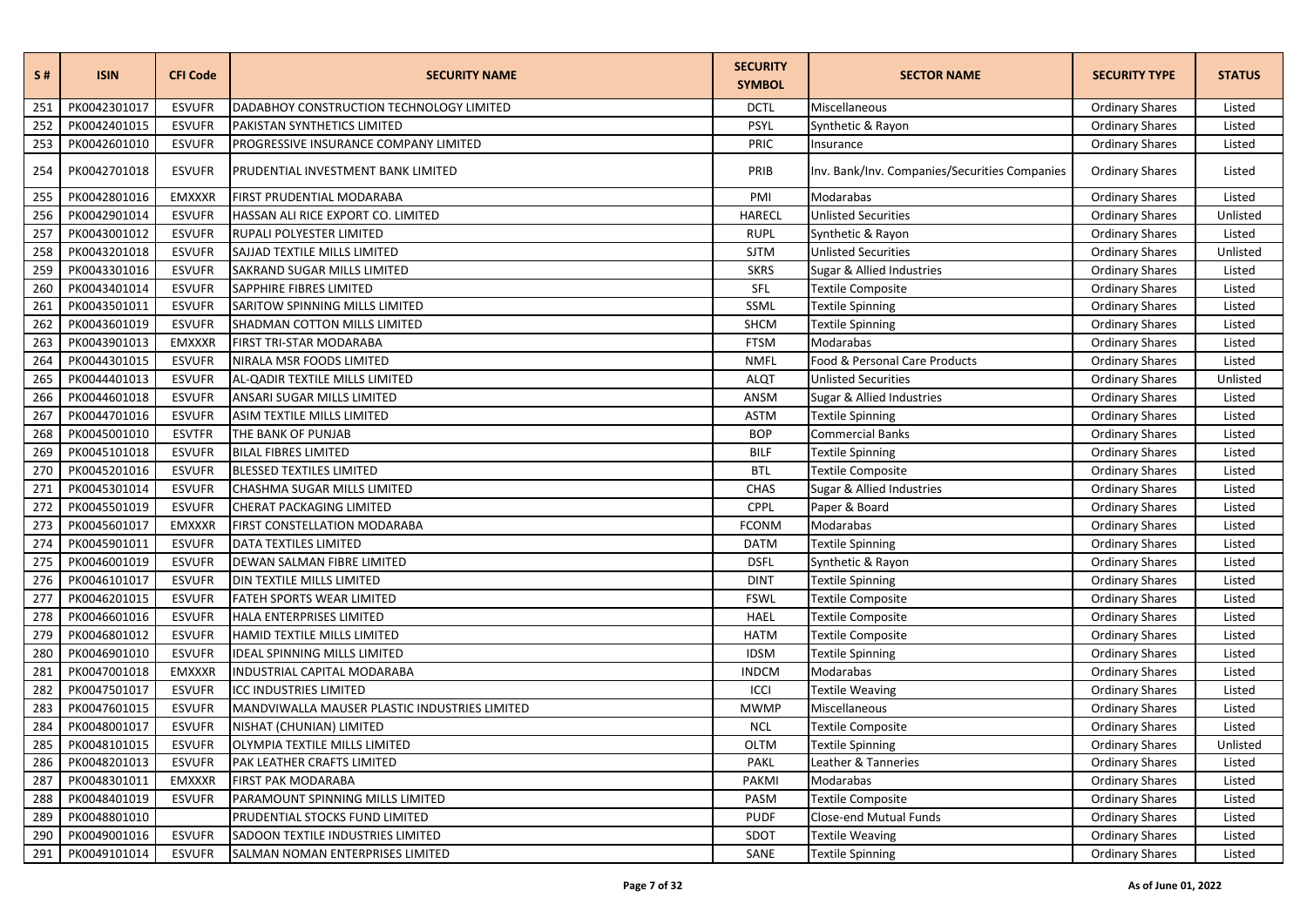| <b>S#</b> | <b>ISIN</b>  | <b>CFI Code</b> | <b>SECURITY NAME</b>                          | <b>SECURITY</b><br><b>SYMBOL</b> | <b>SECTOR NAME</b>                            | <b>SECURITY TYPE</b>   | <b>STATUS</b> |
|-----------|--------------|-----------------|-----------------------------------------------|----------------------------------|-----------------------------------------------|------------------------|---------------|
| 292       | PK0049301010 | <b>ESVUFR</b>   | <b>SCHON TEXTILES LIMITED</b>                 | <b>SCHT</b>                      | <b>Textile Composite</b>                      | <b>Ordinary Shares</b> | Listed        |
| 293       | PK0049401018 | <b>ESVUFR</b>   | SAUDI PAK LEASING COMPANY LTD.                | SPLC                             | <b>Leasing Companies</b>                      | <b>Ordinary Shares</b> | Listed        |
| 294       | PK0049501015 | <b>ESVUFR</b>   | TATA TEXTILE MILLS LIMITED                    | <b>TATM</b>                      | Textile Spinning                              | <b>Ordinary Shares</b> | Listed        |
| 295       | PK0049701011 | <b>EMXXXR</b>   | TRUST MODARABA                                | <b>TRSM</b>                      | Modarabas                                     | <b>Ordinary Shares</b> | Listed        |
| 296       | PK0049801019 | <b>EMXXXR</b>   | FIRST UDL MODARABA                            | <b>FUDLM</b>                     | Modarabas                                     | <b>Ordinary Shares</b> | Listed        |
| 297       | PK0049901017 | <b>EMXXXR</b>   | UNICAP MODARABA                               | <b>UCAPM</b>                     | Modarabas                                     | <b>Ordinary Shares</b> | Listed        |
| 298       | PK0050001012 | <b>ESVUFR</b>   | ZAHIDJEE TEXTILE MILLS LIMITED                | ZAHID                            | Textile Composite                             | <b>Ordinary Shares</b> | Listed        |
| 299       | PK0050201018 | <b>ESVUFR</b>   | AHMAD HASSAN TEXTILE MILLS LTD.               | <b>AHTM</b>                      | Textile Composite                             | <b>Ordinary Shares</b> | Listed        |
| 300       | PK0050501011 | <b>ESVUFR</b>   | AL-ABBAS SUGAR MILLS LIMITED                  | AABS                             | Sugar & Allied Industries                     | <b>Ordinary Shares</b> | Listed        |
| 301       | PK0050701017 | <b>ESVUFR</b>   | AL-AZHAR TEXTILE MILLS LIMITED                | <b>AZTM</b>                      | <b>Unlisted Securities</b>                    | <b>Ordinary Shares</b> | Unlisted      |
| 302       | PK0050801015 | <b>EMXXXR</b>   | FIRST AL-NOOR MODARABA                        | <b>FANM</b>                      | Modarabas                                     | <b>Ordinary Shares</b> | Listed        |
| 303       | PK0051201017 | <b>ESVUFR</b>   | ASHFAQ TEXTILE MILLS LIMITED                  | <b>ASHT</b>                      | <b>Textile Weaving</b>                        | <b>Ordinary Shares</b> | Listed        |
| 304       | PK0051301015 | <b>ESVTFR</b>   | ASKARI BANK LIMITED                           | AKBL                             | <b>Commercial Banks</b>                       | <b>Ordinary Shares</b> | Listed        |
| 305       | PK0051501010 | <b>ESVUFR</b>   | AYAZ TEXTILE MILLS LIMITED                    | AYZT                             | Textile Weaving                               | <b>Ordinary Shares</b> | Listed        |
| 306       | PK0051601018 | <b>ESVTFR</b>   | <b>BANK AL HABIB LIMITED</b>                  | <b>BAHL</b>                      | <b>Commercial Banks</b>                       | <b>Ordinary Shares</b> | Listed        |
| 307       | PK0051701016 | <b>ESVUFR</b>   | <b>BANNU WOOLLEN MILLS LIMITED</b>            | <b>BNWM</b>                      | Woolen                                        | <b>Ordinary Shares</b> | Listed        |
| 308       | PK0051901012 | <b>ESVUFR</b>   | <b>CASSPAK INDUSTRIES LIMITED</b>             | CASS                             | Cables & Electrical Goods                     | <b>Ordinary Shares</b> | Listed        |
| 309       | PK0052401012 | <b>ESVUFR</b>   | D. G. KHAN CEMENT COMPANY LIMITED             | <b>DGKC</b>                      | Cement                                        | <b>Ordinary Shares</b> | Listed        |
| 310       | PK0052501019 | <b>ESVUFR</b>   | DADABHOY CEMENT INDUSTRIES LTD.               | <b>DBCI</b>                      | Cement                                        | <b>Ordinary Shares</b> | Listed        |
| 311       | PK0052701015 | <b>ESVUFR</b>   | DAR-ES-SALAAM TEXTILE MILLS LTD.              | <b>DSML</b>                      | Textile Spinning                              | <b>Ordinary Shares</b> | Listed        |
| 312       | PK0052901011 | <b>EMXXXR</b>   | FIRST ELITE CAPITAL MODARABA                  | <b>FECM</b>                      | Modarabas                                     | <b>Ordinary Shares</b> | Listed        |
| 313       | PK0053001019 | <b>ESVUFR</b>   | <b>ENGLISH LEASING LIMITED</b>                | ENGL                             | Leasing Companies                             | <b>Ordinary Shares</b> | Listed        |
| 314       | PK0053101017 | <b>EMXXXR</b>   | FIRST EQUITY MODARABA                         | FEM                              | Modarabas                                     | <b>Ordinary Shares</b> | Listed        |
| 315       | PK0053201015 | <b>ESVUFR</b>   | FAISAL SPINNING MILLS LIMITED                 | FASM                             | Textile Composite                             | <b>Ordinary Shares</b> | Listed        |
| 316       | PK0053301013 | <b>ESVUFR</b>   | FATEH INDUSTRIES LIMITED                      | <b>FIL</b>                       | Leather & Tanneries                           | <b>Ordinary Shares</b> | Listed        |
| 317       | PK0053401011 | <b>ESVUFR</b>   | FAUJI FERTILIZER COMPANY LIMITED              | <b>FFC</b>                       | Fertilizer                                    | <b>Ordinary Shares</b> | Listed        |
| 318       | PK0053601016 | <b>EMXXXR</b>   | FIRST FIDELITY LEASING MODARABA               | <b>FFLM</b>                      | Modarabas                                     | <b>Ordinary Shares</b> | Listed        |
| 319       | PK0053801012 | <b>ESVUFR</b>   | <b>FRONTIER CERAMICS LIMITED</b>              | <b>FRCL</b>                      | Glass & Ceremics                              | <b>Ordinary Shares</b> | Listed        |
| 320       | PK0053901010 | <b>ESVUFR</b>   | <b>GATRON (INDUSTRIES) LIMITED</b>            | GATI                             | Synthetic & Rayon                             | <b>Ordinary Shares</b> | Listed        |
| 321       | PK0054101016 | <b>ESVUFR</b>   | GHAZI FABRICS INTERNATIONAL LTD.              | GFIL                             | Textile Composite                             | <b>Ordinary Shares</b> | Listed        |
| 322       | PK0054301012 | <b>ESVUFR</b>   | <b>IDREES TEXTILE MILLS LIMITED</b>           | <b>IDRT</b>                      | <b>Textile Spinning</b>                       | <b>Ordinary Shares</b> | Listed        |
| 323       | PK0054501017 | <b>ESVUFR</b>   | INDUS MOTOR COMPANY LIMITED                   | <b>INDU</b>                      | Automobile Assembler                          | <b>Ordinary Shares</b> | Listed        |
| 324       | PK0054601015 | <b>ESVUFR</b>   | J. A. TEXTILE MILLS LIMITED                   | <b>JATM</b>                      | Textile Spinning                              | <b>Ordinary Shares</b> | Listed        |
| 325       | PK0054701013 | <b>ESVUFR</b>   | <b>JDW SUGAR MILLS LIMITED</b>                | <b>JDWS</b>                      | Sugar & Allied Industries                     | <b>Ordinary Shares</b> | Listed        |
| 326       | PK0055101015 | <b>ESVUFR</b>   | LANDMARK SPINNING INDUSTRIES LIMITED          | LMSM                             | Textile Spinning                              | <b>Ordinary Shares</b> | Listed        |
| 327       | PK0055201013 | <b>ESVUFR</b>   | <b>MAQBOOL TEXTILE MILLS LIMITED</b>          | <b>MQTM</b>                      | <b>Textile Spinning</b>                       | <b>Ordinary Shares</b> | Listed        |
| 328       | PK0055401019 | <b>ESVTFR</b>   | HABIB METROPOLITAN BANK LIMITED               | HMB                              | <b>Commercial Banks</b>                       | <b>Ordinary Shares</b> | Listed        |
| 329       | PK0055601014 | <b>ESVTFR</b>   | MCB BANK LIMITED                              | <b>MCB</b>                       | <b>Commercial Banks</b>                       | <b>Ordinary Shares</b> | Listed        |
| 330       | PK0055901018 | <b>ESVUFR</b>   | NATIONAL FIBRES LIMITED                       | <b>NAFL</b>                      | Synthetic & Rayon                             | <b>Ordinary Shares</b> | Listed        |
| 331       | PK0056201012 | <b>ESVUFR</b>   | PIONEER CEMENT LIMITED                        | <b>PIOC</b>                      | Cement                                        | <b>Ordinary Shares</b> | Listed        |
| 332       | PK0056401018 | <b>ESVUFR</b>   | PRUDENTIAL DISCOUNT & GUARANTEE HOUSE LIMITED | PDGH                             | Inv. Bank/Inv. Companies/Securities Companies | <b>Ordinary Shares</b> | Listed        |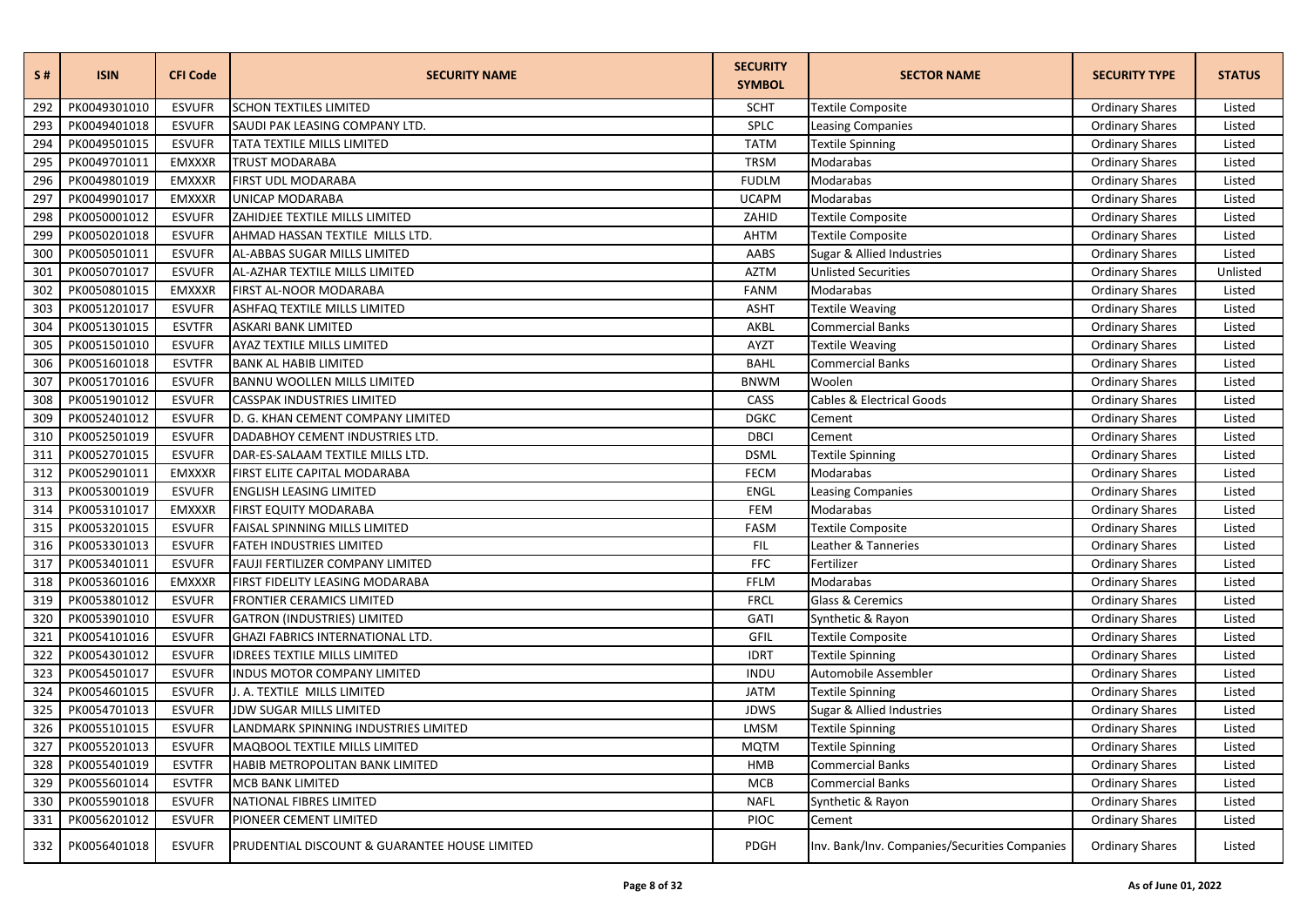| S#  | <b>ISIN</b>  | <b>CFI Code</b> | <b>SECURITY NAME</b>                   | <b>SECURITY</b><br><b>SYMBOL</b> | <b>SECTOR NAME</b>                            | <b>SECURITY TYPE</b>   | <b>STATUS</b> |
|-----|--------------|-----------------|----------------------------------------|----------------------------------|-----------------------------------------------|------------------------|---------------|
| 333 | PK0056501015 | <b>ESVUFR</b>   | NIMIR RESINS LIMITED                   | <b>NRSL</b>                      | Chemicals                                     | <b>Ordinary Shares</b> | Listed        |
| 334 | PK0056601013 | <b>ESVUFR</b>   | RELIANCE WEAVING MILLS LIMITED         | <b>REWM</b>                      | <b>Textile Composite</b>                      | <b>Ordinary Shares</b> | Listed        |
| 335 | PK0056801019 | <b>ESVUFR</b>   | RUBY TEXTILE MILLS LIMITED             | <b>RUBY</b>                      | <b>Textile Spinning</b>                       | <b>Ordinary Shares</b> | Listed        |
| 336 | PK0056901017 | <b>ESVUFR</b>   | SAIF TEXTILE MILLS LIMITED             | SAIF                             | <b>Textile Spinning</b>                       | <b>Ordinary Shares</b> | Listed        |
| 337 | PK0057001015 | <b>ESVUFR</b>   | SARGODHA SPINNING MILLS LIMITED        | SRSM                             | <b>Unlisted Securities</b>                    | <b>Ordinary Shares</b> | Unlisted      |
| 338 | PK0057201011 | <b>ESVTFR</b>   | SECURITY INVESTMENT BANK LIMITED       | <b>SIBL</b>                      | Inv. Bank/Inv. Companies/Securities Companies | <b>Ordinary Shares</b> | Listed        |
| 339 | PK0057301019 | <b>ESVUFR</b>   | SHAHPUR TEXTILE MILLS LIMITED          | <b>SHTM</b>                      | <b>Unlisted Securities</b>                    | <b>Ordinary Shares</b> | Unlisted      |
| 340 | PK0057401017 | <b>ESVUFR</b>   | SHAHTAJ TEXTILE LIMITED                | <b>STJT</b>                      | <b>Textile Weaving</b>                        | <b>Ordinary Shares</b> | Listed        |
| 341 | PK0057501014 | <b>ESVTFR</b>   | <b>SONERI BANK LIMITED</b>             | SNBL                             | <b>Commercial Banks</b>                       | <b>Ordinary Shares</b> | Listed        |
| 342 | PK0057601012 | <b>ESVUFR</b>   | SUNRAYS TEXTILE MILLS LIMITED          | <b>SUTM</b>                      | <b>Textile Spinning</b>                       | <b>Ordinary Shares</b> | Listed        |
| 343 | PK0058001014 | <b>ESVUFR</b>   | TANDLIANWALA SUGAR MILLS LIMITED       | <b>TSML</b>                      | Sugar & Allied Industries                     | <b>Ordinary Shares</b> | Listed        |
| 344 | PK0058201010 | <b>ESVUFR</b>   | <b>IMAGE PAKISTAN LIMITED</b>          | <b>IMAGE</b>                     | Synthetic & Rayon                             | Ordinary Shares        | Listed        |
| 345 | PK0058301018 | <b>ESVTFR</b>   | TRUST INVESTMENT BANK LIMITED          | TRIBL                            | Inv. Bank/Inv. Companies/Securities Companies | <b>Ordinary Shares</b> | Listed        |
| 346 | PK0058601011 | <b>ESVUFR</b>   | ZAHUR COTTON MILLS LIMITED             | ZHCM                             | Textile Composite                             | <b>Ordinary Shares</b> | Listed        |
| 347 | PK0058701019 | <b>ESVUFR</b>   | ABSON INDUSTRIES LIMITED               | <b>ABSON</b>                     | Paper & Board                                 | <b>Ordinary Shares</b> | Listed        |
| 348 | PK0059101011 | <b>ESVTFR</b>   | INVEST CAPITAL INVESTMENT BANK LIMITED | <b>ICIBL</b>                     | Inv. Bank/Inv. Companies/Securities Companies | <b>Ordinary Shares</b> | Listed        |
| 349 | PK0059201019 | <b>ESVUFR</b>   | <b>CALCORP LIMITED</b>                 | CASH                             | <b>Leasing Companies</b>                      | <b>Ordinary Shares</b> | Listed        |
| 350 | PK0059501012 | <b>ESVUFR</b>   | FECTO CEMENT LIMITED                   | <b>FECTC</b>                     | Cement                                        | <b>Ordinary Shares</b> | Listed        |
| 351 | PK0059701018 | <b>ESVUFR</b>   | <b>GHANDHARA NISSAN LIMITED</b>        | <b>GHNL</b>                      | Automobile Assembler                          | <b>Ordinary Shares</b> | Listed        |
| 352 | PK0060301014 | <b>ESVUFR</b>   | JAHANGIR SIDDIQUI & COMPANY LIMITED    | <b>JSCL</b>                      | Inv. Bank/Inv. Companies/Securities Companies | <b>Ordinary Shares</b> | Listed        |
| 353 | PK0060401012 | <b>ESVUFR</b>   | KARAM CERAMICS LIMITED                 | KCL                              | Glass & Ceremics                              | <b>Ordinary Shares</b> | Listed        |
| 354 | PK0060501019 | <b>ESVUFR</b>   | KHAIRPUR SUGAR MILLS LIMITED           | <b>KPUS</b>                      | Sugar & Allied Industries                     | <b>Ordinary Shares</b> | Listed        |
| 355 | PK0060601017 | <b>ESVUFR</b>   | KOHINOOR POWER COMPANY LIMITED         | <b>KOHP</b>                      | <b>Power Generation &amp; Distribution</b>    | <b>Ordinary Shares</b> | Listed        |
| 356 | PK0060801013 | <b>ESVUFR</b>   | MITCHELLS FRUIT FARMS LIMITED          | <b>MFFL</b>                      | Food & Personal Care Products                 | <b>Ordinary Shares</b> | Listed        |
| 357 | PK0060901011 | <b>ESVUFR</b>   | MOHIB EXPORTS LIMITED                  | <b>MOHE</b>                      | <b>Textile Weaving</b>                        | <b>Ordinary Shares</b> | Listed        |
| 358 | PK0061101017 | <b>ESVUFR</b>   | 786 INVESTMENT LIMITED                 | 786                              | Inv. Bank/Inv. Companies/Securities Companies | <b>Ordinary Shares</b> | Listed        |
| 359 | PK0061301013 | <b>EMXXXR</b>   | FIRST PUNJAB MODARABA                  | FPJM                             | Modarabas                                     | <b>Ordinary Shares</b> | Listed        |
| 360 | PK0061401011 | <b>ESVUFR</b>   | REDCO TEXTILES LIMITED                 | <b>REDCO</b>                     | Textile Composite                             | <b>Ordinary Shares</b> | Listed        |
| 361 | PK0061501018 | <b>ESVUFR</b>   | RELIANCE COTTON SPINNING MILLS LIMITED | <b>RCML</b>                      | <b>Textile Spinning</b>                       | <b>Ordinary Shares</b> | Listed        |
| 362 | PK0061601016 | <b>ESVUFR</b>   | RESHAM TEXTILE INDUSTRIES LIMITED      | <b>REST</b>                      | <b>Textile Spinning</b>                       | <b>Ordinary Shares</b> | Unlisted      |
| 363 | PK0061701014 | <b>ESVUFR</b>   | THE SEARLE COMPANY LIMITED             | SEARL                            | Pharmaceuticals                               | <b>Ordinary Shares</b> | Listed        |
| 364 | PK0062201014 | <b>ESVUFR</b>   | <b>ADOS PAKISTAN LIMITED</b>           | <b>ADOS</b>                      | Engineering                                   | <b>Ordinary Shares</b> | Listed        |
| 365 | PK0062301012 | <b>ESVUFR</b>   | AL-MAL SECURITIES & SERVICES LIMITED   | AMSL                             | Inv. Bank/Inv. Companies/Securities Companies | <b>Ordinary Shares</b> | Listed        |
| 366 | PK0062401010 | <b>ESVUFR</b>   | ARUJ INDUSTRIES LIMITED                | ARUJ                             | <b>Textile Composite</b>                      | <b>Ordinary Shares</b> | Listed        |
| 367 | PK0062601015 | <b>ESVUFR</b>   | <b>BALUCHISTAN WHEELS LIMITED</b>      | <b>BWHL</b>                      | Automobile Parts & Accessories                | <b>Ordinary Shares</b> | Listed        |
| 368 | PK0062701013 | <b>ESVUFR</b>   | <b>BELA AUTOMOTIVES LIMITED</b>        | <b>BELA</b>                      | Automobile Parts & Accessories                | <b>Ordinary Shares</b> | Listed        |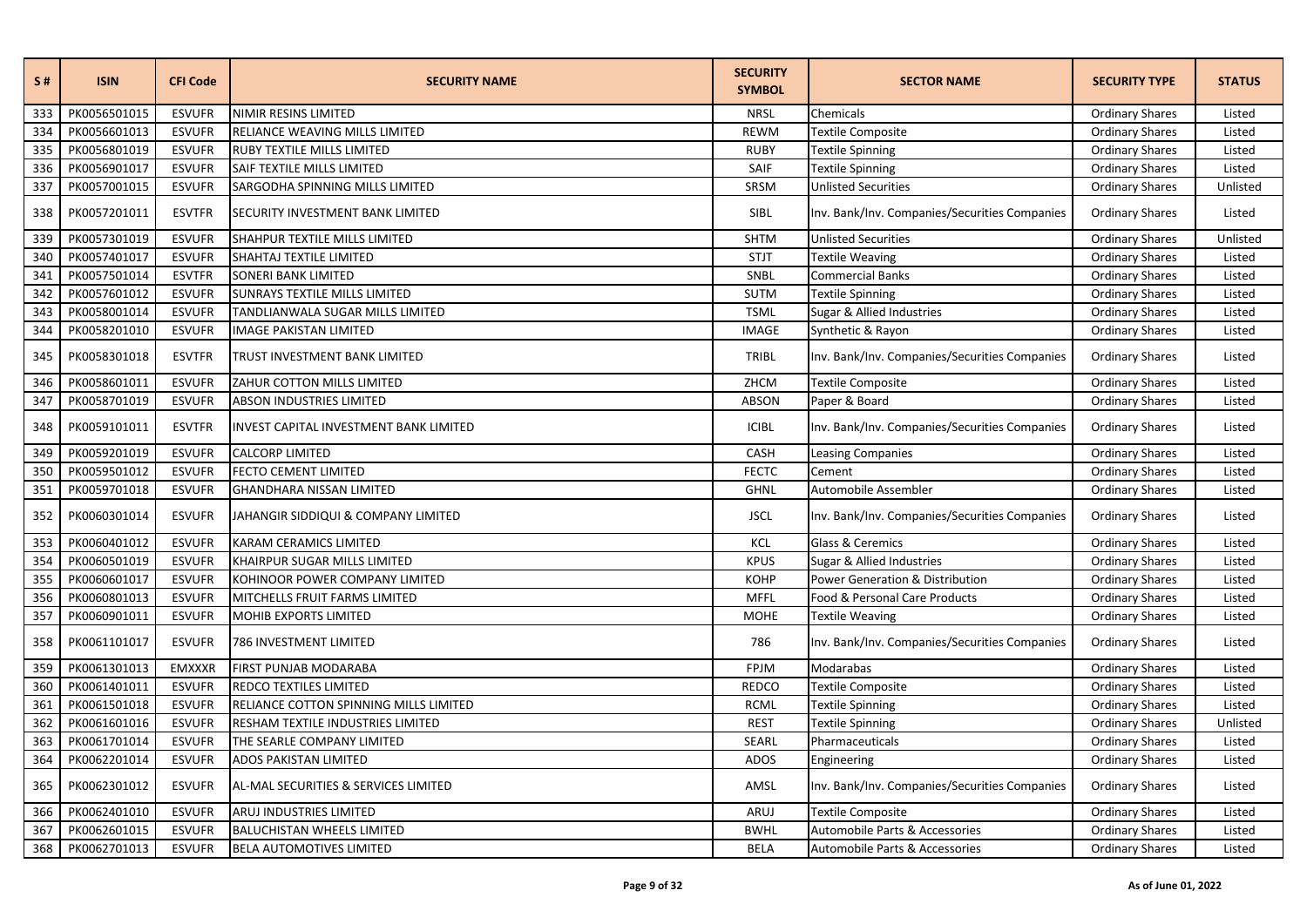| S#  | <b>ISIN</b>  | <b>CFI Code</b> | <b>SECURITY NAME</b>                     | <b>SECURITY</b><br><b>SYMBOL</b> | <b>SECTOR NAME</b>                            | <b>SECURITY TYPE</b>   | <b>STATUS</b> |
|-----|--------------|-----------------|------------------------------------------|----------------------------------|-----------------------------------------------|------------------------|---------------|
| 369 | PK0062801011 | <b>ESVUFR</b>   | <b>BIAFO INDUSTRIES LIMITED</b>          | <b>BIFO</b>                      | Chemicals                                     | <b>Ordinary Shares</b> | Listed        |
| 370 | PK0063001017 | <b>EMXXXR</b>   | FIRST INVESTEC MODARABA                  | <b>FIM</b>                       | Modarabas                                     | <b>Ordinary Shares</b> | Listed        |
| 371 | PK0063301011 | <b>ESVUFR</b>   | <b>DATA AGRO LIMITED</b>                 | <b>DAAG</b>                      | Chemicals                                     | <b>Ordinary Shares</b> | Listed        |
| 372 | PK0063401019 | <b>ESVTFR</b>   | FIRST DAWOOD INVESTMENT BANK LIMITED     | <b>FDIBL</b>                     | Inv. Bank/Inv. Companies/Securities Companies | <b>Ordinary Shares</b> | Listed        |
| 373 | PK0063601014 | <b>ESVUFR</b>   | FAROOQ HABIB TEXTILE MILLS LIMITED       | <b>FHTM</b>                      | <b>Textile Spinning</b>                       | <b>Ordinary Shares</b> | Listed        |
| 374 | PK0063801010 | <b>ESVUFR</b>   | FIRST CAPITAL SECURITIES CORPORATION LTD | <b>FCSC</b>                      | Inv. Bank/Inv. Companies/Securities Companies | <b>Ordinary Shares</b> | Listed        |
| 375 | PK0064001016 | <b>ESVUFR</b>   | MUKHTAR TEXTILE MILLS LIMITED            | <b>MUKT</b>                      | <b>Textile Spinning</b>                       | <b>Ordinary Shares</b> | Unlisted      |
| 376 | PK0064101014 | <b>ESVUFR</b>   | <b>GADOON TEXTILE MILLS LIMITED</b>      | GADT                             | <b>Textile Spinning</b>                       | <b>Ordinary Shares</b> | Listed        |
| 377 | PK0064201012 | <b>ESVUFR</b>   | <b>GENERTECH PAKISTAN LIMITED</b>        | <b>GENP</b>                      | <b>Unlisted Securities</b>                    | <b>Ordinary Shares</b> | Unlisted      |
| 378 | PK0064301010 | <b>ESVUFR</b>   | <b>GHANI GLASS LIMITED</b>               | <b>GHGL</b>                      | Glass & Ceremics                              | <b>Ordinary Shares</b> | Listed        |
| 379 | PK0064601013 | <b>ESVUFR</b>   | <b>GULISTAN SPINNING MILLS LIMITED</b>   | GUSM                             | <b>Textile Spinning</b>                       | <b>Ordinary Shares</b> | Listed        |
| 380 | PK0064701011 | <b>ESVUFR</b>   | HAJI MOHAMMAD ISMAIL MILLS LIMITED       | <b>HMIM</b>                      | <b>Textile Spinning</b>                       | <b>Ordinary Shares</b> | Listed        |
| 381 | PK0064801019 | <b>ESVUFR</b>   | HASEEB WAQAS SUGAR MILLS LIMITED         | HWQS                             | Sugar & Allied Industries                     | <b>Ordinary Shares</b> | Listed        |
| 382 | PK0064901017 | <b>ESVUFR</b>   | HONDA ATLAS CARS (PAKISTAN) LIMITED      | <b>HCAR</b>                      | Automobile Assembler                          | <b>Ordinary Shares</b> | Listed        |
| 383 | PK0065001015 | <b>ESVUFR</b>   | THE HUB POWER COMPANY LIMITED            | <b>HUBC</b>                      | Power Generation & Distribution               | <b>Ordinary Shares</b> | Listed        |
| 384 | PK0065101013 | <b>EMXXXR</b>   | FIRST IMROOZ MODARABA                    | <b>FIMM</b>                      | Modarabas                                     | <b>Ordinary Shares</b> | Listed        |
| 385 | PK0065301019 | <b>ESVUFR</b>   | <b>INVESTEC SECURITIES LIMITED</b>       | <b>ITSL</b>                      | Inv. Bank/Inv. Companies/Securities Companies | <b>Ordinary Shares</b> | Listed        |
| 386 | PK0065401017 | <b>ESVUFR</b>   | INTERNATIONAL KNITWEAR LIMITED           | <b>INKL</b>                      | <b>Textile Composite</b>                      | <b>Ordinary Shares</b> | Listed        |
| 387 | PK0065501014 | <b>EMXXXR</b>   | POPULAR ISLAMIC MODARABA                 | PIM                              | Modarabas                                     | <b>Ordinary Shares</b> | Listed        |
| 388 | PK0065601012 | <b>ESVUFR</b>   | JAVED OMER VOHRA & COMPANY LIMITED       | <b>JOVC</b>                      | Inv. Bank/Inv. Companies/Securities Companies | <b>Ordinary Shares</b> | Unlisted      |
| 389 | PK0066101012 | <b>ESVUFR</b>   | LEATHER UP LIMITED                       | LEUL                             | Leather & Tanneries                           | <b>Ordinary Shares</b> | Listed        |
| 390 | PK0066201010 | <b>ESVUFR</b>   | MAPLE LEAF CEMENT FACTORY LIMITED        | <b>MLCF</b>                      | Cement                                        | <b>Ordinary Shares</b> | Listed        |
| 391 | PK0066301018 | <b>ESVUFR</b>   | MARI PETROLEUMCOMPANY LIMITED            | <b>MARI</b>                      | Oil & Gas Exploration Companies               | <b>Ordinary Shares</b> | Listed        |
| 392 | PK0066501013 | <b>ESVUFR</b>   | ASKARI LIFE ASSURANCE COMPANY LIMITED    | <b>ALAC</b>                      | Insurance                                     | <b>Ordinary Shares</b> | Listed        |
| 393 | PK0066701019 | <b>ESVUFR</b>   | MIRZA SUGAR MILLS LIMITED                | <b>MZSM</b>                      | Sugar & Allied Industries                     | <b>Ordinary Shares</b> | Unlisted      |
| 394 | PK0066801017 | <b>ESVUFR</b>   | MUBARAK TEXTILE MILLS LIMITED            | <b>MUBT</b>                      | <b>Textile Composite</b>                      | <b>Ordinary Shares</b> | Listed        |
| 395 | PK0067701018 | <b>ESVUFR</b>   | <b>ECOPACK LIMITED</b>                   | <b>ECOP</b>                      | Miscellaneous                                 | <b>Ordinary Shares</b> | Listed        |
| 396 | PK0068101010 | <b>ESVUFR</b>   | QUICE FOOD INDUSTRIES LIMITED            | QUICE                            | Food & Personal Care Products                 | <b>Ordinary Shares</b> | Listed        |
| 397 | PK0068201018 | <b>ESVUFR</b>   | S. S. OIL MILLS LIMITED                  | SSOM                             | Vanaspati & Allied Industries                 | <b>Ordinary Shares</b> | Listed        |
| 398 | PK0068301016 | <b>ESVUFR</b>   | <b>SAFA TEXTILES LIMITED</b>             | <b>SFAT</b>                      | <b>Textile Composite</b>                      | <b>Ordinary Shares</b> | Listed        |
| 399 | PK0068401014 | <b>ESVUFR</b>   | <b>SAMIN TEXTILES LIMITED</b>            | <b>SMTM</b>                      | <b>Textile Weaving</b>                        | <b>Ordinary Shares</b> | Listed        |
| 400 | PK0068501011 | <b>ESVUFR</b>   | SARDAR CHEMICALINDUSTRIES LIMITED        | SARC                             | Chemicals                                     | <b>Ordinary Shares</b> | Listed        |
| 401 | PK0068801015 | <b>ESVUFR</b>   | UNITY FOODS LIMITED                      | <b>UNITY</b>                     | Food & Personal Care Products                 | <b>Ordinary Shares</b> | Listed        |
| 402 | PK0068901013 | <b>EUCMSR</b>   | TRI-STAR MUTUAL FUND LIMITED             | <b>TSMF</b>                      | Close-end Mutual Funds                        | <b>Ordinary Shares</b> | Listed        |
| 403 | PK0069001011 | <b>ESVUFR</b>   | TRI-STAR POWER LIMITED                   | <b>TSPL</b>                      | Power Generation & Distribution               | <b>Ordinary Shares</b> | Listed        |
| 404 | PK0069101019 | <b>ESVUFR</b>   | TRUST SECURITIES & BROKERAGE LTD.        | <b>TSBL</b>                      | Inv. Bank/Inv. Companies/Securities Companies | <b>Ordinary Shares</b> | Listed        |
| 405 | PK0069401013 | <b>ESVUFR</b>   | IGI LIFE INSURANCE LIMITED               | IGIL                             | Insurance                                     | <b>Ordinary Shares</b> | Listed        |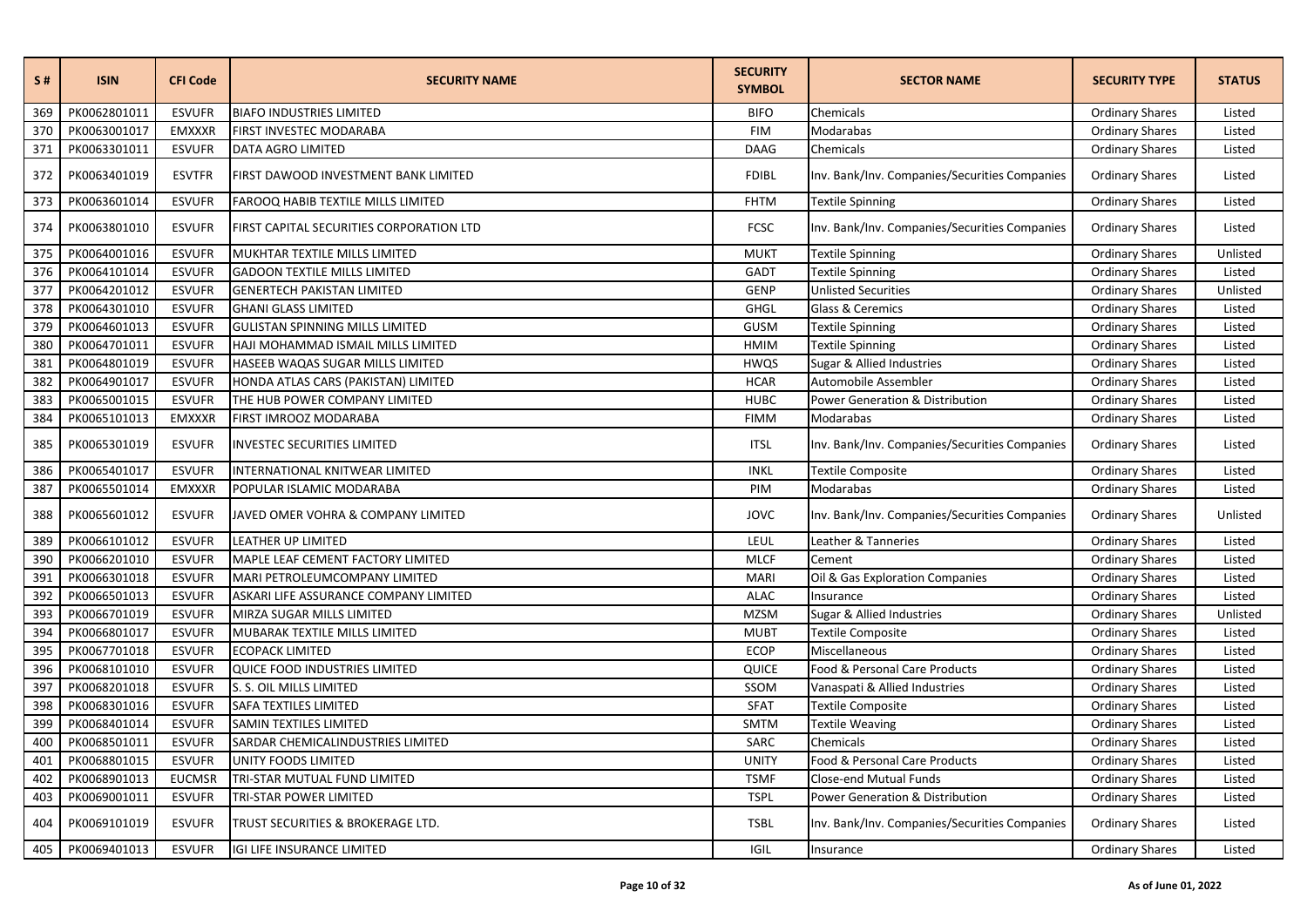| S#  | <b>ISIN</b>  | <b>CFI Code</b> | <b>SECURITY NAME</b>                            | <b>SECURITY</b><br><b>SYMBOL</b> | <b>SECTOR NAME</b>                            | <b>SECURITY TYPE</b>   | <b>STATUS</b> |
|-----|--------------|-----------------|-------------------------------------------------|----------------------------------|-----------------------------------------------|------------------------|---------------|
| 406 | PK0069501010 | <b>ESVUFR</b>   | <b>ARTISTIC DENIM MILLS LIMITED</b>             | ADMM                             | <b>Textile Composite</b>                      | <b>Ordinary Shares</b> | Listed        |
| 407 | PK0070001018 | <b>ESVUFR</b>   | <b>DIAMOND INDUSTRIES LIMITED</b>               | DIIL                             | Miscellaneous                                 | <b>Ordinary Shares</b> | Listed        |
| 408 | PK0070201014 | <b>ESVUFR</b>   | DREAMWORLD LIMITED                              | <b>DREL</b>                      | Miscellaneous                                 | <b>Ordinary Shares</b> | Unlisted      |
| 409 | PK0070301012 | <b>ESVUFR</b>   | EFU LIFE ASSURANCE LIMITED                      | EFUL                             | Insurance                                     | <b>Ordinary Shares</b> | Listed        |
| 410 | PK0070501017 | <b>ESVTFR</b>   | <b>FAYSAL BANK LIMITED</b>                      | FABL                             | <b>Commercial Banks</b>                       | <b>Ordinary Shares</b> | Listed        |
| 411 | PK0070701013 | <b>ESVUFR</b>   | HIGHNOON LABORATORIES LIMITED                   | <b>HINOON</b>                    | Pharmaceuticals                               | <b>Ordinary Shares</b> | Listed        |
| 412 | PK0070801011 | <b>ESVUFR</b>   | <b>IBRAHIM FIBRES LIMITED</b>                   | <b>IBFL</b>                      | Synthetic & Rayon                             | <b>Ordinary Shares</b> | Listed        |
| 413 | PK0070901019 | <b>ESVUFR</b>   | KAISER ART & KRAFTS LIMITED                     | <b>KAKL</b>                      | Textile Composite                             | <b>Ordinary Shares</b> | Listed        |
| 414 | PK0071101015 | <b>ESVUFR</b>   | KOHINOOR ENERGY LIMITED                         | <b>KOHE</b>                      | <b>Power Generation &amp; Distribution</b>    | <b>Ordinary Shares</b> | Listed        |
| 415 | PK0071501016 | <b>ESVUFR</b>   | LUCKY CEMENT LIMITED                            | <b>LUCK</b>                      | Cement                                        | <b>Ordinary Shares</b> | Listed        |
| 416 | PK0071601014 | <b>ESVUFR</b>   | NADEEM TEXTILE MILLS LIMITED                    | <b>NATM</b>                      | Textile Spinning                              | <b>Ordinary Shares</b> | Listed        |
| 417 | PK0071801010 | <b>ESVUFR</b>   | PAK DATACOMM LIMITED                            | <b>PAKD</b>                      | Technology & Communication                    | <b>Ordinary Shares</b> | Listed        |
| 418 | PK0071901018 | <b>ESVUFR</b>   | THE PAKISTAN GENERAL INSURANCE COMPANY LIMITED  | PKGI                             | Insurance                                     | <b>Ordinary Shares</b> | Listed        |
| 419 | PK0072201012 | <b>EMXXXR</b>   | FIRST PARAMOUNT MODARABA                        | FPRM                             | Modarabas                                     | <b>Ordinary Shares</b> | Listed        |
| 420 | PK0072401018 | <b>ESVUFR</b>   | PROSPERITY WEAVING MILLS LIMITED                | PRWM                             | Textile Weaving                               | <b>Ordinary Shares</b> | Listed        |
| 421 | PK0072501015 | <b>ESVTFR</b>   | SILKBANK LIMITED                                | <b>SILK</b>                      | <b>Commercial Banks</b>                       | <b>Ordinary Shares</b> | Listed        |
| 422 | PK0072601013 | <b>ESVUFR</b>   | S.G. POWER LIMITED                              | SGPL                             | <b>Power Generation &amp; Distribution</b>    | <b>Ordinary Shares</b> | Listed        |
| 423 | PK0072801019 | <b>ESVUFR</b>   | SECURITY LEASING CORPORATION LIMITED            | <b>SLCL</b>                      | <b>Leasing Companies</b>                      | <b>Ordinary Shares</b> | Listed        |
| 424 | PK0072901017 | <b>ESVUFR</b>   | SHIFA INTERNATIONAL HOSPITALS LIMITED           | <b>SHFA</b>                      | Miscellaneous                                 | <b>Ordinary Shares</b> | Listed        |
| 425 | PK0073001015 | <b>ESVUFR</b>   | SITARA ENERGY LIMITED                           | SEL                              | <b>Power Generation &amp; Distribution</b>    | <b>Ordinary Shares</b> | Listed        |
| 426 | PK0073201011 | <b>ESVUFR</b>   | TELECARD LIMITED                                | <b>TELE</b>                      | Technology & Communication                    | <b>Ordinary Shares</b> | Listed        |
| 427 | PK0073301019 | <b>ESVUFR</b>   | <b>TOWELLERS LIMITED</b>                        | <b>TOWL</b>                      | <b>Textile Composite</b>                      | <b>Ordinary Shares</b> | Listed        |
| 428 | PK0073401017 | <b>ESVUFR</b>   | TRI-PACK FILMS LIMITED                          | <b>TRIPF</b>                     | Miscellaneous                                 | <b>Ordinary Shares</b> | Listed        |
| 429 | PK0073701010 | <b>ESVUFR</b>   | AL-KHAIR GADOON LIMITED                         | AKGL                             | Miscellaneous                                 | <b>Ordinary Shares</b> | Listed        |
| 430 | PK0073801018 | <b>ESVUFR</b>   | ASKARI GENERAL INSURANCE COMPANY LIMITED        | <b>AGIC</b>                      | Insurance                                     | <b>Ordinary Shares</b> | Listed        |
| 431 | PK0074001014 | <b>ESVUFR</b>   | BUSINESS & INDUSTRIAL INSURANCE COMPANY LIMITED | <b>BIIC</b>                      | Insurance                                     | <b>Ordinary Shares</b> | Listed        |
| 432 | PK0074101012 | <b>ESVUFR</b>   | CARAVAN EAST FABRICS LIMITED                    | CARF                             | Textile Composite                             | <b>Ordinary Shares</b> | Listed        |
| 433 | PK0074201010 | <b>ESVUFR</b>   | JUBILEE LIFE INSURANCE COMPANY LIMITED          | <b>JLICL</b>                     | Insurance                                     | <b>Ordinary Shares</b> | Listed        |
| 434 | PK0074301018 | <b>ESVUFR</b>   | DADABHOY SACK LIMITED                           | <b>DBSL</b>                      | Paper & Board                                 | <b>Ordinary Shares</b> | Listed        |
| 435 | PK0074401016 | <b>ESVTFR</b>   | <b>ESCORTS INVESTMENT BANK LIMITED</b>          | ESBL                             | Inv. Bank/Inv. Companies/Securities Companies | <b>Ordinary Shares</b> | Listed        |
| 436 | PK0074501013 | <b>ESVUFR</b>   | <b>FAUJI CEMENT COMPANY LIMITED</b>             | <b>FCCL</b>                      | Cement                                        | <b>Ordinary Shares</b> | Listed        |
| 437 | PK0074601011 | <b>ESVUFR</b>   | FAUJI FERTILIZER BIN QASIM LIMITED              | FFBL                             | Fertilizer                                    | <b>Ordinary Shares</b> | Listed        |
| 438 | PK0074701019 | <b>ESVUFR</b>   | OILBOY ENERGY LIMITED                           | <b>OBOY</b>                      | Engineering                                   | <b>Ordinary Shares</b> | Listed        |
| 439 | PK0074801017 | <b>ESVUFR</b>   | AEL TEXTILES LIMITED                            | AEL                              | <b>Power Generation &amp; Distribution</b>    | <b>Ordinary Shares</b> | Listed        |
| 440 | PK0074901015 | <b>ESVUFR</b>   | JAPAN POWER GENERATION LIMITED                  | <b>JPGL</b>                      | <b>Power Generation &amp; Distribution</b>    | <b>Ordinary Shares</b> | Listed        |
| 441 | PK0075001013 | <b>ESVUFR</b>   | KOHAT CEMENT COMPANY LIMITED                    | конс                             | Cement                                        | <b>Ordinary Shares</b> | Listed        |
| 442 | PK0075101011 | <b>ESVUFR</b>   | <b>AZGARD NINE LIMITED</b>                      | ANL                              | Textile Composite                             | <b>Ordinary Shares</b> | Listed        |
| 443 | PK0067901022 | <b>ESVUFR</b>   | PAKISTAN TELECOMMUNICATION COMPANY LTD.         | PTC                              | <b>Technology &amp; Communication</b>         | <b>Ordinary Shares</b> | Listed        |
| 444 | PK0067901030 | <b>ESVUFR</b>   | PAKISTAN TELECOMMUNICATION COMPANY LTD. - (B)   | PTCB                             | Technology & Communication                    | <b>Ordinary Shares</b> | Listed        |
| 445 | PK0075401015 | <b>ESVUFR</b>   | PAK-GULF LEASING COMPANY LIMITED                | PGLC                             | <b>Leasing Companies</b>                      | <b>Ordinary Shares</b> | Listed        |
| 446 | PK0075601010 | <b>ESVUFR</b>   | NIMIR INDUSTRIAL CHEMICALS LTD                  | <b>NICL</b>                      | Chemicals                                     | <b>Ordinary Shares</b> | Listed        |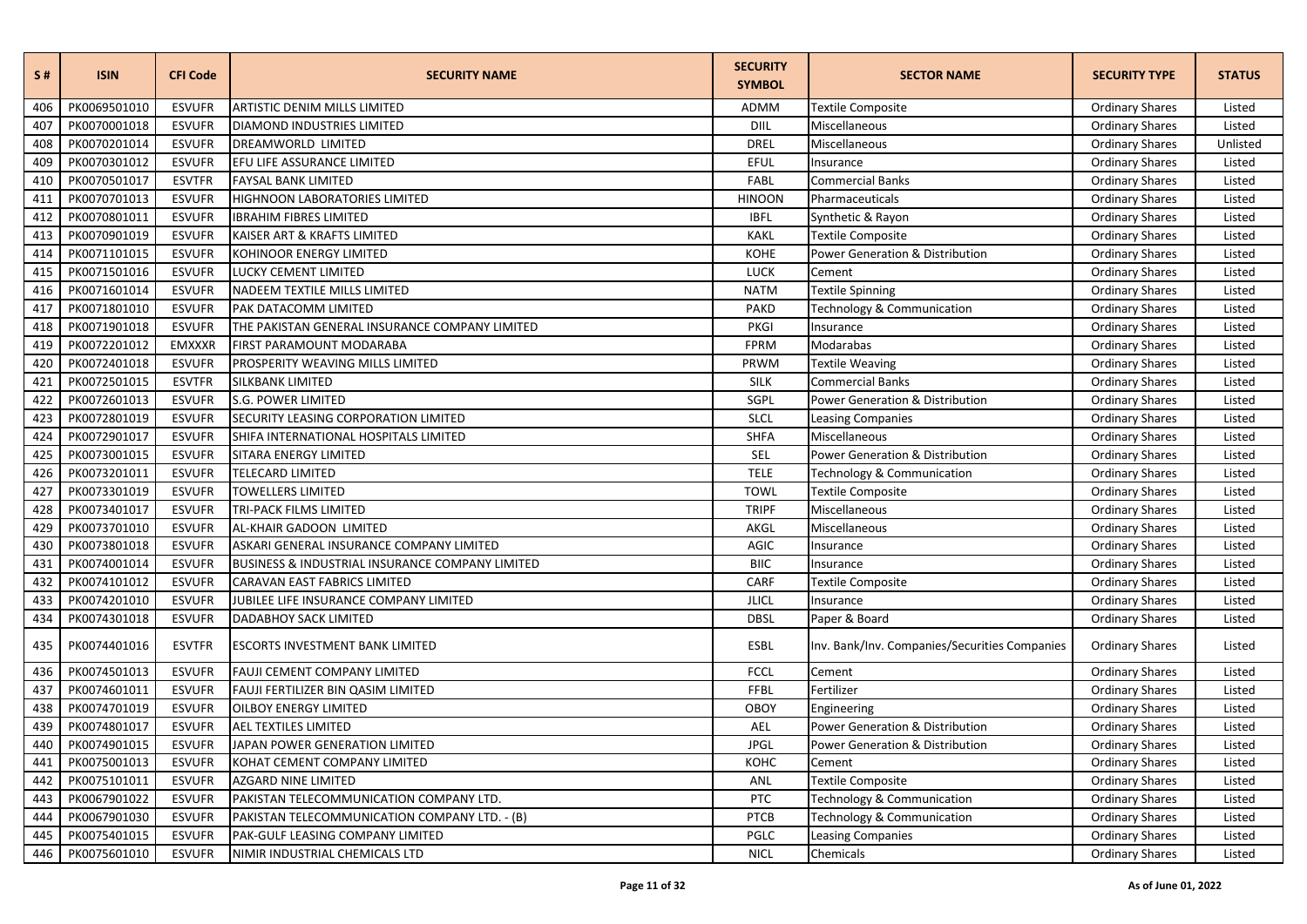| S#  | <b>ISIN</b>  | <b>CFI Code</b> | <b>SECURITY NAME</b>                                         | <b>SECURITY</b><br><b>SYMBOL</b> | <b>SECTOR NAME</b>                            | <b>SECURITY TYPE</b>   | <b>STATUS</b> |
|-----|--------------|-----------------|--------------------------------------------------------------|----------------------------------|-----------------------------------------------|------------------------|---------------|
| 447 | PK0075701018 | <b>ESVUFR</b>   | <b>SG ALLIED BUSINESSES LIMITED</b>                          | SGABL                            | Synthetic & Rayon                             | <b>Ordinary Shares</b> | Listed        |
| 448 | PK0075801016 | <b>ESVUFR</b>   | SAZGAR ENGINEERING WORKS LIMITED                             | SAZEW                            | Automobile Assembler                          | <b>Ordinary Shares</b> | Listed        |
| 449 | PK0075901014 | <b>ESVUFR</b>   | SHAFFI CHEMICAL INDUSTRIES LIMITED                           | SHCI                             | Chemicals                                     | <b>Ordinary Shares</b> | Listed        |
| 450 | PK0076001012 | <b>ESVUFR</b>   | SHAHEEN INSURANCE COMPANY LIMITED                            | SHNI                             | Insurance                                     | <b>Ordinary Shares</b> | Listed        |
| 451 | PK0076101010 | <b>ESVUFR</b>   | SOUTHERN ELECTRIC POWER COMPANY LIMITED                      | SEPCO                            | Power Generation & Distribution               | <b>Ordinary Shares</b> | Unlisted      |
| 452 | PK0076301016 | <b>ESVUFR</b>   | <b>KASB CORPORATION LIMITED</b>                              | <b>KCORP</b>                     | <b>Unlisted Securities</b>                    | <b>Ordinary Shares</b> | Unlisted      |
| 453 | PK0076401014 | <b>ESVUFR</b>   | <b>GRAYS LEASING LIMITED</b>                                 | GRYL                             | Leasing Companies                             | <b>Ordinary Shares</b> | Listed        |
| 454 | PK0076601019 | <b>ESVUFR</b>   | NINA INDUSTRIES LIMITED                                      | <b>NINA</b>                      | <b>Textile Composite</b>                      | <b>Ordinary Shares</b> | Listed        |
| 455 | PK0076701017 | <b>ESVUFR</b>   | ARCHROMA PAKISTAN LIMITED                                    | ARPL                             | Chemicals                                     | <b>Ordinary Shares</b> | Listed        |
| 456 | PK0076901013 | <b>ESVUFR</b>   | UNILEVER PAKISTAN FOODS LIMITED                              | <b>UPFL</b>                      | Food & Personal Care Products                 | <b>Ordinary Shares</b> | Listed        |
| 457 | PK0077001011 | <b>ESVUFR</b>   | ALTERN ENERGY LIMITED                                        | <b>ALTN</b>                      | Power Generation & Distribution               | <b>Ordinary Shares</b> | Listed        |
| 458 | PK0077301015 | <b>ESVUFR</b>   | DEWAN FAROOQUE MOTORS LIMITED                                | <b>DFML</b>                      | Automobile Assembler                          | <b>Ordinary Shares</b> | Listed        |
| 459 | PK0077401013 | <b>ESVTFR</b>   | MEEZAN BANK LIMITED                                          | <b>MEBL</b>                      | <b>Commercial Banks</b>                       | <b>Ordinary Shares</b> | Listed        |
| 460 | PK0077601018 | <b>ESVUFR</b>   | BESTWAY CEMENT LIMITED                                       | <b>BWCL</b>                      | Cement                                        | <b>Ordinary Shares</b> | Listed        |
| 461 | PK0077701016 | <b>ESVUFR</b>   | ARIF HABIB CORPORATION LIMITED                               | AHCL                             | Fertilizer                                    | <b>Ordinary Shares</b> | Listed        |
| 462 | PK0077901012 | <b>ESVUFR</b>   | LOTTE CHEMICAL PAKISTAN LIMITED                              | LOTCHEM                          | Chemicals                                     | <b>Ordinary Shares</b> | Listed        |
| 463 | PK0078001010 | <b>ESVTFR</b>   | NATIONAL BANK OF PAKISTAN                                    | <b>NBP</b>                       | <b>Commercial Banks</b>                       | <b>Ordinary Shares</b> | Listed        |
| 464 | PK0078101018 | <b>ESVUFR</b>   | FIRST CAPITAL EQUITIES LIMITED                               | <b>FCEL</b>                      | Inv. Bank/Inv. Companies/Securities Co.       | <b>Ordinary Shares</b> | Listed        |
| 465 | PK0078401012 | <b>ESVUFR</b>   | <b>CNERGYICO PK LIMITED</b>                                  | <b>CNERGY</b>                    | Refinery                                      | <b>Ordinary Shares</b> | Listed        |
| 466 | PK0078501019 | <b>ESVUFR</b>   | ATTOCK CEMENT PAKISTAN LIMITED                               | <b>ACPL</b>                      | Cement                                        | <b>Ordinary Shares</b> | Listed        |
| 467 | PK0052204028 | <b>DBVSXR</b>   | AL-ZAMIN LEASING CORP. LTD-TFC(05-09-02)                     | AZLCLTFC2                        | Debt Instrument                               | Debt Instruments       | Listed        |
| 468 | PK0078901011 | <b>ESVUFR</b>   | <b>ITTEHAD CHEMICALS LIMITED</b>                             | ICL                              | Chemicals                                     | <b>Ordinary Shares</b> | Listed        |
| 469 | PK0079201015 | <b>ESVUFR</b>   | TRG PAKISTAN LIMITED - CLASS 'A'                             | <b>TRG</b>                       | Technology & Communication                    | <b>Ordinary Shares</b> | Listed        |
| 470 | PK0032204015 | <b>DBVSAR</b>   | DEWAN SUGAR MILLS LIMITED - TFC                              | <b>DSUT</b>                      | <b>Unlisted Securities</b>                    | Debt Instruments       | Unlisted      |
| 471 | PK0079401011 | <b>ESVTFR</b>   | SAMBA BANK LIMITED                                           | SBL                              | <b>Commercial Banks</b>                       | <b>Ordinary Shares</b> | Listed        |
| 472 | PK0079701014 | <b>ESVUFR</b>   | PAKISTAN INT'L CONTAINER TERMINAL LTD                        | <b>PICT</b>                      | Transport                                     | <b>Ordinary Shares</b> | Listed        |
| 473 | PK0072802025 |                 | SECURITY LEASING CORPORATION LTD-PREFERENCE SHARES (CLASS A) | <b>SLCPA</b>                     | <b>Leasing Companies</b>                      | Preference Shares      | Listed        |
| 474 | PK0080201012 | <b>ESVUFR</b>   | OIL & GAS DEVELOPMENT COMPANY LIMITED                        | OGDC                             | Oil & Gas Exploration Companies               | <b>Ordinary Shares</b> | Listed        |
| 475 | PK0080301010 | <b>EMXXXR</b>   | FIRST NATIONAL BANK MODARABA                                 | <b>FNBM</b>                      | Modarabas                                     | <b>Ordinary Shares</b> | Listed        |
| 476 | PK0080801019 | <b>ESVUFR</b>   | THATTA CEMENT COMPANY LTD                                    | <b>THCCL</b>                     | Cement                                        | <b>Ordinary Shares</b> | Listed        |
| 477 | PK0080901017 | <b>ESVUFR</b>   | MACPAC FILMS LIMITED                                         | <b>MACFL</b>                     | Miscellaneous                                 | <b>Ordinary Shares</b> | Listed        |
| 478 | PK0078701015 | <b>ESVTFR</b>   | <b>BANK ALFALAH LIMITED</b>                                  | <b>BAFL</b>                      | <b>Commercial Banks</b>                       | <b>Ordinary Shares</b> | Listed        |
| 479 | PK0081501014 | <b>EMXXXR</b>   | ASSETPLEX MODARABA MANAGEMENT LIMITED                        | APMML                            | <b>Unlisted Securities</b>                    | <b>Ordinary Shares</b> | Unlisted      |
| 480 | PK0081601012 | <b>EUCMSR</b>   | HBL INVESTMENT FUND - CLASS B                                | <b>HIFA</b>                      | Close-end Mutual Funds                        | <b>Ordinary Shares</b> | Listed        |
| 481 | PK0081801018 | <b>ESVUFR</b>   | PAKISTAN PETROLEUM LIMITED                                   | PPL                              | Oil & Gas Exploration Companies               | <b>Ordinary Shares</b> | Listed        |
| 482 | PK0082101012 | <b>ESVUFR</b>   | MCB-ARIF HABIB SAVINGS AND INVESTMENTS LIMITED               | <b>MCBAH</b>                     | Inv. Bank/Inv. Companies/Securities Companies | <b>Ordinary Shares</b> | Listed        |
| 483 | PK0075102019 | <b>EFXRCR</b>   | AZGARD NINE LIMITED - 8.95% CUMULATIVE PREFERENCE SHARES)    | <b>ANLPS</b>                     | Textile Composite                             | Preference Shares      | Listed        |
| 484 | PK0082202018 | <b>EFNNCR</b>   | CHENAB LIMITED - NON VOTING CUMULATIVE PREFERENCE SHARES     | <b>CLCPS</b>                     | <b>Textile Composite</b>                      | Preference Shares      | Listed        |
| 485 | PK0082301018 | <b>ESVUFR</b>   | FIRST NATIONAL EQUITIES LIMITED                              | <b>FNEL</b>                      | Inv. Bank/Inv. Companies/Securities Companies | <b>Ordinary Shares</b> | Listed        |
| 486 | PK0082401016 | <b>ESVUFR</b>   | <b>AMZ VENTURES LIMITED</b>                                  | AMZV                             | <b>Unlisted Securities</b>                    | <b>Ordinary Shares</b> | Unlisted      |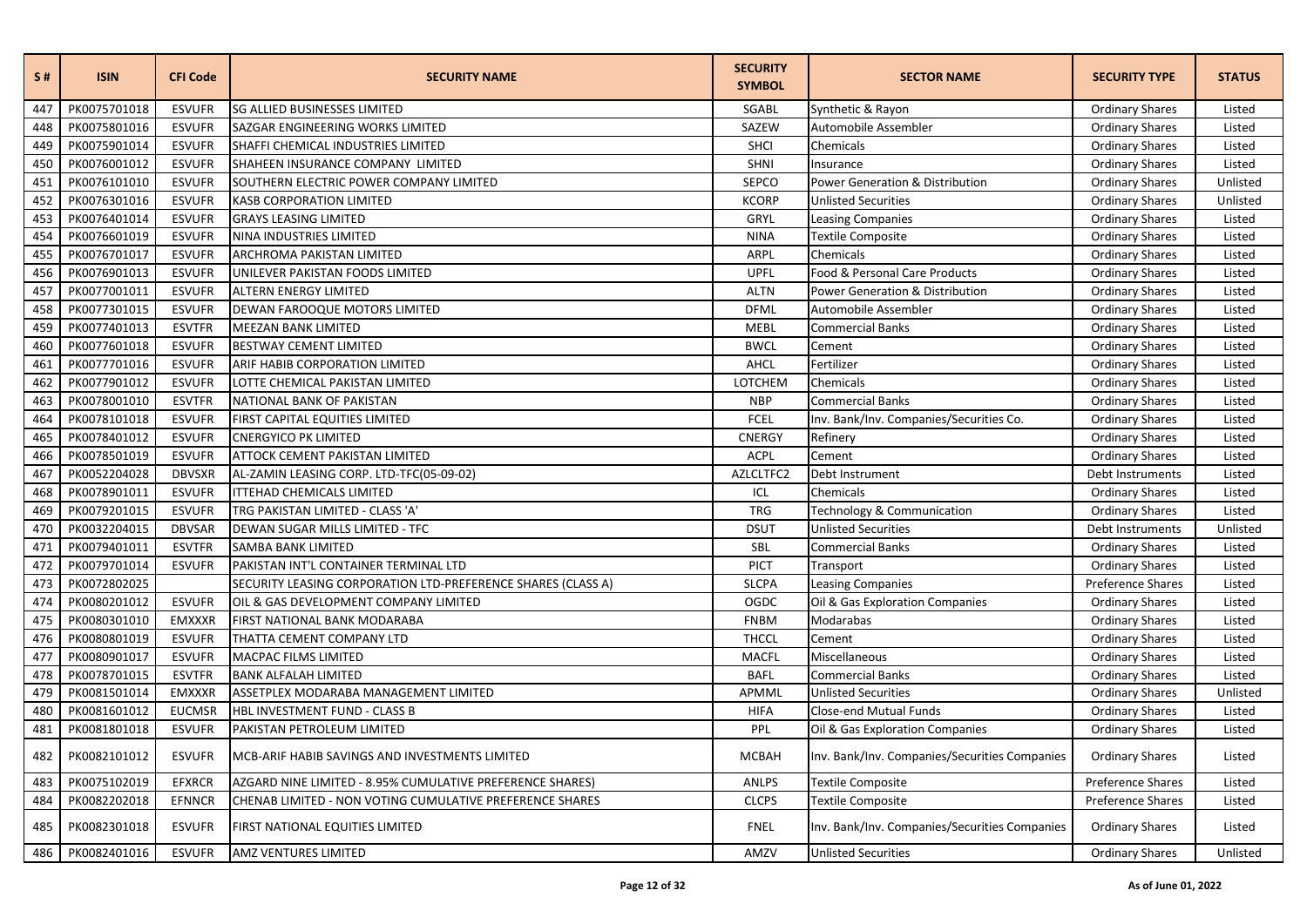| S#  | <b>ISIN</b>  | <b>CFI Code</b> | <b>SECURITY NAME</b>                                      | <b>SECURITY</b><br><b>SYMBOL</b> | <b>SECTOR NAME</b>                            | <b>SECURITY TYPE</b>   | <b>STATUS</b> |
|-----|--------------|-----------------|-----------------------------------------------------------|----------------------------------|-----------------------------------------------|------------------------|---------------|
| 487 | PK0082601011 | <b>ESVTFR</b>   | APNA MICROFINANCE BANK LIMITED                            | AMBL                             | Inv. Bank/Inv. Companies/Securities Companies | <b>Ordinary Shares</b> | Listed        |
| 488 | PK0082801017 | <b>ESVUFR</b>   | JS GLOBAL CAPITAL LIMITED                                 | <b>JSGCL</b>                     | Inv. Bank/Inv. Companies/Securities Companies | <b>Ordinary Shares</b> | Listed        |
| 489 | PK0082901015 | <b>ESVUFR</b>   | <b>ATTOCK PETROLEUM LIMITED</b>                           | APL                              | Oil & Gas Marketing Companies                 | <b>Ordinary Shares</b> | Listed        |
| 490 | PK0083101011 | <b>ESVUFR</b>   | KOT ADDU POWER COMPANY LIMITED                            | <b>KAPCO</b>                     | Power Generation & Distribution               | <b>Ordinary Shares</b> | Listed        |
| 491 | PK0083404019 | <b>DBVSAR</b>   | DEWAN FAROOQUE SPINNING MILLS LTD-TFC                     | <b>DFSMLTFC</b>                  | <b>Unlisted Securities</b>                    | Debt Instruments       | Unlisted      |
| 492 | PK0083501012 | <b>ESVTFR</b>   | <b>ALLIED BANK LIMITED</b>                                | ABL                              | Commercial Banks                              | <b>Ordinary Shares</b> | Listed        |
| 493 | PK0083401015 | <b>ESVUFR</b>   | DEWAN FAROOQUE SPINNING MILLS LIMITED                     | <b>DFSM</b>                      | Textile Spinning                              | <b>Ordinary Shares</b> | Listed        |
| 494 | PK0081901016 | <b>ESVTFR</b>   | UNITED BANK LIMITED                                       | <b>UBL</b>                       | Commercial Banks                              | <b>Ordinary Shares</b> | Listed        |
| 495 | PK0073204015 | <b>DBVSBR</b>   | TELECARD LIMITED - TFC (27-05-05)                         | <b>TELETFC</b>                   | Debt Instrument                               | Debt Instruments       | Listed        |
| 496 | PK0083801016 | <b>ESVUFR</b>   | HUM NETWORK LIMITED                                       | <b>HUMNL</b>                     | Technology & Communication                    | <b>Ordinary Shares</b> | Listed        |
| 497 | PK0083901014 | <b>ESVUFR</b>   | ZEPHYR TEXTILES LIMITED                                   | ZTL                              | <b>Textile Weaving</b>                        | <b>Ordinary Shares</b> | Listed        |
| 498 | PK0082201010 | <b>ESVUFR</b>   | <b>CHENAB LIMITED</b>                                     | CHBL                             | <b>Textile Composite</b>                      | <b>Ordinary Shares</b> | Listed        |
| 499 | PK0084001012 | <b>ESVUFR</b>   | TPL INSURANCE LIMITED                                     | <b>TPLI</b>                      | Insurance                                     | <b>Ordinary Shares</b> | Listed        |
| 500 | PK0084101010 | <b>ESVUFR</b>   | PAKARAB FERTILIZERS LIMITED                               | PFL                              | <b>Unlisted Securities</b>                    | Ordinary Shares        | Unlisted      |
| 501 | PK0084201018 | <b>ESVUFR</b>   | NETSOL TECHNOLOGIES LIMITED                               | <b>NETSOL</b>                    | Technology & Communication                    | <b>Ordinary Shares</b> | Listed        |
| 502 | PK0034202017 | EFNNAR          | MASOOD TEXTILE MILLS LIMITED-CUMULATIVE PREFERENCE SHARES | <b>MSOTPS</b>                    | <b>Textile Composite</b>                      | Preference Shares      | Listed        |
| 503 | PK0084301016 | <b>ESVUFR</b>   | WORLDCALL TELECOM LIMITED                                 | WTL                              | Technology & Communication                    | <b>Ordinary Shares</b> | Listed        |
| 504 | PK0084501011 | <b>ESVUFR</b>   | <b>D.S. INDUSTRIES LIMITED</b>                            | <b>DSIL</b>                      | Textile Spinning                              | <b>Ordinary Shares</b> | Listed        |
| 505 | PK0084706016 | <b>EUOMSR</b>   | PAKISTAN CAPITAL MARKET FUND                              | <b>PCMFO</b>                     | Open-end Mutual Funds                         | Open end Units         | Listed        |
| 506 | PK0084801015 | <b>ESVTFR</b>   | <b>BANKISLAMI PAKISTAN LIMITED</b>                        | <b>BIPL</b>                      | <b>Commercial Banks</b>                       | <b>Ordinary Shares</b> | Listed        |
| 507 | PK0084901013 | <b>ESVUFR</b>   | SIDDIQSONS TIN PLATE LIMITED                              | <b>STPL</b>                      | Miscellaneous                                 | <b>Ordinary Shares</b> | Listed        |
| 508 | PK0085004015 | <b>DBXXXR</b>   | WAPDA FIRST SUKUK CERTIFICATES                            | <b>WFSC</b>                      | <b>Unlisted Securities</b>                    | Debt Instruments       | Unlisted      |
| 509 | PK0085101019 | <b>ESVTFR</b>   | <b>HABIB BANK LIMITED</b>                                 | HBL                              | <b>Commercial Banks</b>                       | <b>Ordinary Shares</b> | Listed        |
| 510 | PK0085201017 | <b>ESVUFR</b>   | ALLIANZ EFU HEALTH INSURANCE LIMITED                      | <b>AZEFUH</b>                    | <b>Unlisted Securities</b>                    | <b>Ordinary Shares</b> | Unlisted      |
| 511 | PK0085401013 | <b>ESVTFR</b>   | THE BANK OF KHYBER                                        | <b>BOK</b>                       | Commercial Banks                              | <b>Ordinary Shares</b> | Listed        |
| 512 | PK0085501010 | <b>ESVTFR</b>   | DUBAI ISLAMIC BANK PAKISTAN LIMITED                       | DIB                              | <b>Unlisted Securities</b>                    | <b>Ordinary Shares</b> | Unlisted      |
| 513 | PK0085601018 | <b>ESVUFR</b>   | ROUSCH (PAKISTAN) POWER LIMITED                           | <b>RPPL</b>                      | <b>Unlisted Securities</b>                    | <b>Ordinary Shares</b> | Unlisted      |
| 514 | PK0082106029 | <b>EUOMSR</b>   | PAKISTAN INCOME FUND                                      | PAIF                             | Open-end Mutual Funds                         | Open end Units         | Listed        |
| 515 | PK0082106037 | <b>EUOMSR</b>   | MCB PAKISTAN STOCK MARKET FUND                            | <b>MCBPSM</b>                    | Open-end Mutual Funds                         | Open end Units         | Listed        |
| 516 | PK0082106045 | <b>EUOMSR</b>   | ALHAMRA ISLAMIC ASSET ALLOCATION FUND                     | ALHAA                            | Open-end Mutual Funds                         | Open end Units         | Listed        |
| 517 | PK0085701016 | <b>ESVTFR</b>   | PAKISTAN STEEL MILLS CORPORATION (PRIVATE) LIMITED        |                                  | <b>Unlisted Securities</b>                    | <b>Ordinary Shares</b> | Unlisted      |
| 518 | PK0086001010 | <b>ESVUFR</b>   | JS INVESTMENT LIMITED                                     | <b>JSIL</b>                      | Inv. Bank/Inv. Companies/Securities Companies | <b>Ordinary Shares</b> | Listed        |
| 519 | PK0086201016 | <b>ESVUFR</b>   | HBL ASSET MANAGEMENT LIMITED                              | HBLAML                           | <b>Unlisted Securities</b>                    | <b>Ordinary Shares</b> | Unlisted      |
| 520 | PK0086301014 | <b>ESVUFR</b>   | <b>AGRITECH LIMITED</b>                                   | AGL                              | Chemicals                                     | <b>Ordinary Shares</b> | Listed        |
| 521 | PK0086401012 | <b>ESVTFR</b>   | ALBARAKA BANK (PAKISTAN) LIMITED                          | ALBARAKA                         | <b>Unlisted Securities</b>                    | <b>Ordinary Shares</b> | Unlisted      |
| 522 | PK0086701015 | <b>ESVUFR</b>   | PICIC INSURANCE LIMITED                                   | PIL                              | Insurance                                     | <b>Ordinary Shares</b> | Listed        |
| 523 | PK0087101017 | <b>ESVTFR</b>   | <b>SUMMIT BANK LIMITED</b>                                | SMBL                             | Commercial Banks                              | <b>Ordinary Shares</b> | Listed        |
| 524 | PK0087201015 | <b>ESVUFR</b>   | <b>UBL FUND MANAGERS LIMITED</b>                          | <b>UBLFML</b>                    | <b>Unlisted Securities</b>                    | <b>Ordinary Shares</b> | Unlisted      |
| 525 | PK0087301013 | <b>ESVUFR</b>   | AL-MEEZAN INVESTMENT MANAGEMENT LIMITED                   | AMIML                            | <b>Unlisted Securities</b>                    | <b>Ordinary Shares</b> | Unlisted      |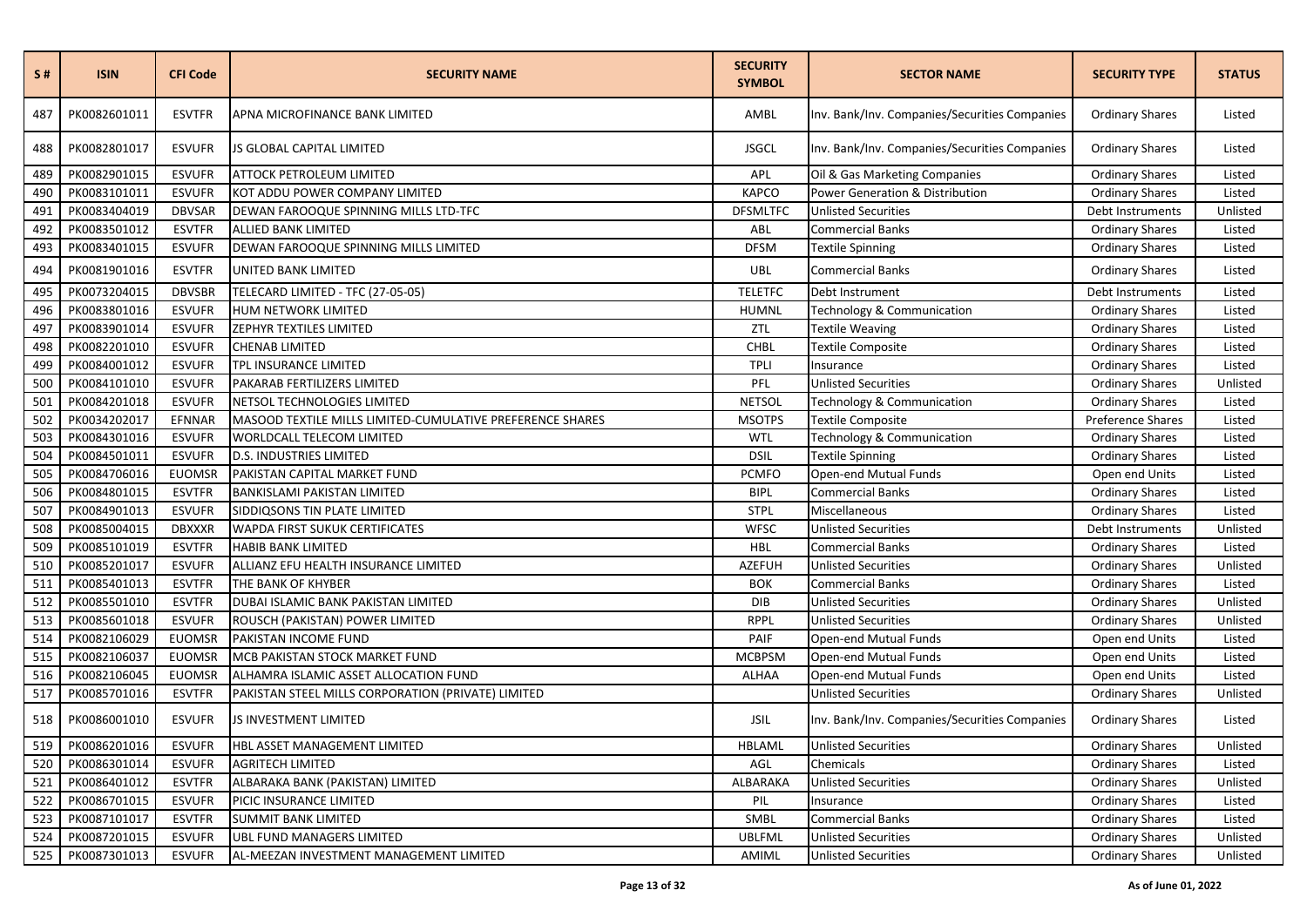| S#  | <b>ISIN</b>  | <b>CFI Code</b> | <b>SECURITY NAME</b>                                                | <b>SECURITY</b><br><b>SYMBOL</b> | <b>SECTOR NAME</b>                            | <b>SECURITY TYPE</b>   | <b>STATUS</b> |
|-----|--------------|-----------------|---------------------------------------------------------------------|----------------------------------|-----------------------------------------------|------------------------|---------------|
| 526 | PK0087901010 | <b>ESVTFR</b>   | STANDARD CHARTERED BANK (PAKISTAN) LIMITED                          | <b>SCBPL</b>                     | <b>Commercial Banks</b>                       | <b>Ordinary Shares</b> | Listed        |
| 527 | PK0088001018 | <b>ESVUFR</b>   | SME LEASING LIMITED                                                 | SLL                              | <b>Financial Services</b>                     | <b>Ordinary Shares</b> | Listed        |
| 528 | PK0088101016 | <b>EMXXXR</b>   | ALLIED RENTAL MODARABA                                              | ARM                              | Modarabas                                     | <b>Ordinary Shares</b> | Listed        |
| 529 | PK0088201014 | <b>ESVTFR</b>   | <b>JS BANK LIMITED</b>                                              | <b>JSBL</b>                      | <b>Commercial Banks</b>                       | <b>Ordinary Shares</b> | Listed        |
| 530 | PK0088401010 | <b>EMXXXR</b>   | FIRST TREET MANUFACTURING MODARABA                                  | <b>FTMM</b>                      | Modarabas                                     | <b>Ordinary Shares</b> | Listed        |
| 531 | PK0088501017 | <b>ESVUFR</b>   | ARIF HABIB LIMITED                                                  | AHL                              | Inv. Bank/Inv. Companies/Securities Companies | <b>Ordinary Shares</b> | Listed        |
| 532 | PK0088601015 | <b>ESVUFR</b>   | PACE (PAKISTAN) LIMITED                                             | <b>PACE</b>                      | Miscellaneous                                 | <b>Ordinary Shares</b> | Listed        |
| 533 | PK0083301017 | <b>ESVUFR</b>   | HIRA TEXTILE MILLS LIMITED                                          | <b>HIRAT</b>                     | <b>Textile Spinning</b>                       | <b>Ordinary Shares</b> | Listed        |
| 534 | PK0089001017 | <b>EUCMSR</b>   | <b>SAFEWAY FUND LIMITED</b>                                         | SAFL                             | <b>Unlisted Securities</b>                    | <b>Ordinary Shares</b> | Unlisted      |
| 535 | PK0089101015 | <b>ESVUFR</b>   | NBP FUND MANAGEMENT LIMITED                                         | <b>NFML</b>                      | <b>Unlisted Securities</b>                    | <b>Ordinary Shares</b> | Unlisted      |
| 536 | PK0089201013 | <b>ESVUFR</b>   | AL HABIB ASSET MANAGEMENT LIMITED                                   | <b>HAML</b>                      | <b>Unlisted Securities</b>                    | <b>Ordinary Shares</b> | Unlisted      |
| 537 | PK0089301011 | <b>ESVUFR</b>   | PAKISTAN OPPORTUNITIES LIMITED                                      | <b>POPL</b>                      | <b>Unlisted Securities</b>                    | <b>Ordinary Shares</b> | Unlisted      |
| 538 | PK0089401019 | <b>ESVUFR</b>   | FLYING CEMENT COMPANY LIMITED                                       | <b>FLYNG</b>                     | Cement                                        | <b>Ordinary Shares</b> | Listed        |
| 539 | PK0088801011 | <b>ESVUFR</b>   | ALFALAH GHP INVESTMENT MANAGEMENT LINITED                           | <b>AFGHPI</b>                    | <b>Unlisted Securities</b>                    | <b>Ordinary Shares</b> | Unlisted      |
| 540 | PK0090101012 | <b>ESVUFR</b>   | PERVEZ AHMED CONSULTANCY SERVICES LIMITED                           | PASL                             | Inv. Bank/Inv. Companies/Securities Companies | <b>Ordinary Shares</b> | Listed        |
| 541 | PK0090204014 | <b>DBXXXR</b>   | NEW ALLIED ELECTRONICS INDUSTRIES (PVT.) LIMITED-TFC                | <b>NAEITFC</b>                   | <b>Unlisted Securities</b>                    | Debt Instruments       | Unlisted      |
| 542 | PK0090401016 | <b>ESVUFR</b>   | SITARA PEROXIDE LIMITED                                             | SPL                              | Chemicals                                     | <b>Ordinary Shares</b> | Listed        |
| 543 | PK0084606018 | <b>EUOMSR</b>   | AKD INDEX TRACKER FUND                                              | <b>AKDITFO</b>                   | Open-end Mutual Funds                         | Open end Units         | Listed        |
| 544 | PK0090701019 | <b>ESVTFR</b>   | INNOVATIVE INVESTMENT BANK LIMITED                                  | <b>IVIBL</b>                     | <b>Unlisted Securities</b>                    | <b>Ordinary Shares</b> | Unlisted      |
| 545 | PK0090901015 | <b>ESVUFR</b>   | <b>SALAAM TAKAFUL IMITED</b>                                        | <b>TAKAFUL</b>                   | <b>Unlisted Securities</b>                    | <b>Ordinary Shares</b> | Unlisted      |
| 546 | PK0088306011 | <b>EUOMSR</b>   | BMA CHUNDRIGAR ROAD SAVINGS FUND                                    | <b>BMACRSF</b>                   | Open-end Mutual Funds                         | Open end Units         | Listed        |
| 547 | PK0090204022 | <b>DBXXXR</b>   | NEW ALLIED ELECTRONICS INDUSTRIES (PVT.) LTD-SUKUK CERTIFICATES     | <b>NAEISC</b>                    | <b>Unlisted Securities</b>                    | Debt Instruments       | Unlisted      |
| 548 | PK0072804070 | <b>DBVXXR</b>   | SECURITY LEASING CORPORATION LIMITED-SUKUK CERTIFICATES (2nd ISSUE) | SLCSK2                           | <b>Unlisted Securities</b>                    | Debt Instruments       | Unlisted      |
| 549 | PK0091301017 | <b>ESVUFR</b>   | DOST STEELS LIMITED                                                 | <b>DSL</b>                       | Engineering                                   | <b>Ordinary Shares</b> | Listed        |
| 550 | PK0091401015 | <b>ESVTFR</b>   | SWEETWATER DAIRIES PAKISTAN (PVT.) LIMITED                          | SWDP                             | <b>Unlisted Securities</b>                    | <b>Ordinary Shares</b> | Unlisted      |
| 551 | PK0091501012 | <b>ESVUFR</b>   | EFG HERMES PAKISTAN LIMITED                                         | <b>EFGH</b>                      | Inv. Bank/Inv. Companies/Securities Companies | <b>Ordinary Shares</b> | Listed        |
| 552 | PK0091601010 | <b>ESVUFR</b>   | FATIMA FERTILIZER COMPANY LIMITED                                   | <b>FATIMA</b>                    | Fertilizer                                    | <b>Ordinary Shares</b> | Listed        |
| 553 | PK0034504040 | <b>DBXXXR</b>   | ORIX LEASING PAKISTAN LIMITED-SUKUK CERTIFICATES                    | OLPLSC                           | <b>Unlisted Securities</b>                    | Debt Instruments       | Unlisted      |
| 554 | PK0086304018 | <b>DBVSBR</b>   | <b>AGRITECH LIMITED - TFC</b>                                       | <b>AGLTFC</b>                    | <b>Unlisted Securities</b>                    | Debt Instruments       | Unlisted      |
| 555 | PK0092104014 | <b>DBXXXR</b>   | AMTEX LIMITED - SUKUK CERTIFICATIES                                 | AMTEXSC                          | <b>Unlisted Securities</b>                    | Debt Instruments       | Unlisted      |
| 556 | PK0086304026 | <b>DBVSBR</b>   | <b>AGRITECH LIMITED - TFC 2ND ISSUE</b>                             | AGLTFC2                          | <b>Unlisted Securities</b>                    | Debt Instruments       | Unlisted      |
| 557 | PK0092201018 | <b>ESVUFR</b>   | ENGRO POLYMER & CHEMICALS LIMITED                                   | EPCL                             | Chemicals                                     | <b>Ordinary Shares</b> | Listed        |
| 558 | PK0092301016 | <b>EUCMSR</b>   | <b>KASB FUNDS LIMITED</b>                                           | <b>KASBFL</b>                    | <b>Unlisted Securities</b>                    | <b>Ordinary Shares</b> | Unlisted      |
| 559 | PK0090204030 | <b>DBXXXR</b>   | NEW ALLIED ELECTRONICS INDUSTRIES (PVT.) LTD-SUKUK CERT. NO.2       | NAEISC2                          | <b>Unlisted Securities</b>                    | Debt Instruments       | Unlisted      |
| 560 | PK0088604019 | <b>DBVSAR</b>   | PACE (PAKISTAN) LIMITED-TFC (15-02-08)                              | <b>PACETFC</b>                   | Debt Instrument                               | Debt Instruments       | Listed        |
| 561 | PK0092401014 | <b>ESVUFR</b>   | DAWOOD EQUITIES LIMITED                                             | DEL                              | Inv. Bank/Inv. Companies/Securities Companies | <b>Ordinary Shares</b> | Listed        |
| 562 | PK0034602026 | <b>EFXNFR</b>   | PAK ELEKTRON LIMITED - PREFERENCE SHARES                            | <b>PELPS</b>                     | Cables & Electrical Goods                     | Preference Shares      | Listed        |
| 563 | PK0049404038 | <b>DBFSAR</b>   | SAUDI PAK LEASING COMPANY LIMITED - TFC (13-03-08)                  | SPLCTFC3                         | Debt Instrument                               | Debt Instruments       | Listed        |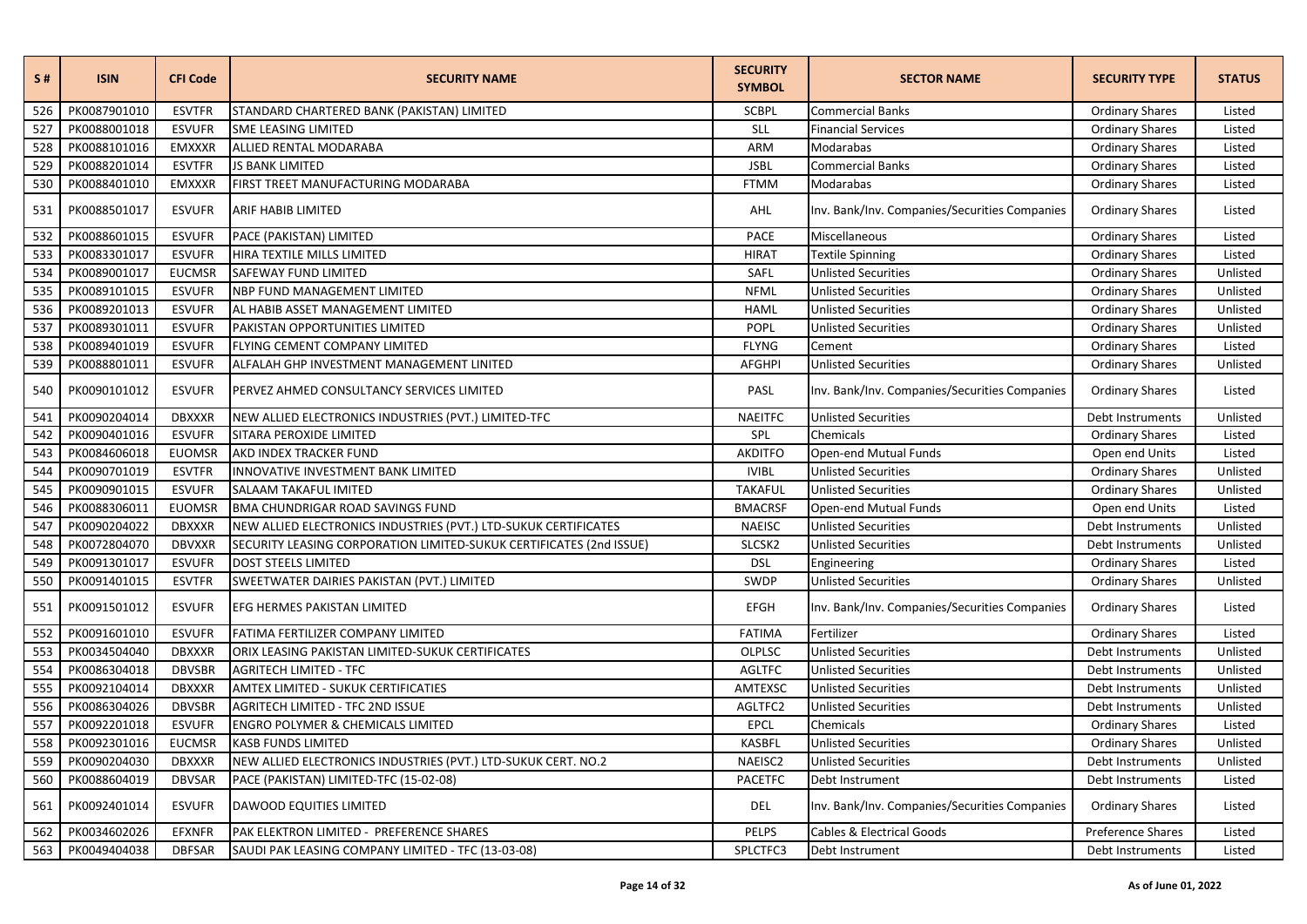| S#  | <b>ISIN</b>  | <b>CFI Code</b> | <b>SECURITY NAME</b>                                   | <b>SECURITY</b><br><b>SYMBOL</b> | <b>SECTOR NAME</b>                            | <b>SECURITY TYPE</b>   | <b>STATUS</b> |
|-----|--------------|-----------------|--------------------------------------------------------|----------------------------------|-----------------------------------------------|------------------------|---------------|
| 564 | PK0092504015 | <b>DBVSXR</b>   | EDEN HOUSING LIMITED-SUKUK CERTIFICATES                | <b>EHLSC</b>                     | <b>Unlisted Securities</b>                    | Debt Instruments       | Unlisted      |
| 565 | PK0092701017 | <b>ESVUFR</b>   | ABL ASSET MANAGEMENT COMPANY LIMITED                   | ABLAMCL                          | <b>Unlisted Securities</b>                    | <b>Ordinary Shares</b> | Unlisted      |
| 566 | PK0075101029 | <b>ESNUFR</b>   | AZGARD NINE LIMITED (NON-VOTING ORDINARY SHARES)       | ANLNV                            | <b>Textile Composite</b>                      | <b>Ordinary Shares</b> | Listed        |
| 567 | PK0090801017 | <b>ESVUFR</b>   | <b>BIPL SECURITIES LIMITED</b>                         | <b>BIPLS</b>                     | Inv. Bank/Inv. Companies/Securities Companies | <b>Ordinary Shares</b> | Listed        |
| 568 | PK0092901013 | <b>ESVUFR</b>   | AISHA STEEL MILLS LIMITED                              | ASL                              | Engineering                                   | <b>Ordinary Shares</b> | Listed        |
| 569 | PK0093001011 | <b>ESVUFR</b>   | <b>IMPERIAL LIMITED</b>                                | IML                              | Inv. Bank/Inv. Companies/Securities Companies | <b>Ordinary Shares</b> | Listed        |
| 570 | PK0082106052 | <b>EUOMSR</b>   | PAKISTAN CASH MANAGEMENT FUND                          | <b>PACMF</b>                     | Open-end Mutual Funds                         | Open end Units         | Listed        |
| 571 | PK0093301015 | <b>ESVTFR</b>   | ARIF HABIB EQUITY (PVT.) LIMITED                       | AHEL                             | <b>Unlisted Securities</b>                    | <b>Ordinary Shares</b> | Unlisted      |
| 572 | PK0093401013 | <b>ESVUFR</b>   | DESCON OXYCHEM LIMITED                                 | <b>DOL</b>                       | Chemicals                                     | <b>Ordinary Shares</b> | Listed        |
| 573 | PK0093501010 | <b>ESVUFR</b>   | PACE BARKA PROPERTIES LIMITED                          |                                  | <b>Unlisted Securities</b>                    | <b>Ordinary Shares</b> | Unlisted      |
| 574 | PK0093601018 | <b>ESVUFR</b>   | MEDIA TIMES LIMITED                                    | <b>MDTL</b>                      | Technology & Communication                    | <b>Ordinary Shares</b> | Listed        |
| 575 | PK0093704010 | <b>DBVSXR</b>   | ARZOO TEXTILE MILLS LIMITED-SUKUK CERTIFICATES         | <b>ATMLSC</b>                    | <b>Unlisted Securities</b>                    | Debt Instruments       | Unlisted      |
| 576 | PK0093801014 | <b>ESVUFR</b>   | AMZ ASSET MANAGEMENT LIMITED                           | AMZAML                           | <b>Unlisted Securities</b>                    | <b>Ordinary Shares</b> | Unlisted      |
| 577 | PK0093901012 | <b>ESVUFR</b>   | <b>ESCORTS CAPITAL LIMITED</b>                         | <b>ESCL</b>                      | <b>Unlisted Securities</b>                    | Ordinary shares        | Unlisted      |
| 578 | PK0094001010 | <b>ESVUFR</b>   | MAGNUS INVESTMENT ADVISORS LIMITED                     | MIAL                             | <b>Unlisted Securities</b>                    | <b>Ordinary Shares</b> | Unlisted      |
| 579 | PK0094101018 | <b>ESVTFR</b>   | FIRST CREDIT AND INVESTMENT BANK LIMITED               | <b>FCIBL</b>                     | Inv. Bank/Inv. Companies/Securities Companies | <b>Ordinary Shares</b> | Listed        |
| 580 | PK0058304046 | <b>DBVSBR</b>   | TRUST INVESTMENT BANK LIMITED-TFC (04-07-08)           | TRIBLTFC4                        | Debt Instrument                               | Debt Instruments       | Listed        |
| 581 | PK0086304034 | <b>DBVSBR</b>   | AGRITECH LIMITED-SUKUK CERTIFICATES                    | AGLSC                            | <b>Unlisted Securities</b>                    | Debt Instruments       | Unlisted      |
| 582 | PK0094201016 | <b>ESVUFR</b>   | FAYSAL ASSET MANAGEMENT LIMITED                        | FAML                             | <b>Unlisted Securities</b>                    | <b>Ordinary Shares</b> | Unlisted      |
| 583 | PK0094301014 | <b>ESVUFR</b>   | NISHAT POWER LIMITED                                   | <b>NPL</b>                       | <b>Power Generation &amp; Distribution</b>    | <b>Ordinary Shares</b> | Listed        |
| 584 | PK0090404010 | <b>DBVSBR</b>   | SITARA PEROXIDE LIMITED-SUKUK CERTIFICATES             | SPLSC                            | <b>Unlisted Securities</b>                    | Debt Instruments       | Unlisted      |
| 585 | PK0094401012 | <b>ESVUFR</b>   | FAUJI FRESH N FREEZE LIMITED                           | <b>FFNFL</b>                     | <b>Unlisted Securities</b>                    | <b>Ordinary Shares</b> | Unlisted      |
| 586 | PK0094501019 | <b>ESVTFR</b>   | KHUSHHALI MICROFINANCE BANK LIMITED                    | KBL                              | <b>Unlisted Securities</b>                    | <b>Ordinary Shares</b> | Unlisted      |
| 587 | PK0094601017 | <b>ESVUFR</b>   | ASKARI SIDDIQSONS DEVELOPMENT COMPANY LIMITED          |                                  | <b>Unlisted Securities</b>                    | <b>Ordinary Shares</b> | Unlisted      |
| 588 | PK0094701015 | <b>ESVUFR</b>   | MAKRO-HABIB PAKISTAN LIMITED                           | <b>MAKRO</b>                     | <b>Unlisted Securities</b>                    | <b>Ordinary Shares</b> | Unlisted      |
| 589 | PK0082106060 | <b>EUOISR</b>   | PAKISTAN INCOME ENHANCEMENT FUND                       | PIEF                             | Open-end Mutual Funds                         | Open end Units         | Listed        |
| 590 | PK0087506025 | <b>EUOISR</b>   | MCBDCF INCOME FUND                                     | <b>MCBDCFIF</b>                  | Open-end Mutual Funds                         | Open end Units         | Listed        |
| 591 | PK0094801013 | <b>ESVUFR</b>   | FAUJI AKBAR PORTIA MARINE TERMINALS LIMITED            | <b>FAPMTL</b>                    | <b>Unlisted Securities</b>                    | <b>Ordinary Shares</b> | Unlisted      |
| 592 | PK0092504023 | <b>DBVSXR</b>   | EDEN HOUSING LIMITED-SUKUK CERTIFICATES (2nd Issue)    | EHLSC2                           | <b>Unlisted Securities</b>                    | Debt Instruments       | Unlisted      |
| 593 | PK0094901011 | <b>ESVUFR</b>   | ALLIANCE INVESTMENT MANAGEMENT LIMITED                 | AIML                             | <b>Unlisted Securities</b>                    | <b>Ordinary Shares</b> | Unlisted      |
| 594 | PK0084304036 | <b>DBVSBR</b>   | WORLDCALL TELECOM LIMITED TFC (07-10-08)               | WTLTFC3                          | Debt Instrument                               | Debt Instruments       | Listed        |
| 595 | PK0095101017 | <b>ESVUFR</b>   | DAWOOD FAMILY TAKAFUL LIMITED                          | <b>DFTL</b>                      | <b>Unlisted Securities</b>                    | <b>Ordinary Shares</b> | Unlisted      |
| 596 | PK0018504024 | <b>DBVSXR</b>   | QUETTA TEXTILE MILLS LIMITED-SUKUK CERTIFICATES        | QUETSC                           | <b>Unlisted Securities</b>                    | Debt Instruments       | Unlisted      |
| 597 | PK0095304017 | <b>DBVSBR</b>   | THREE STARS HOSIERY MILLS (PVT) LTD-SUKUK CERTIFICARES | <b>TSHMLSC</b>                   | <b>Unlisted Securities</b>                    | Debt Instruments       | Unlisted      |
| 598 | PK0095501018 | <b>ESVUFR</b>   | <b>IBL HEALTHCARE LIMITED</b>                          | <b>IBLHL</b>                     | Pharmaceuticals                               | <b>Ordinary Shares</b> | Listed        |
| 599 | PK0086304042 | <b>DBVSBR</b>   | <b>AGRITECH LIMITED - TFC (3RD ISSUE)</b>              | AGLTFC3                          | <b>Unlisted Securities</b>                    | Debt Instruments       | Unlisted      |
| 600 | PK0095801012 | <b>ESVUFR</b>   | BMA ASSET MANAGEMENT COMPANY LIMITED                   | <b>BMAAMC</b>                    | <b>Unlisted Securities</b>                    | <b>Ordinary Shares</b> | Unlisted      |
| 601 | PK0024104033 | <b>DBVSBR</b>   | SHAKARGANJ LIMITED - TFC                               | SGMLTFC3                         | <b>Unlisted Securities</b>                    | Debt Instruments       | Unlisted      |
| 602 | PK0095901010 | <b>ESVTFR</b>   | ALPHA BETA CAPITAL (RIVATE) LIMITED                    | <b>ABCPL</b>                     | <b>Unlisted Securities</b>                    | <b>Ordinary Shares</b> | Unlisted      |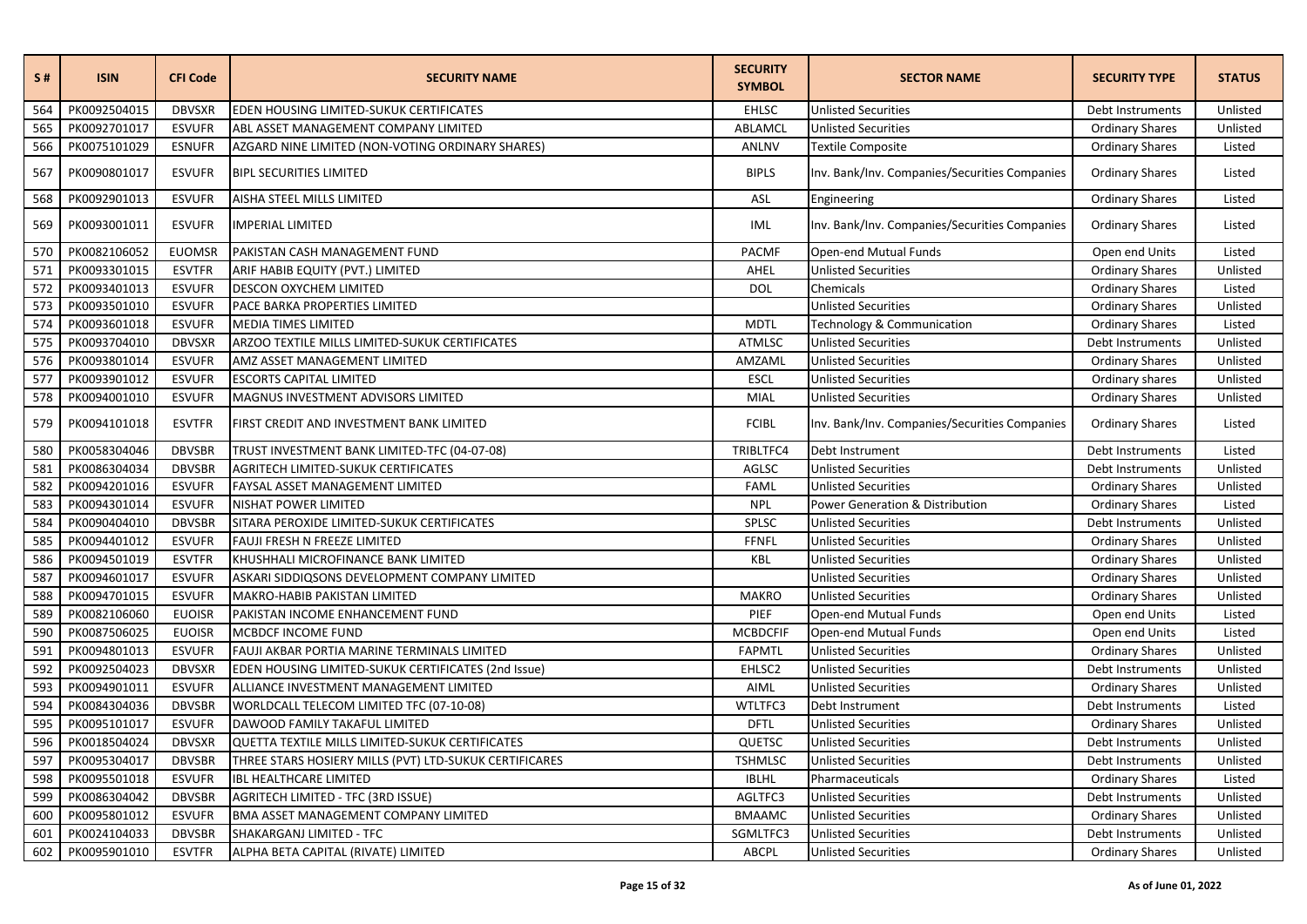| <b>S#</b> | <b>ISIN</b>  | <b>CFI Code</b> | <b>SECURITY NAME</b>                                      | <b>SECURITY</b><br><b>SYMBOL</b> | <b>SECTOR NAME</b>                         | <b>SECURITY TYPE</b>   | <b>STATUS</b> |
|-----------|--------------|-----------------|-----------------------------------------------------------|----------------------------------|--------------------------------------------|------------------------|---------------|
| 603       | PK0096201014 | <b>ESVUFR</b>   | ATLAS ASSET MANAGEMENT LIMITED                            | AAML                             | <b>Unlisted Securities</b>                 | <b>Ordinary Shares</b> | Unlisted      |
| 604       | PK0096301012 | <b>ESVUFR</b>   | NATIONAL ASSET MANAGEMENT COMPANY LIMITED                 | <b>NAMCL</b>                     | <b>Unlisted Securities</b>                 | <b>Ordinary Shares</b> | Unlisted      |
| 605       | PK0096401010 | <b>ESVUFR</b>   | FIRST CAPITAL INVESTMENTS LIMITED                         | <b>FCIL</b>                      | <b>Unlisted Securities</b>                 | <b>Ordinary Shares</b> | Unlisted      |
| 606       | PK0096601015 | <b>ESVTFR</b>   | A.R.T. MODARABA MANAGEMENT (PVT) LIMITED                  | ARTMML                           | <b>Unlisted Securities</b>                 | <b>Ordinary Shares</b> | Unlisted      |
| 607       | PK0096701013 | <b>ESVUFR</b>   | AKD INVESTMENT MANAGEMENT LIMITED                         | AKDIML                           | <b>Unlisted Securities</b>                 | <b>Ordinary Shares</b> | Unlisted      |
| 608       | PK0096901019 | <b>ESVTFR</b>   | UDL MODARABA MANAGEMENT (PRIVATE) LIMITED                 | <b>UDLMML</b>                    | <b>Unlisted Securities</b>                 | <b>Ordinary Shares</b> | Unlisted      |
| 609       | PK0097001017 | <b>ESVUFR</b>   | KHAN HOUSING & AGRICULTURE NETWORK LIMITED                | <b>KHANL</b>                     | <b>Unlisted Securities</b>                 | <b>Ordinary Shares</b> | Unlisted      |
| 610       | PK0097201013 | <b>ESVUFR</b>   | PAK OMAN ASSET MANAGEMENT COMPANY LIMITED                 | POAMCL                           | <b>Unlisted Securities</b>                 | <b>Ordinary Shares</b> | Unlisted      |
| 611       | PK0097301011 | <b>ESVUFR</b>   | NOMAN ABID INVESTMENT MANAGEMENT LIMITED                  |                                  | <b>Unlisted Securities</b>                 | <b>Ordinary Shares</b> | Unlisted      |
| 612       | PK0097401019 | <b>ESVTFR</b>   | RIVERSTONE CONSULTANCY (PRIVATE) LIMITED                  | <b>RSCPL</b>                     | <b>Unlisted Securities</b>                 | <b>Ordinary Shares</b> | Unlisted      |
| 613       | PK0097601014 | <b>ESVUFR</b>   | LAKSON INVESTMENTS LIMITED                                | LIL                              | <b>Unlisted Securities</b>                 | <b>Ordinary Shares</b> | Unlisted      |
| 614       | PK0097901018 | <b>ESVTFR</b>   | A R MANAGEMENT SERVICES (PVT.) LIMITED                    | ARMSL                            | <b>Unlisted Securities</b>                 | <b>Ordinary Shares</b> | Unlisted      |
| 615       | PK0098001016 | <b>ESVUFR</b>   | <b>LOADS LIMITED</b>                                      | <b>LOADS</b>                     | Automobile Parts & Accessories             | <b>Ordinary Shares</b> | Unlisted      |
| 616       | PK0098201012 | <b>ESVTFR</b>   | PAK OMAN MICROFINANCE BANK LIMITED                        | POMBL                            | <b>Unlisted Securities</b>                 | <b>Ordinary Shares</b> | Unlisted      |
| 617       | PK0098301010 | <b>ESVUFR</b>   | NISHAT CHUNIAN POWER LIMITED                              | <b>NCPL</b>                      | <b>Power Generation &amp; Distribution</b> | <b>Ordinary Shares</b> | Listed        |
| 618       | PK0003404024 | <b>DBVTBR</b>   | PAKISTAN INTERNATIONAL AIRLINES CORPORATION (TFC-2009)    | PIATFC2                          | <b>Unlisted Securities</b>                 | Debt Instruments       | Unlisted      |
| 619       | PK0098401018 | <b>ESVTFR</b>   | PUNJAB MODARABA SERVICES (PVT.) LIMITED                   | PMSL                             | <b>Unlisted Securities</b>                 | <b>Ordinary Shares</b> | Unlisted      |
| 620       | PK0098601013 | <b>ESVTFR</b>   | TELENOR MICROFINANCE BANK LIMITED                         | <b>TMFBL</b>                     | <b>Unlisted Securities</b>                 | <b>Ordinary Shares</b> | Unlisted      |
| 621       | PK0098701011 | <b>ESVTFR</b>   | OLP SERVICES PAKISTAN (PRIVAT) LIMITED                    | OLPSPL                           | <b>Unlisted Securities</b>                 | <b>Ordinary Shares</b> | Unlisted      |
| 622       | PK0098801019 | <b>ESVTFR</b>   | AL-ZAMIN MODARABA MANAGEMENT (PVT.) LIMITED               | AZMML                            | <b>Unlisted Securities</b>                 | <b>Ordinary Shares</b> | Unlisted      |
| 623       | PK0098901017 | <b>ESVTFR</b>   | FINCA MICROFINANCE BANK LIMITED                           | <b>FMBL</b>                      | <b>Unlisted Securities</b>                 | <b>Ordinary Shares</b> | Unlisted      |
| 624       | PK0099001015 | <b>ESVUFR</b>   | ARIF HABIB DOLMEN REIT MANAGEMENT LIMITED                 | AHDRML                           | <b>Unlisted Securities</b>                 | <b>Ordinary Shares</b> | Unlisted      |
| 625       | PK0099101013 | <b>ESVUFR</b>   | <b>GHANI GLOBAL HOLDINGS LIMITED</b>                      | GGL                              | Chemicals                                  | <b>Ordinary Shares</b> | Listed        |
| 626       | PK0099201011 | <b>ESVUFR</b>   | TPL CORP LIMITED                                          | <b>TPL</b>                       | Cables & Electrical Goods                  | <b>Ordinary Shares</b> | Listed        |
| 627       | PK0099301019 | <b>ESVUFR</b>   | CRESCENT MODARABA MANAGEMENT COMPANY LIMITED              | <b>CMMCL</b>                     | <b>Unlisted Securities</b>                 | <b>Ordinary Shares</b> | Unlisted      |
| 628       | PK0088604027 | <b>DBVSBR</b>   | PACE (PAKISTAN) LIMITED - SUKUK CERTIFICATES              | <b>PACESC</b>                    | <b>Unlisted Securities</b>                 | Debt Instruments       | Unlisted      |
| 629       | PK0099401017 | <b>ESVTFR</b>   | HBL MICROFINANCE BANK LIMITED                             | <b>HBLMBL</b>                    | <b>Unlisted Securities</b>                 | <b>Ordinary Shares</b> | Unlisted      |
| 630       | PK0099604032 | <b>DBFTFR</b>   | NATIONAL SAVINGS BONDS (10 - YEAR MATURITY - 1ST OFFER)   | <b>NSB10Y1</b>                   | <b>Governmrnt Bonds</b>                    | Debt Instruments       | Listed        |
| 631       | PK0003404032 | <b>DBVTXR</b>   | PAKISTAN INTERNATIONAL AIRLINES CORPORATION - SUKUK CERT. | <b>PIASC</b>                     | <b>Unlisted Securities</b>                 | Debt Instruments       | Unlisted      |
| 632       | PK0099801018 | <b>ESVTFR</b>   | AL-NOOR MODARABA MANAGEMENT (PVT) LIMITED                 | ANMML                            | <b>Unlisted Securities</b>                 | <b>Ordinary Shares</b> | Unlisted      |
| 633       | PK0099901016 | <b>ESVTFR</b>   | CONSTELLATION MANAGEMENT COMPANY (PVT) LIMITED            | <b>CMCL</b>                      | <b>Unlisted Securities</b>                 | <b>Ordinary Shares</b> | Unlisted      |
| 634       | PK0100001012 | <b>ESVUFR</b>   | SAFE MIX CONCRETE LIMITED                                 | <b>SMCPL</b>                     | Cement                                     | <b>Ordinary Shares</b> | Listed        |
| 635       | PK0087506033 | <b>EUOISR</b>   | MCB CASH MANAGEMENT OPTIMIZER                             | <b>MCBCMO</b>                    | Open-end Mutual Funds                      | Open end Units         | Listed        |
| 636       | PK0100101010 | <b>ESVUFR</b>   | OIL & GAS INVESTMENTS LIMITED                             | OGIL                             | <b>Unlisted Securities</b>                 | <b>Ordinary Shares</b> | Unlisted      |
| 637       | PK0092101010 | <b>ESVUFR</b>   | <b>AMTEX LIMITED</b>                                      | <b>AMTEX</b>                     | Textile Spinning                           | <b>Ordinary Shares</b> | Listed        |
| 638       | PK0090301018 | <b>ESVUFR</b>   | <b>WATEEN TELECOM LIMITED</b>                             | <b>WTCL</b>                      | <b>Unlisted Securities</b>                 | <b>Ordinary Shares</b> | Unlisted      |
| 639       | PK0100301016 | <b>ESVTFR</b>   | HABIB MANAGEMENT (PRIVATE) LIMITED                        | <b>HMPL</b>                      | <b>Unlisted Securities</b>                 | <b>Ordinary Shares</b> | Unlisted      |
| 640       | PK0100501011 | <b>ESVUFR</b>   | <b>LALPIR POWER LIMITED</b>                               | LPL                              | Power Generation & Distribution            | <b>Ordinary Shares</b> | Listed        |
| 641       | PK0100601019 | <b>ESVUFR</b>   | PAKGEN POWER LIMITED                                      | <b>PKGP</b>                      | Power Generation & Distribution            | <b>Ordinary Shares</b> | Listed        |
| 642       | PK0100701017 | <b>ESVTFR</b>   | FIRST WOMEN BANK LIMITED                                  | <b>FWBL</b>                      | <b>Unlisted Securities</b>                 | <b>Ordinary Shares</b> | Unlisted      |
| 643       | PK0100801015 | <b>ESVTFR</b>   | HABIB BANK FINANCIAL SERVICES (PVT) LIMITED               | <b>HBFSL</b>                     | <b>Unlisted Securities</b>                 | <b>Ordinary Shares</b> | Unlisted      |
| 644       | PK0100104014 | <b>DBVSAR</b>   | OIL & GAS INVESTMENTS LIMITED - TFC                       | <b>OGILTFC</b>                   | <b>Unlisted Securities</b>                 | Debt Instruments       | Unlisted      |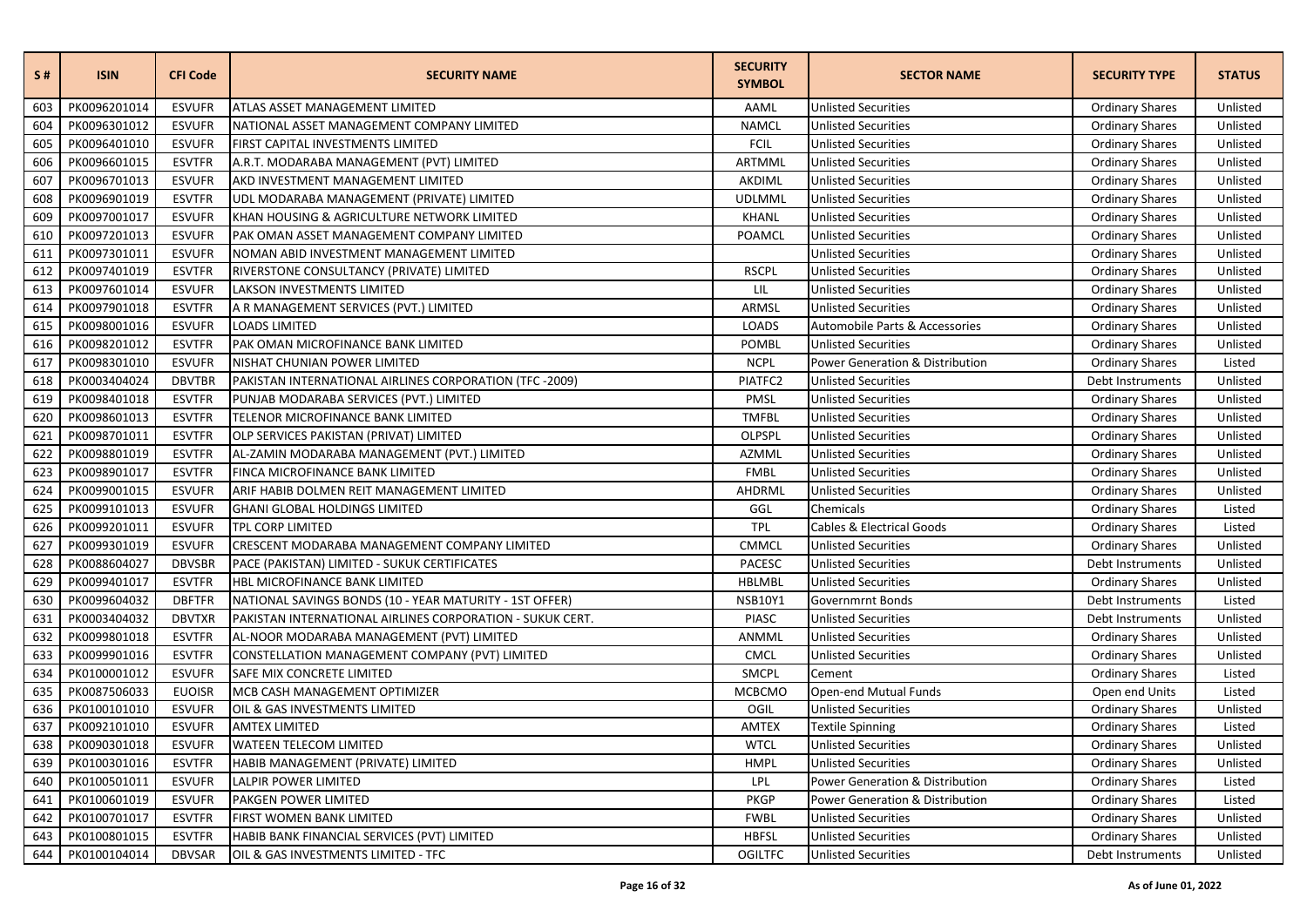| S#  | <b>ISIN</b>  | <b>CFI Code</b> | <b>SECURITY NAME</b>                                          | <b>SECURITY</b><br><b>SYMBOL</b> | <b>SECTOR NAME</b>              | <b>SECURITY TYPE</b>   | <b>STATUS</b> |
|-----|--------------|-----------------|---------------------------------------------------------------|----------------------------------|---------------------------------|------------------------|---------------|
| 645 | PK0101001011 | <b>ESVTFR</b>   | ALLIED ENGINEERING MANAGEMENT COMPANY (PRIVATE) LIMITED       | <b>AEMCPL</b>                    | <b>Unlisted Securities</b>      | <b>Ordinary Shares</b> | Unlisted      |
| 646 | PK0101101019 | <b>ESVUFR</b>   | <b>INVEST CAPITAL MARKETS LIMITED</b>                         | ICML                             | <b>Unlisted Securities</b>      | <b>Ordinary Shares</b> | Unlisted      |
| 647 | PK0081406016 | <b>EUOISR</b>   | JS LARGE CAP. FUND                                            | <b>JSLCFO</b>                    | Open-end Mutual Funds           | Open end Units         | Listed        |
| 648 | PK0101301015 | <b>ESVUFR</b>   | <b>COASTAL REFINERY LIMITED</b>                               | CRL                              | <b>Unlisted Securities</b>      | <b>Ordinary Shares</b> | Unlisted      |
| 649 | PK0082006013 | <b>EUOISR</b>   | ALHAMRA ISLAMIC STOCK FUND                                    | <b>ALHISF</b>                    | Open-end Mutual Funds           | Open end Units         | Listed        |
| 650 | PK0099701010 | <b>ESVUFR</b>   | <b>ENGRO FERTILIZERS LIMITED</b>                              | EFERT                            | Fertilizer                      | <b>Ordinary Shares</b> | Listed        |
| 651 | PK0101501010 | <b>ESVTFR</b>   | SINDH BANK LIMITED                                            | <b>SINDHBL</b>                   | <b>Unlisted Securities</b>      | <b>Ordinary Shares</b> | Unlisted      |
| 652 | PK0101601018 | <b>ESVTFR</b>   | NRSP MICROFINANCE BANK LIMITED                                | <b>NRSPMB</b>                    | <b>Unlisted Securities</b>      | <b>Ordinary Shares</b> | Unlisted      |
| 653 | PK0086206015 |                 | HBL MULTI ASSET FUND                                          | <b>HBLMAF</b>                    | Open-end Mutual Funds           | Open end Units         | Unlisted      |
| 654 | PK0086206023 | <b>EUOMSR</b>   | HBL MONEY MARKET FUND                                         | <b>HBLMMF</b>                    | Open-end Mutual Funds           | Open end Units         | Listed        |
| 655 | PK0086206031 |                 | HBL INCOME FUND                                               | <b>HBLIF</b>                     | Open-end Mutual Funds           | Open end Units         | Unlisted      |
| 656 | PK0086206049 |                 | <b>HBL STOCK FUND</b>                                         | <b>HBLSF</b>                     | Open-end Mutual Funds           | Open end Units         | Unlisted      |
| 657 | PK0101701016 | <b>ESVUFR</b>   | HALMORE POWER GENERATION COMPANY LIMITED                      | <b>HPGCL</b>                     | <b>Unlisted Securities</b>      | <b>Ordinary Shares</b> | Unlisted      |
| 658 | PK0101801014 | <b>ESVUFR</b>   | AKD REIT MANAGEMENT COMPANY LIMITED                           | AKDRMCL                          | <b>Unlisted Securities</b>      | <b>Ordinary Shares</b> | Unlisted      |
| 659 | PK0101904016 | <b>DBVSAR</b>   | AL RAZI HEALTHCARE (PVT.) LIMITED - SUKUK CERTIFICATES        | <b>ARHCLSC</b>                   | <b>Unlisted Securities</b>      | Debt Instruments       | Unlisted      |
| 660 | PK0102001010 | <b>ESVUFR</b>   | INTERNATIONAL STEELS LIMITED                                  | <b>ISL</b>                       | Engineering                     | <b>Ordinary Shares</b> | Listed        |
| 661 | PK0096501017 | <b>ESVUFR</b>   | FRIESLANDCAMPINA ENGRO PAKISTAN LIMITED                       | <b>FCEPL</b>                     | Food & Personal Care Products   | <b>Ordinary Shares</b> | Listed        |
| 662 | PK0097106014 | <b>EUOISR</b>   | ASKARI SOVEREIGN CASH FUND                                    | <b>ASCFO</b>                     | Open-end Mutual Funds           | Open end Units         | Listed        |
| 663 | PK0086006019 | <b>EUOISR</b>   | <b>JS CASH FUND</b>                                           | <b>JSCFO</b>                     | Open-end Mutual Funds           | Open end Units         | Listed        |
| 664 | PK0086006027 | <b>EUOISR</b>   | <b>JS INCOME FUND</b>                                         | <b>JSIFO</b>                     | Open-end Mutual Funds           | Open end Units         | Listed        |
| 665 | PK0102201016 | <b>ESVUFR</b>   | CENTRAL DEPOSITORY COMPANY OF PAKISTAN LIMITED                | CDC                              | <b>Unlisted Securities</b>      | <b>Ordinary Shares</b> | Unlisted      |
| 666 | PK0102301014 | <b>ESVUFR</b>   | TUWAIRQI STEEL MILLS LIMITED                                  | <b>TSM</b>                       | <b>Unlisted Securities</b>      | <b>Ordinary Shares</b> | Unlisted      |
| 667 | PK0087306038 | <b>EUOISR</b>   | AL MEEZAN MUTUAL FUND                                         | <b>AMMFO</b>                     | Open-end Mutual Funds           | Open end Units         | Listed        |
| 668 | PK0087206014 | <b>EUOISR</b>   | UBL LIQUIDITY PLUS FUND                                       | <b>UBLLPFO</b>                   | Open-end Mutual Funds           | Open end Units         | Listed        |
| 669 | PK0102601017 | <b>ESVTFR</b>   | IBL MODARABA MANAGEMENT (PVT.) LIMITED                        | <b>IMML</b>                      | <b>Unlisted Securities</b>      | <b>Ordinary Shares</b> | Unlisted      |
| 670 | PK0092306015 | <b>EUOISR</b>   | <b>KASB CASH FUND</b>                                         | <b>KASBCFO</b>                   | <b>Unlisted Securities</b>      | Open end Units         | Unlisted      |
| 671 | PK0092706016 | <b>EUOISR</b>   | <b>ABL CASH FUND</b>                                          | <b>ABLCFO</b>                    | Open-end Mutual Funds           | Open end Units         | Listed        |
| 672 | PK0102701015 | <b>ESVUFR</b>   | <b>ENGRO POWERGEN QADIRPUR LIMITED</b>                        | EPQL                             | Power Generation & Distribution | <b>Ordinary Shares</b> | Listed        |
| 673 | PK0102801013 | <b>ESVTFR</b>   | THATTA POWER (PVT) LIMITED                                    | <b>THPPL</b>                     | <b>Unlisted Securities</b>      | <b>Ordinary Shares</b> | Unlisted      |
| 674 | PK0089106014 | <b>EUOISR</b>   | NAFA GOVERNMENT SECURITIES LIQUID FUND                        | NAFAGSLFO                        | <b>Financial Services</b>       | Open end Units         | Listed        |
| 675 | PK0087104011 | <b>DBVUBR</b>   | SUMMIT BANK LIMITED - TFC (27-10-11)                          | SMBLTFC                          | Debt Instrument                 | Debt Instruments       | Listed        |
| 676 | PK0102901011 | <b>ESVUFR</b>   | EMP PPIC LIMITED - CLASS 'A'                                  | <b>EMPPLA</b>                    | <b>Unlisted Securities</b>      | <b>Ordinary Shares</b> | Unlisted      |
| 677 | PK0090006013 | <b>EUOISR</b>   | PAK OMAN GOVERNMENT SECURITIES FUND                           | <b>POGSFO</b>                    | Open-end Mutual Funds           | Open end Units         | Listed        |
| 678 | PK0086304059 | <b>DBZSBR</b>   | <b>AGRITECH LIMITED - TFC (4th ISSUE)</b>                     | AGLTFC4                          | <b>Unlisted Securities</b>      | Debt Instruments       | Unlisted      |
| 679 | PK0086304067 | <b>DBFSGR</b>   | AGRITECH LIMITED - TFC (5th ISSUE)                            | AGLTFC5                          | <b>Unlisted Securities</b>      | Debt Instruments       | Unlisted      |
| 680 | PK0102901029 | <b>ESNUFR</b>   | EMP PPIC LIMITED - CLASS 'B' (NON-VOTING ORDINARY SHARES)     | <b>EMPPLB</b>                    | <b>Unlisted Securities</b>      | <b>Ordinary Shares</b> | Unlisted      |
| 681 | PK0103001019 | <b>ESVTFR</b>   | ENGRO EXIMP AGRIPRODUCTS (PVT.) LIMITED                       | EEAPPL                           | <b>Unlisted Securities</b>      | <b>Ordinary Shares</b> | Unlisted      |
| 682 | PK0103101017 | <b>ESVUFR</b>   | YUNUS TEXTILE MILLS LIMITED                                   | <b>YTML</b>                      | <b>Unlisted Securities</b>      | <b>Ordinary Shares</b> | Unlisted      |
| 683 | PK0006102013 | <b>EFNNCR</b>   | JAVEDAN CORPORATION LTD.-12%CUM, N.VOT, CONV&RED PREF. SHARES | <b>JVDCPS</b>                    | Cement                          | Preference Shares      | Listed        |
| 684 | PK0103201015 | <b>ESVUFR</b>   | AWT INVESTMENTS LIMITED                                       | AWTIL                            | <b>Unlisted Securities</b>      | <b>Ordinary Shares</b> | Unlisted      |
| 685 | PK0103301013 | <b>ESVTFR</b>   | LUCKY ENERGY (PRIVATE) LIMITED                                | LEPL                             | <b>Unlisted Securities</b>      | <b>Ordinary Shares</b> | Unlisted      |
| 686 | PK0086302012 | EFNNFR          | AGRITECH LTD.- NON-VOTING CONV & RED PREF. SHARES CLASS 'A'   | <b>AGLNCPS</b>                   | Chemicals                       | Preference Shares      | Listed        |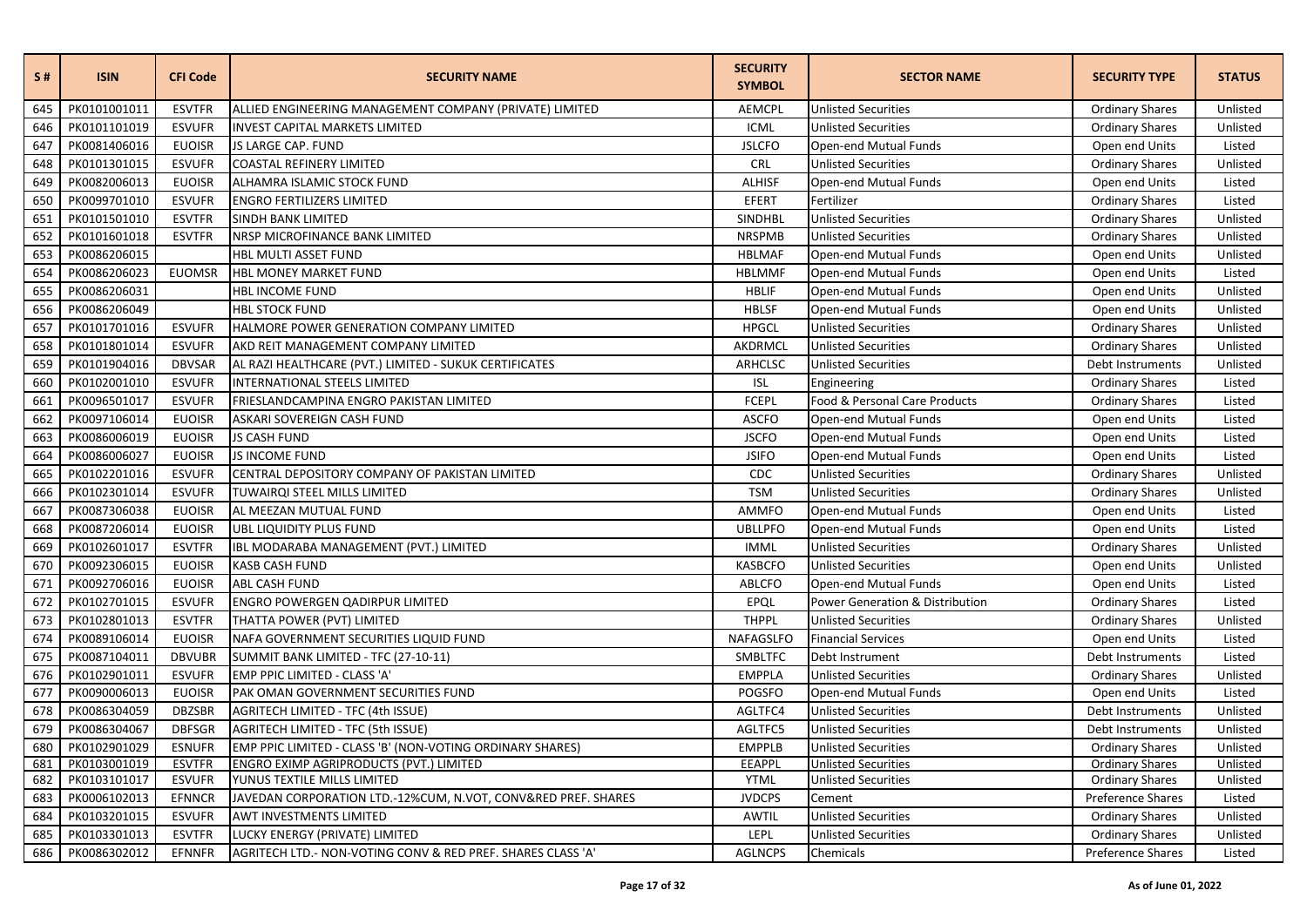| S#  | <b>ISIN</b>  | <b>CFI Code</b> | <b>SECURITY NAME</b>                                  | <b>SECURITY</b><br><b>SYMBOL</b> | <b>SECTOR NAME</b>                            | <b>SECURITY TYPE</b>   | <b>STATUS</b> |
|-----|--------------|-----------------|-------------------------------------------------------|----------------------------------|-----------------------------------------------|------------------------|---------------|
| 687 | PK0103401011 | <b>ESVUFR</b>   | <b>INDUS LYALLPUR LIMITED</b>                         | <b>ILPL</b>                      | <b>Unlisted Securities</b>                    | <b>Ordinary Shares</b> | Unlisted      |
| 688 | PK0103501018 | <b>ESVUFR</b>   | <b>NEXT CAPITAL LIMITED</b>                           | <b>NEXT</b>                      | <b>Leasing Companies</b>                      | <b>Ordinary Shares</b> | Listed        |
| 689 | PK0087206022 | <b>EUOISR</b>   | UBL GOVERNMENT SECURITIES FUND                        | <b>UBLGSFO</b>                   | Open-end Mutual Funds                         | Open end Units         | Listed        |
| 690 | PK0087206030 | <b>EUOISR</b>   | UBL SAVINGS INCOME FUND                               | <b>UBLSIFO</b>                   | Open-end Mutual Funds                         | Open end Units         | Listed        |
| 691 | PK0103601016 | <b>ESVTFR</b>   | <b>MATCO FOODS LIMITED</b>                            | MFL                              | Food & Personal Care Products                 | <b>Ordinary Shares</b> | Listed        |
| 692 | PK0103701014 | <b>ESVUFR</b>   | <b>ITMINDS LIMITED</b>                                | <b>ITMINDS</b>                   | <b>Unlisted Securities</b>                    | <b>Ordinary Shares</b> | Unlisted      |
| 693 | PK0103801012 | <b>ESVTFR</b>   | AGRIAUTO STAMPING COMPANY (PRIVATE) LIMITED           | <b>ASCPL</b>                     | <b>Unlisted Securities</b>                    | <b>Ordinary Shares</b> | Unlisted      |
| 694 | PK0103901010 | <b>ESVTFR</b>   | SAPPHIRE DAIRIES (PRIVATE) LIMITED                    | SDPL                             | <b>Unlisted Securities</b>                    | <b>Ordinary Shares</b> | Unlisted      |
| 695 | PK0097806019 | <b>EUOISR</b>   | PICIC CASH FUND                                       | <b>PICICCFO</b>                  | Open-end Mutual Funds                         | Open end Units         | Listed        |
| 696 | PK0087904048 | <b>DBVUBR</b>   | STANDARD CHARTERED BANK (PAKISTAN) LIMITED- TFC       | SCBPTFC4                         | <b>Unlisted Securities</b>                    | Debt Instruments       | Unlisted      |
| 697 | PK0092902011 | EFVXAR          | AISHA STEEL MILLS LIMITED - PREFERENCE SHARES         | <b>ASLPS</b>                     | Engineering                                   | Preference Shares      | Listed        |
| 698 | PK0104201014 | <b>ESVUFR</b>   | AKZO NOBEL PAKISTAN LIMITED                           | <b>AKZO</b>                      | <b>Unlisted Securities</b>                    | <b>Ordinary Shares</b> | Unlisted      |
| 699 | PK0104401010 | <b>ESVTFR</b>   | HABIB METRO PAKISTAN (PRIVATE) LIMITED                | <b>HMPPL</b>                     | <b>Unlisted Securities</b>                    | <b>Ordinary Shares</b> | Unlisted      |
| 700 | PK0104501017 | <b>ESVTFR</b>   | METRO PAKISTAN (PRIVATE) LIMITED                      | <b>MPPL</b>                      | <b>Unlisted Securities</b>                    | <b>Ordinary Shares</b> | Unlisted      |
| 701 | PK0104601015 | <b>ESVTFR</b>   | MOBILINK MICROFINANCE BANK LIMITED                    | <b>MMBL</b>                      | <b>Unlisted Securities</b>                    | <b>Ordinary Shares</b> | Unlisted      |
| 702 | PK0104701013 | <b>ESVTFR</b>   | HABIB FARMS (PRIVATE) LIMITED                         | <b>HFPL</b>                      | <b>Unlisted Securities</b>                    | <b>Ordinary Shares</b> | Unlisted      |
| 703 | PK0104801011 | <b>ESVUFR</b>   | PAKISTAN STOCK EXCHANGE LIMITED                       | <b>PSX</b>                       | Inv. Bank/Inv. Companies/Securities Companies | <b>Ordinary Shares</b> | Listed        |
| 704 | PK0104901019 | <b>ESVUFR</b>   | LSE FINANCIAL SERVICES LIMITED                        | <b>LSEFSL</b>                    | <b>Unlisted Securities</b>                    | <b>Ordinary Shares</b> | Unlisted      |
| 705 | PK0105001017 | <b>ESVUFR</b>   | ISE TOWERS REIT MANAGEMENT COMPANY LIMITED            | <b>ISETRMCL</b>                  | <b>Unlisted Securities</b>                    | <b>Ordinary Shares</b> | Unlisted      |
| 706 | PK0105101015 | <b>ESVUFR</b>   | PAKISTAN INTERNATIONAL BULK TERMINAL LIMITED          | PIBTL                            | Transport                                     | <b>Ordinary Shares</b> | Listed        |
| 707 | PK0088306029 | <b>EUOISR</b>   | <b>BMA EMPRESS CASH FUND</b>                          | <b>BMAECF</b>                    | Open-end Mutual Funds                         | Open end Units         | Listed        |
| 708 | PK0094206015 | <b>EUOISR</b>   | <b>FAYSAL MONEY MARKET FUND</b>                       | <b>FMMFO</b>                     | Open-end Mutual Funds                         | Open end Units         | Listed        |
| 709 | PK0105201013 | <b>ESVUFR</b>   | <b>SFL LIMITED</b>                                    | SFLL                             | <b>Textile Composite</b>                      | <b>Ordinary Shares</b> | Unlisted      |
| 710 | PK0105301011 | <b>ESVUFR</b>   | ORANGE REITS MANAGEMENT COMPANY LIMITED               | ORMCL                            | <b>Unlisted Securities</b>                    | <b>Ordinary Shares</b> | Unlisted      |
| 711 | PK0105401019 | <b>ESVUFR</b>   | ADVANS PAKISTAN MICROFINANCE BANK LIMITED             | APMBL                            | <b>Unlisted Securities</b>                    | <b>Ordinary Shares</b> | Unlisted      |
| 712 | PK0105501016 | <b>ESVUFR</b>   | CDC SHARE REGISTRAR SERVICES LIMITED                  | CDCSRSL                          | <b>Unlisted Securities</b>                    | <b>Ordinary Shares</b> | Unlisted      |
| 713 | PK0105601014 | <b>ESVTFR</b>   | SSGC LPG (PVT.) LIMITED                               | <b>SSGCLPG</b>                   | <b>Unlisted Securities</b>                    | <b>Ordinary Shares</b> | Unlisted      |
| 714 | PK0100401014 | <b>ESVUFR</b>   | <b>AMRELI STEELS LIMITED</b>                          | <b>ASTL</b>                      | <b>Unlisted Securities</b>                    | <b>Ordinary Shares</b> | Listed        |
| 715 | PK0105701012 | <b>ESVUFR</b>   | <b>MAYFAIR LIMITED</b>                                | <b>MAYFAIR</b>                   | <b>Unlisted Securities</b>                    | <b>Ordinary Shares</b> | Unlisted      |
| 716 | PK0105801010 | <b>ESVUFR</b>   | ASIAN FOOD INDUSTRIES LIMITED                         | AFIL                             | <b>Unlisted Securities</b>                    | <b>Ordinary Shares</b> | Unlisted      |
| 717 | PK0078704050 | <b>DBVUAR</b>   | BANK ALFALAH LIMITED - TFC (20-02-2013)               | <b>BAFLTFC5</b>                  | Debt Instrument                               | Debt Instruments       | Listed        |
| 718 | PK0087206048 | <b>EUOMSR</b>   | AL-AMEEN ISLAMIC SOVEREIGN FUND                       | <b>AISF</b>                      | Open-end Mutual Funds                         | Open end Units         | Unlisted      |
| 719 | PK0096206013 | <b>EUOISR</b>   | <b>ATLAS MONEY MARKET FUND</b>                        | <b>ATMMFO</b>                    | Open-end Mutual Funds                         | Open end Units         | Unlisted      |
| 720 | PK0106101014 | <b>ESVUFR</b>   | <b>GOODLUCK INDUSTRIES LIMITED</b>                    | GIL                              | Food & Personal Care Products                 | <b>Ordinary Shares</b> | Listed        |
| 721 | PK0106201012 | <b>ESVTFR</b>   | HABIB SAFE DEPOSIT VAULT (PRIVATE) LIMITED            | <b>HSDVPL</b>                    | <b>Unlisted Securities</b>                    | <b>Ordinary Shares</b> | Unlisted      |
| 722 | PK0106301010 | <b>ESVTFR</b>   | U MICROFINANCE BANK LIMITED                           | <b>UMBL</b>                      | <b>Unlisted Securities</b>                    | <b>Ordinary Shares</b> | Unlisted      |
| 723 | PK0049402016 | EFNXXR          | SAUDI PAK LEASING COMPANY LIMITED - PREFERENCE SHARES | SPLCPS                           | <b>Unlisted Securities</b>                    | Preference Shares      | Unlisted      |
| 724 | PK0097806027 | <b>EUOISR</b>   | PICIC ENERGY FUND                                     | PEFO                             | Open-end Mutual Funds                         | Open end Units         | Unlisted      |
| 725 | PK0087306046 | <b>EUOISR</b>   | MEEZAN BALANCED FUND                                  | <b>MBFO</b>                      | Open-end Mutual Funds                         | Open end Units         | Unlisted      |
| 726 | PK0106401018 | <b>ESVUFR</b>   | SAPPHIRE ELECTRIC COMPANY LIMITED                     | <b>SECL</b>                      | <b>Unlisted Securities</b>                    | <b>Ordinary Shares</b> | Unlisted      |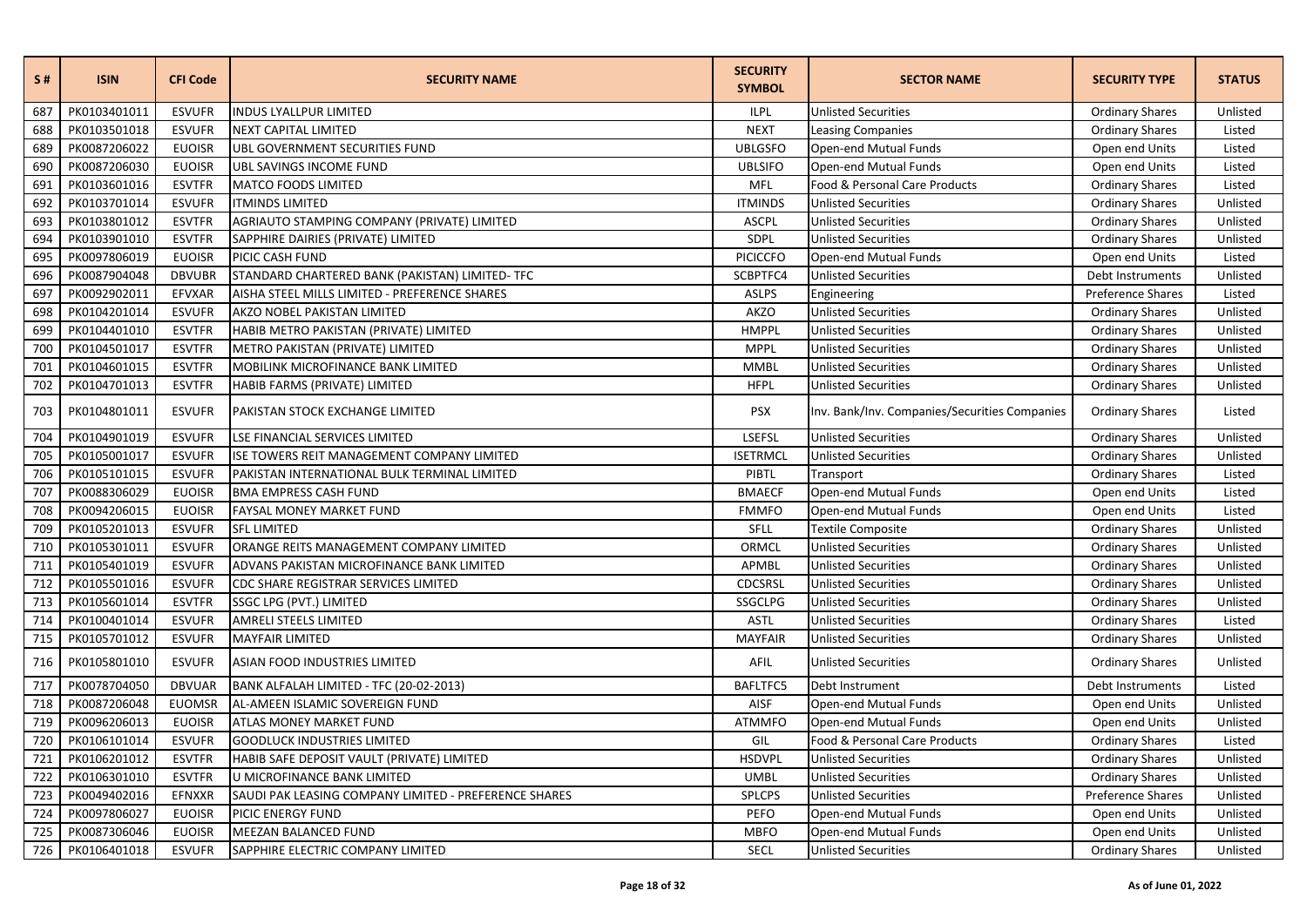| S#  | <b>ISIN</b>  | <b>CFI Code</b> | <b>SECURITY NAME</b>                                           | <b>SECURITY</b><br><b>SYMBOL</b> | <b>SECTOR NAME</b>              | <b>SECURITY TYPE</b>   | <b>STATUS</b> |
|-----|--------------|-----------------|----------------------------------------------------------------|----------------------------------|---------------------------------|------------------------|---------------|
| 727 | PK0084302014 | EPNXXR          | WORLDCALL TELECOM LTD. - PREFERENCE SHARES (CLASS A)           | <b>WTLPSA</b>                    | Unlisted - USD                  | Preference Shares      | Unlisted      |
| 728 | PK0084302022 | <b>EPNXXR</b>   | WORLDCALL TELECOM LTD. - PREFERENCE SHARES (CLASS B)           | <b>WTLPSB</b>                    | Unlisted - USD                  | Preference Shares      | Unlisted      |
| 729 | PK0096406019 | <b>EUOISR</b>   | FIRST CAPITAL MUTUAL FUND                                      | <b>FCMFO</b>                     | Open-end Mutual Funds           | Open end Units         | Unlisted      |
| 730 | PK0106501015 | <b>ESVUFR</b>   | METRO POWER COMPANY LIMITED                                    | <b>MPCL</b>                      | <b>Unlisted Securities</b>      | <b>Ordinary Shares</b> | Unlisted      |
| 731 | PK0106701011 | <b>ESVUFR</b>   | <b>GUL AHMED WIND POWER LIMITED</b>                            | <b>GAWPL</b>                     | <b>Unlisted Securities</b>      | <b>Ordinary Shares</b> | Unlisted      |
| 732 | PK0106801019 | <b>ESVTFR</b>   | THAL BOSHOKU PAKISTAN (PRIVATE) LIMITED                        | <b>TBPPL</b>                     | <b>Unlisted Securities</b>      | <b>Ordinary Shares</b> | Unlisted      |
| 733 | PK0107001015 | <b>ESVTFR</b>   | LUCKY KNITS (PRIVATE) LIMITED                                  | LKPL                             | <b>Unlisted Securities</b>      | <b>Ordinary Shares</b> | Unlisted      |
| 734 | PK0107201011 | <b>ESVTFR</b>   | LUCKY ONE (PRIVATE) LIMITED                                    | LOPL                             | <b>Unlisted Securities</b>      | <b>Ordinary Shares</b> | Unlisted      |
| 735 | PK0107301019 | <b>ESVUFR</b>   | Y. B. PAKISTAN LIMITED                                         | YBPL                             | <b>Unlisted Securities</b>      | <b>Ordinary Shares</b> | Unlisted      |
| 736 | PK0107501014 | <b>ESVUFR</b>   | <b>AVANCEON LIMITED</b>                                        | <b>AVN</b>                       | Technology & Communication      | <b>Ordinary Shares</b> | Listed        |
| 737 | PK0103206014 | <b>EUOMSR</b>   | PIML-INCOME FUND                                               | <b>PIFO</b>                      | Open-end Mutual Funds           | Open end Units         | Unlisted      |
| 738 | PK0107701010 | <b>ESVTFR</b>   | FASHION TEXTILE MILLS (PRIVATE) LIMITED                        | <b>FTML</b>                      | <b>Unlisted Securities</b>      | <b>Ordinary Shares</b> | Unlisted      |
| 739 | PK0107901016 | <b>ESVUFR</b>   | LUCKY TEXTILE MILLS LIMITED                                    | <b>LTML</b>                      | <b>Unlisted Securities</b>      | <b>Ordinary Shares</b> | Unlisted      |
| 740 | PK0108001014 | <b>ESVUFR</b>   | HASCOL PETROLEUM LIMITED                                       | <b>HASCOL</b>                    | Oil & Gas Marketing Companies   | Ordinary Shares        | Listed        |
| 741 | PK0087206063 |                 | <b>UBL SHARIAH STOCK FUND</b>                                  | <b>UBLSSFO</b>                   | Open-end Mutual Funds           | Open end Units         | Unlisted      |
| 742 | PK0087206071 |                 | <b>UBL STOCK ADVANTAGE FUND</b>                                | <b>UBLSAFO</b>                   | Open-end Mutual Funds           | Open end Units         | Unlisted      |
| 743 | PK0087206089 |                 | UBL RETIREMENT SAVINGS FUND                                    | <b>UBLRSFO</b>                   | Open-end Mutual Funds           | Open end Units         | Unlisted      |
| 744 | PK0087206097 |                 | UBL ISLAMIC RETIREMENT SAVINGS FUND                            | <b>UBLIRSFO</b>                  | Open-end Mutual Funds           | Open end Units         | Unlisted      |
| 745 | PK0108401016 | <b>ESVUFR</b>   | <b>COLONY TEXTILE MILLS LIMITED</b>                            | <b>CTM</b>                       | <b>Textile Spinning</b>         | <b>Ordinary Shares</b> | Listed        |
| 746 | PK0108501013 | <b>ESVUFR</b>   | INTERNATIONAL BRANDS LIMITED                                   | <b>INBL</b>                      | <b>Unlisted Securities</b>      | <b>Ordinary Shares</b> | Unlisted      |
| 747 | PK0108701019 | <b>ESVTFR</b>   | CREDIT CHEX (PRIVATE) LIMITED                                  | <b>CCPL</b>                      | <b>Unlisted Securities</b>      | <b>Ordinary Shares</b> | Unlisted      |
| 748 | PK0108801017 | <b>ESVUFR</b>   | <b>SAIF POWER LIMITED</b>                                      | SPWL                             | Power Generation & Distribution | <b>Ordinary Shares</b> | Listed        |
| 749 | PK0108901015 | <b>ESVUFR</b>   | AWWAL MODARABA MANAGEMENT LIMITED                              | AWMML                            | <b>Unlisted Securities</b>      | <b>Ordinary Shares</b> | Unlisted      |
| 750 | PK0099704089 | <b>DBVSAR</b>   | ENGRO FERTILIZERS LIMITED - SUKUK CERTIFICATES(4th ISSUE)      | EFLSC4                           | <b>Unlisted Securities</b>      | Debt Instruments       | Unlisted      |
| 751 | PK0076303020 | <b>RSSXXR</b>   | KASB CORPORATION LIMITED - LOR                                 | <b>KCORPR</b>                    | <b>Leasing Companies</b>        | Rights (Renounciable)  | To be Listed  |
| 752 | PK0086404016 | <b>DBVUBR</b>   | ALBARAKA BANK (PAKISTAN) LIMITED - SUKUK CERTIFICATES          | ALBARAKASC                       | <b>Unlisted Securities</b>      | Debt Instruments       | Unlisted      |
| 753 | PK0096101016 | <b>ESVUFR</b>   | NATIONAL INVESTMENT TRUST LIMITED                              | <b>NIT</b>                       | <b>Unlisted Securities</b>      | <b>Ordinary Shares</b> | Unlisted      |
| 754 | PK0109001013 | <b>ESVUFR</b>   | <b>SYSTEMS LIMITED</b>                                         | SYS                              | Technology & Communication      | <b>Ordinary Shares</b> | Listed        |
| 755 | PK0109101011 | <b>ESVUFR</b>   | SYNTHETIC PRODUCTS ENTERPRISES LIMITED                         | SPEL                             | Miscellaneous                   | <b>Ordinary Shares</b> | Listed        |
| 756 | PK0109201019 | <b>EMXXXR</b>   | <b>SINDH MODARABA</b>                                          | SINDM                            | Modarabas                       | <b>Ordinary Shares</b> | Listed        |
| 757 | PK0092902029 | <b>EFVNAR</b>   | AISHA STEEL MILLS LIMITED - CONV. CUMULATIVE PREFERENCE SHARES | <b>ASLCPS</b>                    | Engineering                     | Preference Shares      | Listed        |
| 758 | PK0109501012 | <b>ESVTFR</b>   | CREEK DEVELOPERS (PVT) LIMITED                                 | <b>CDPL</b>                      | <b>Unlisted Securities</b>      | <b>Ordinary Shares</b> | Unlisted      |
| 759 | PK0109601010 | <b>ESVUFR</b>   | <b>GHANI GLOBAL GLASS LIMITED</b>                              | GGGL                             | Glass & Ceramics                | <b>Ordinary Shares</b> | Listed        |
| 760 | PK0109701018 | <b>ESVUFR</b>   | <b>NAZIR COTTON MILLS LIMITED</b>                              | <b>NCML</b>                      | <b>Textile Spinning</b>         | <b>Ordinary Shares</b> | Listed        |
| 761 | PK0109801016 | <b>ESVTFR</b>   | ACT WIND (PVT) LIMITED                                         | AWPL                             | <b>Unlisted Securities</b>      | <b>Ordinary Shares</b> | Unlisted      |
| 762 | PK0109901014 | <b>ESVUFR</b>   | MUGHAL IRON AND STEEL INDUSTRIES LIMITED                       | <b>MUGHAL</b>                    | Engineering                     | <b>Ordinary Shares</b> | Listed        |
| 763 | PK0110001010 | <b>ESVUFR</b>   | TENAGA GENERASI LIMITED                                        | <b>TNGL</b>                      | <b>Unlisted Securities</b>      | <b>Ordinary Shares</b> | Unlisted      |
| 764 | PK0110101018 | <b>ESVUFR</b>   | PAK DENIM LIMITED                                              | <b>PDL</b>                       | <b>Unlisted Securities</b>      | <b>Ordinary Shares</b> | Unlisted      |
| 765 | PK0109201027 | <b>ESVUFR</b>   | SINDH MODARABA MANAGEMENT LIMITED                              | SMML                             | <b>Unlisted Securities</b>      | <b>Ordinary Shares</b> | Unlisted      |
| 766 | PK0110201016 | <b>ESVTFR</b>   | SUNRIDGE FOODS (PRIVATE) LIMITED                               | SFPL                             | <b>Unlisted Securities</b>      | <b>Ordinary Shares</b> | Unlisted      |
| 767 | PK0087206105 |                 | AL-AMEEN ISLAMIC ALLOCATION FUND                               | AIAAF                            | Open-end Mutual Funds           | Open end Units         | Unlisted      |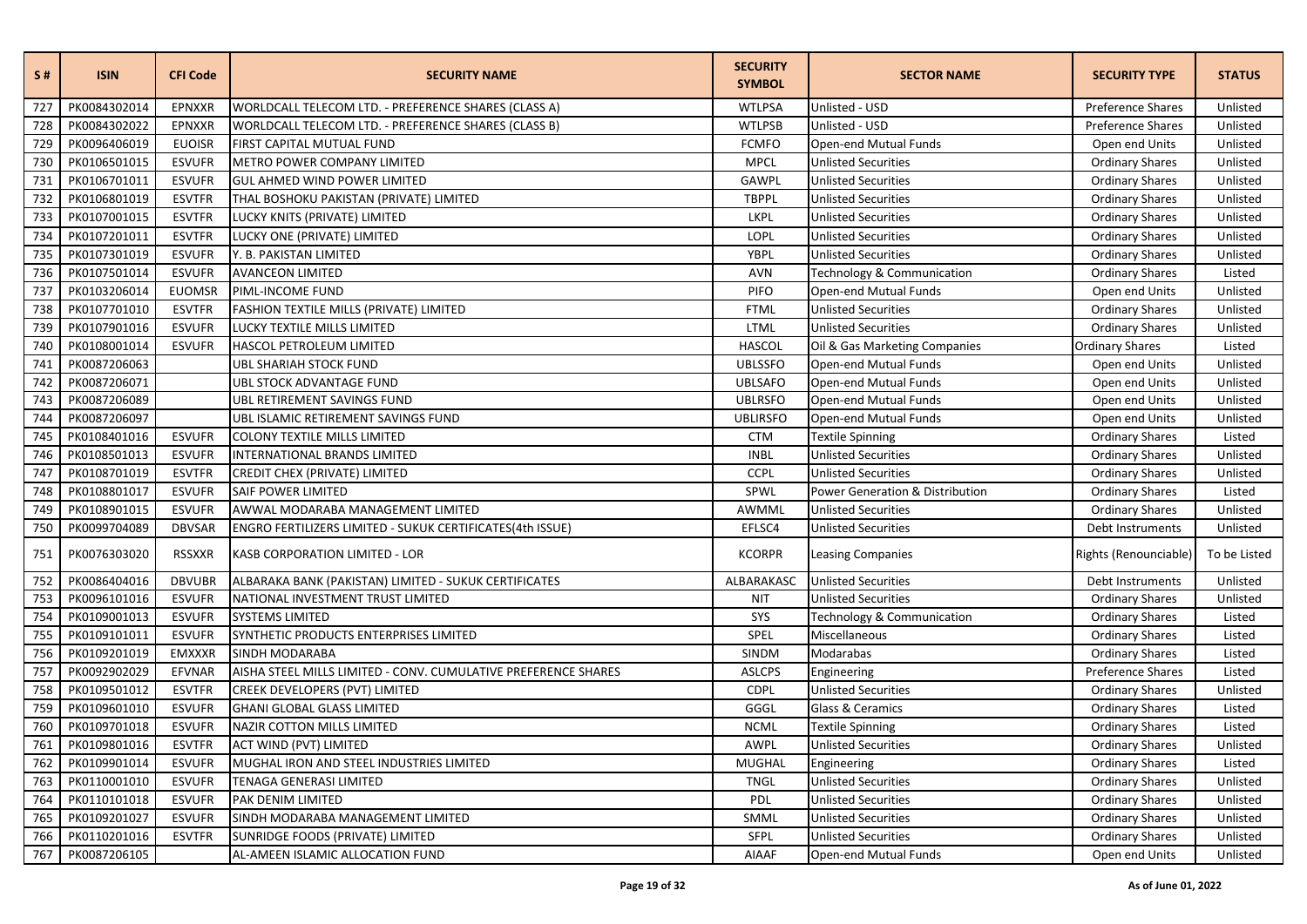| S#  | <b>ISIN</b>  | <b>CFI Code</b> | <b>SECURITY NAME</b>                                                | <b>SECURITY</b><br><b>SYMBOL</b> | <b>SECTOR NAME</b>            | <b>SECURITY TYPE</b>   | <b>STATUS</b> |
|-----|--------------|-----------------|---------------------------------------------------------------------|----------------------------------|-------------------------------|------------------------|---------------|
| 768 | PK0099001023 | <b>EUCXRR</b>   | <b>DOLMEN CITY REIT</b>                                             | <b>DCR</b>                       | Real Estate Investment Trust  | <b>Ordinary Shares</b> | Listed        |
| 769 | PK0000504073 | <b>DBVSBR</b>   | K-ELECTRIC LIMITED - SUKUK CERTIFICATES #4 (29-05-15)               | KELSC4                           | Debt Instrument               | Debt Instruments       | Listed        |
| 770 | PK0110401012 | <b>ESVUFR</b>   | AL SHAHEER CORPORATION LIMITED                                      | <b>ASC</b>                       | Food & Personal Care Products | <b>Ordinary Shares</b> | Listed        |
| 771 | PK0057504026 | <b>DBVUBR</b>   | SONERI BANK LIMITED - TFC (08-07-15)                                | SNBLTFC2                         | <b>Commercial Banks</b>       | Debt Instruments       | Listed        |
| 772 | PK0003404040 |                 | PAKISTAN INTERNATIONAL AIRLINES CORPORATION - TFC (3rd Issue)       | PIATFC3                          | <b>Unlisted Securities</b>    | Debt Instruments       | Unlisted      |
| 773 | PK0110501019 | <b>ESVTFR</b>   | E2E LOGISTICS (PRIVATE) LIMITED                                     | E2EL                             | <b>Unlisted Securities</b>    | <b>Ordinary Shares</b> | Unlisted      |
| 774 | PK0110601017 | <b>ESVUFR</b>   | TPL PROPERTIES LIMITED                                              | <b>TPLP</b>                      | Miscellaneous                 | <b>Ordinary Shares</b> | Listed        |
| 775 | PK0110701015 | <b>ESVUFR</b>   | TREET HOLDINGS LIMITED                                              | <b>THL</b>                       | <b>Unlisted Securities</b>    | <b>Ordinary Shares</b> | Unlisted      |
| 776 | PK0110801013 | <b>ESVTFR</b>   | ELIXIR SECURITIES PAKISTAN (PRIVATE) LIMITED                        | <b>ESPL</b>                      | <b>Unlisted Securities</b>    | <b>Ordinary Shares</b> | Unlisted      |
| 777 | PK0086703029 | <b>RSSXXR</b>   | PICIC INSURANCE LIMITED - LOR                                       | PILR                             | Insurance                     | Rights (Renounciable)  | To be Listed  |
| 778 | PK0110901011 | <b>ESVUFR</b>   | <b>GLOBAL ARTS LIMITED</b>                                          | GAL                              | <b>Unlisted Securities</b>    | <b>Ordinary Shares</b> | Unlisted      |
| 779 | PK0108901023 | <b>EMXXXR</b>   | AWWAL MODARABA                                                      | AWWAL                            | Modarabas                     | <b>Ordinary Shares</b> | Listed        |
| 780 | PK0111001019 | <b>ESVTFR</b>   | TOPLINE SECURITIES (PVT) LIMITED                                    | <b>TLSPL</b>                     | <b>Unlisted Securities</b>    | <b>Ordinary Shares</b> | Unlisted      |
| 781 | PK0111101017 | <b>ESVTFR</b>   | HABIB METROPOLITAN MODARABA MANAGEMENT COMPANY (PVT) LIMITED        | <b>HMMMPL</b>                    | <b>Unlisted Securities</b>    | <b>Ordinary Shares</b> | Unlisted      |
| 782 | PK0111201015 | <b>ESVUFR</b>   | HI - TECH LUBRICANTS LIMITED                                        | <b>HTLL</b>                      | Oil & Gas Marketing Companies | <b>Ordinary Shares</b> | Listed        |
| 783 | PK0111301013 | <b>ESVUFR</b>   | NATIONAL BANK MODARABA MANAGEMENT COMPANY LIMITED                   | <b>NBMMCL</b>                    | <b>Unlisted Securities</b>    | <b>Ordinary Shares</b> | Unlisted      |
| 784 | PK0111401011 | <b>ESVUFR</b>   | PARAMOUNT INVESTMENTS LIMITED                                       | PMIL                             | <b>Unlisted Securities</b>    | <b>Ordinary Shares</b> | Unlisted      |
| 785 | PK0108004026 | <b>DBVSAR</b>   | HASCOL PETROLEUM LIMITED - SUKUK CERTIFICATES                       | HASCOLSC                         | Oil & Gas Marketing Companies | Debt Instruments       | Unlisted      |
| 786 | PK0111501018 | <b>ESVUFR</b>   | SIGNIFY PAKISTAN LIMITED                                            | <b>SIGNIFY</b>                   | <b>Unlisted Securities</b>    | <b>Ordinary Shares</b> | Unlisted      |
| 787 | PK0111601016 | <b>ESVUFR</b>   | SINDH MICROFINANCE BANK LIMITED                                     | <b>SMFBL</b>                     | <b>Unlisted Securities</b>    | <b>Ordinary Shares</b> | Unlisted      |
| 788 | PK0111701014 | <b>ESVTFR</b>   | POPULAR ISLAMIC MODARABA MANAGEMENT COMPANY (PVT) LIMITED           | PIMMCL                           | <b>Unlisted Securities</b>    | <b>Ordinary Shares</b> | Unlisted      |
| 789 | PK0111801012 | <b>ESVTFR</b>   | INTERNATIONAL PACKAGING FILMS LIMITED                               | <b>IPFPL</b>                     | <b>Unlisted Securities</b>    | <b>Ordinary Shares</b> | Unlisted      |
| 790 | PK0111901010 | <b>ESVTFR</b>   | ARTISTIC ENERGY (PRIVATE) LIMITED                                   | AEPL                             | <b>Unlisted Securities</b>    | <b>Ordinary Shares</b> | Unlisted      |
| 791 | PK0112001018 | <b>ESVUFR</b>   | TPL LIFE INSURANCE LIMITED                                          | <b>TPLLIL</b>                    | <b>Unlisted Securities</b>    | <b>Ordinary Shares</b> | Unlisted      |
| 792 | PK0112101016 | <b>ESVUFR</b>   | GLAXOSMITHKLINE CONSUMER HEALTHCARE PAKISTAN LIMITED                | <b>GSKCH</b>                     | Pharmaceuticals               | <b>Ordinary Shares</b> | Listed        |
| 793 | PK0112201014 | <b>ESVTFR</b>   | E.A. MANAGEMENT (PVT) LIMITED                                       | <b>EAMPL</b>                     | <b>Unlisted Securities</b>    | <b>Ordinary Shares</b> | Unlisted      |
| 794 | PK0112301012 | <b>ESVTFR</b>   | SACHAL ENERGY DEVELOPMENT (PVT.) LIMITED                            | SEDPL                            | <b>Unlisted Securities</b>    | <b>Ordinary Shares</b> | Unlisted      |
| 795 | PK0112401010 | <b>ESVTFR</b>   | ANS CAPITAL (PRIVATE) LIMITED                                       | ANSCPL                           | <b>Unlisted Securities</b>    | <b>Ordinary Shares</b> | Unlisted      |
| 796 | PK0099204015 | <b>DBVSAR</b>   | TPL TRAKKER LIMITED - SUKUK CERTIFICATE                             | <b>TPLTSC</b>                    | <b>Unlisted Securities</b>    | Debt Instruments       | Unlisted      |
| 797 | PK0018202017 | EFNNAR          | PHILIP MORRIS (PAKISTAN) LTD.-NV, NON CUM&CON CLASS A PREF. SH      | <b>PMPKPS</b>                    | Tobacco                       | Preference Shares      | Unlisted      |
| 798 | PK0112501017 | <b>ESVUFR</b>   | ADIL TEXTILE MILLS LIMITED                                          | <b>ADTM</b>                      | <b>Textile Spinning</b>       | <b>Ordinary Shares</b> | Listed        |
| 799 | PK0112604019 | <b>DBVSBR</b>   | NEELUM JHELUM HYDROPOWER COMPANY (PVT) LIMITED - SUKUK CERTIFICATES | <b>NJHPCSC</b>                   | <b>Unlisted Securities</b>    | Debt Instruments       | Unlisted      |
| 800 | PK0112701013 | <b>ESVTFR</b>   | DIN FARM PRODUCTS (PRIVATE) LIMITED                                 | <b>DFPL</b>                      | <b>Unlisted Securities</b>    | <b>Ordinary Shares</b> | Unlisted      |
| 801 | PK0112801011 | <b>ESVTFR</b>   | UNIVERSAL PACKAGING COMPANY (PRIVATE) LIMITED                       | <b>UPCPL</b>                     | <b>Unlisted Securities</b>    | <b>Ordinary Shares</b> | Unlisted      |
| 802 | PK0112901019 | <b>ESVTFR</b>   | DIN LEATHER (PRIVATE) LIMITED                                       | <b>DLPL</b>                      | <b>Unlisted Securities</b>    | <b>Ordinary Shares</b> | Unlisted      |
| 803 | PK0113001017 | <b>ESVTFR</b>   | THALNOVA POWER THAR (PRIVATE) LIMITED                               | <b>TNPTPL</b>                    | <b>Unlisted Securities</b>    | <b>Ordinary Shares</b> | Unlisted      |
| 804 | PK0113101015 | <b>ESVUFR</b>   | <b>DIN ENERGY LIMITED</b>                                           | <b>DINEL</b>                     | <b>Unlisted Securities</b>    | <b>Ordinary Shares</b> | Unlisted      |
| 805 | PK0113201013 | <b>ESVUFR</b>   | DAEWOO PAKISTAN EXPRESS BUS SERVICE LIMITED                         | <b>DPEBSL</b>                    | <b>Unlisted Securities</b>    | <b>Ordinary Shares</b> | Unlisted      |
| 806 | PK0113301011 | <b>ESVUFR</b>   | SB GLOBAL REIT MANAGEMENT COMPANY LIMITED                           | SBGRMCL                          | <b>Unlisted Securities</b>    | <b>Ordinary Shares</b> | Unlisted      |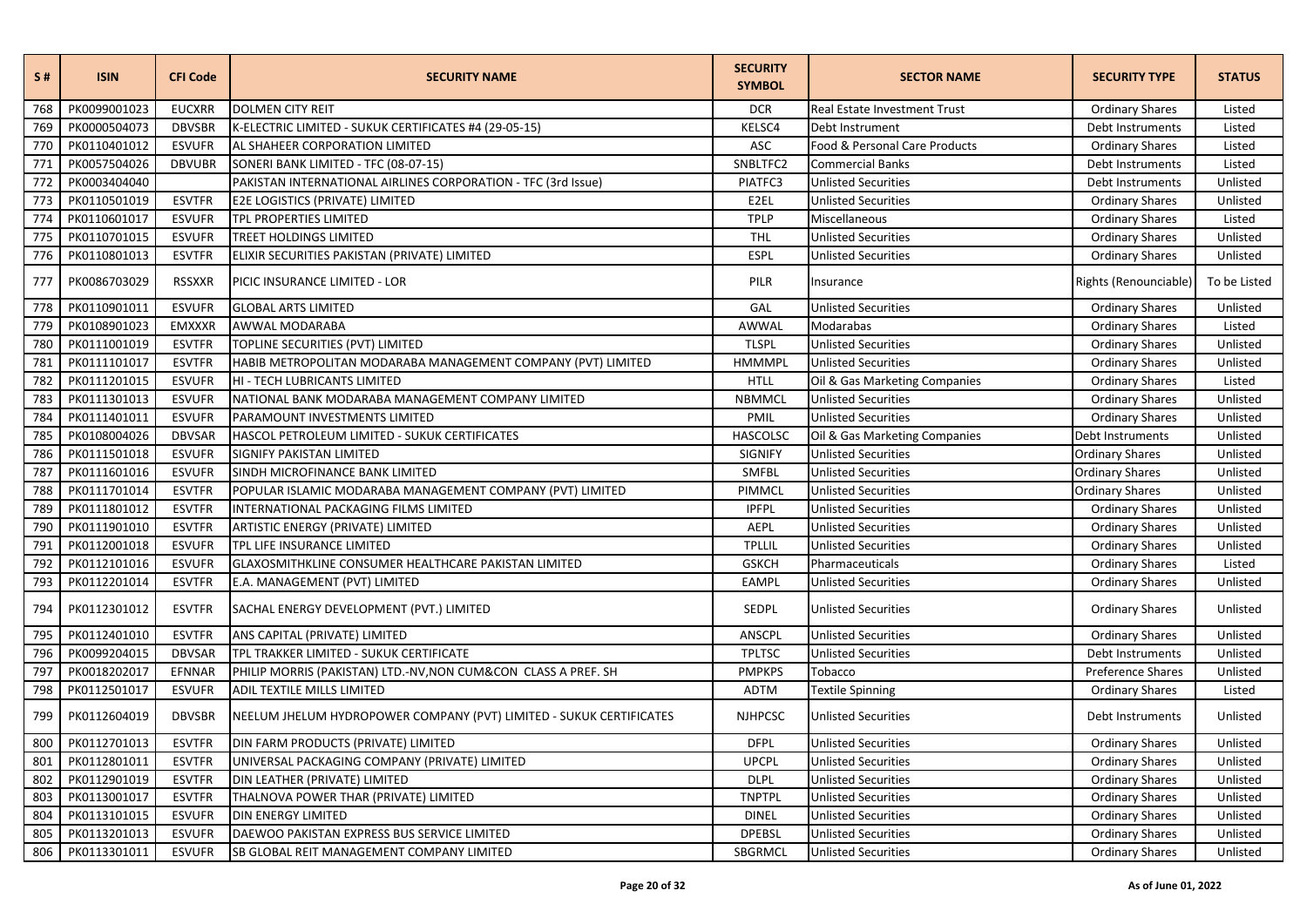| S#  | <b>ISIN</b>  | <b>CFI Code</b> | <b>SECURITY NAME</b>                                           | <b>SECURITY</b><br><b>SYMBOL</b> | <b>SECTOR NAME</b>         | <b>SECURITY TYPE</b>   | <b>STATUS</b> |
|-----|--------------|-----------------|----------------------------------------------------------------|----------------------------------|----------------------------|------------------------|---------------|
| 807 | PK0077404017 | <b>DBVUGR</b>   | MEEZAN BANK LIMITED - TIER II MODARABA SUKUK CERTIFICATES      | <b>MEBLMSC</b>                   | <b>Unlisted Securities</b> | Debt Instruments       | Unlisted      |
| 808 | PK0113501016 | <b>ESVUFR</b>   | MACTER INTERNATIONAL LIMITED                                   | <b>MACTER</b>                    | Pharmaceuticals            | <b>Ordinary Shares</b> | Listed        |
| 809 | PK0113601014 | <b>ESVTFR</b>   | WELLINOVA LIFE SCIENCES (PRIVATE) LIMITED                      | <b>WLSPL</b>                     | <b>Unlisted Securities</b> | <b>Ordinary Shares</b> | Unlisted      |
| 810 | PK0091604014 | <b>DBVSBR</b>   | FATIMA FERTILIZER COMPANY LTD. - SUKUK CERTIFICATES (29-12-16) | <b>FATIMASC</b>                  | Debt Instrument            | Debt Instruments       | Listed        |
| 811 | PK0113701012 | <b>ESVUFR</b>   | PAKISTAN MORTGAGE REFINANCE COMPANY LIMITED                    | PMRCL                            | <b>Unlisted Securities</b> | <b>Ordinary Shares</b> | Unlisted      |
| 812 | PK0113801010 | <b>ESVUFR</b>   | <b>AGP LIMITED</b>                                             | AGP                              | Pharmaceuticals            | <b>Ordinary Shares</b> | Listed        |
| 813 | PK0113901018 | <b>ESVUFR</b>   | <b>IJARA CAPITAL PARTNERS LIMITED</b>                          | <b>ICPL</b>                      | <b>Unlisted Securities</b> | <b>Ordinary Shares</b> | Unlisted      |
| 814 | PK0114001016 | <b>ESVUFR</b>   | <b>AKD SECURITIES LIMITED</b>                                  | AKDSL                            | <b>Unlisted Securities</b> | <b>Ordinary Shares</b> | Unlisted      |
| 815 | PK0114101014 | <b>ESVUFR</b>   | CHAUDHRY STEEL RE-ROLLING MILLS LIMITED                        | <b>CSRML</b>                     | <b>Unlisted Securities</b> | <b>Ordinary Shares</b> | Unlisted      |
| 816 | PK0045004014 | <b>DBVUBR</b>   | THE BANK OF PUNJAB - TFC                                       | <b>BOPTFC</b>                    | <b>Unlisted Securities</b> | Debt Instruments       | Unlisted      |
| 817 | PK0114201012 | <b>ESVUFR</b>   | ROSHAN PACKAGES LIMITED                                        | <b>RPL</b>                       | Paper & Board              | <b>Ordinary Shares</b> | Listed        |
| 818 | PK0114301010 | <b>ESVTFR</b>   | DIN CORPORATION (PRIVATE) LIMITED                              | <b>DCPL</b>                      | <b>Unlisted Securities</b> | <b>Ordinary Shares</b> | Unlisted      |
| 819 | PK0114401018 | <b>ESVUFR</b>   | SHAKARGANJ FOOD PRODUCTS LIMITED                               | SGFPL                            | <b>Unlisted Securities</b> | <b>Ordinary Shares</b> | Unlisted      |
| 820 | PK0114501015 | <b>ESVUFR</b>   | <b>INTERLOOP LIMITED</b>                                       | <b>ILP</b>                       | <b>Textile Composite</b>   | <b>Ordinary Shares</b> | Listed        |
| 821 | PK0114601013 | <b>ESVUFR</b>   | NAROWAL ENERGY LIMITED                                         | <b>NEL</b>                       | <b>Unlisted Securities</b> | <b>Ordinary Shares</b> | Unlisted      |
| 822 | PK0099104017 | <b>DBVSAR</b>   | GHANI CHEMICAL INDUSTRIES LIMITED - SUKUK CERTIFICATES         | GCILSC                           | <b>Unlisted Securities</b> | Debt Instruments       | Unlisted      |
| 823 | PK0114701011 | <b>ESVTFR</b>   | SUFI STEEL INDUSTRIES (PVT) LIMITED                            | <b>SSIPL</b>                     | <b>Unlisted Securities</b> | <b>Ordinary Shares</b> | Unlisted      |
| 824 | PK0114801019 | <b>ESVUFR</b>   | HUB POWER HOLDINGS LIMITED                                     | <b>HUBPHL</b>                    | <b>Unlisted Securities</b> | <b>Ordinary Shares</b> | Unlisted      |
| 825 | PK0114901017 | <b>ESVUFR</b>   | PNO CAPITAL LIMITED                                            | <b>PNOCL</b>                     | <b>Unlisted Securities</b> | <b>Ordinary Shares</b> | Unlisted      |
| 826 | PK0115001015 | <b>ESVUFR</b>   | INBOX BUSINESS TECHNOLOGIES LIMITED                            | <b>INBOX</b>                     | <b>Unlisted Securities</b> | <b>Ordinary Shares</b> | Unlisted      |
| 827 | PK0106904029 | <b>DBVTAR</b>   | <b>WAPDA DASU - TFC</b>                                        | <b>WDTFC</b>                     | <b>Unlisted Securities</b> | Debt Instruments       | Unlisted      |
| 828 | PK0106904037 | <b>DBVTAR</b>   | WAPDA DASU - SERIES B TFC                                      | <b>WDTFCB</b>                    | <b>Unlisted Securities</b> | Debt Instruments       | Unlisted      |
| 829 | PK0106904045 | <b>DBVTAR</b>   | WAPDA DASU - SERIES C TFC                                      | <b>WDTFCC</b>                    | <b>Unlisted Securities</b> | Debt Instruments       | Unlisted      |
| 830 | PK0106904052 | <b>DBVTAR</b>   | WAPDA DASU - SERIES D TFC                                      | <b>WDTFCD</b>                    | <b>Unlisted Securities</b> | Debt Instruments       | Unlisted      |
| 831 | PK0106904060 | <b>DBVTAR</b>   | WAPDA DASU - SERIES E TFC                                      | <b>WDTFCE</b>                    | <b>Unlisted Securities</b> | Debt Instruments       | Unlisted      |
| 832 | PK0106904078 | <b>DBVTAR</b>   | WAPDA DASU - SERIES F TFC                                      | <b>WDTFCF</b>                    | <b>Unlisted Securities</b> | Debt Instruments       | Unlisted      |
| 833 | PK0106904086 | <b>DBVTAR</b>   | WAPDA DASU - SUKUK CERTIFICATES                                | <b>WDSC</b>                      | <b>Unlisted Securities</b> | Debt Instruments       | Unlisted      |
| 834 | PK0106904094 | <b>DBVTAR</b>   | WAPDA DASU - SERIES B SUKUK CERTIFICATES                       | <b>WDSCB</b>                     | <b>Unlisted Securities</b> | Debt Instruments       | Unlisted      |
| 835 | PK0106904102 | <b>DBVTAR</b>   | WAPDA DASU - SERIES C SUKUK CERTIFICATES                       | <b>WDSCC</b>                     | <b>Unlisted Securities</b> | Debt Instruments       | Unlisted      |
| 836 | PK0106904110 | <b>DBVTAR</b>   | WAPDA DASU - SERIES D SUKUK CERTIFICATES                       | <b>WDSCD</b>                     | <b>Unlisted Securities</b> | Debt Instruments       | Unlisted      |
| 837 | PK0106904128 | <b>DBVTAR</b>   | WAPDA DASU - SERIES E SUKUK CERTIFICATES                       | <b>WDSCE</b>                     | <b>Unlisted Securities</b> | Debt Instruments       | Unlisted      |
| 838 | PK0106904136 | <b>DBVTAR</b>   | WAPDA DASU - SERIES F SUKUK CERTIFICATES                       | <b>WDSCF</b>                     | <b>Unlisted Securities</b> | Debt Instruments       | Unlisted      |
| 839 | PK0115101013 | <b>ESVUFR</b>   | <b>ITTEFAQ IRON INDUSTRIES LIMITED</b>                         | <b>ITTEFAQ</b>                   | Engineering                | <b>Ordinary Shares</b> | Listed        |
| 840 | PK0115201011 | <b>ESVUFR</b>   | <b>INDUS WIND ENERGY LIMITED</b>                               | <b>IWEL</b>                      | <b>Unlisted Securities</b> | <b>Ordinary Shares</b> | Unlisted      |
| 841 | PK0087206113 |                 | AL-AMEEN ISLAMIC FINANCIAL PLANNING FUND - II                  | AAIFP                            | Open-end Mutual Funds      | Open end Units         | Unlisted      |
| 842 | PK0115301019 | <b>ESVUFR</b>   | THE PAKISTAN CREDIT RATING AGENCY LIMITED                      | <b>PCRA</b>                      | <b>Unlisted Securities</b> | <b>Ordinary Shares</b> | Unlisted      |
| 843 | PK0115401017 | <b>ESVTFR</b>   | NUTRICO MORINAGA (PRIVATE) LIMITED                             | <b>NMPL</b>                      | <b>Unlisted Securities</b> | <b>Ordinary Shares</b> | Unlisted      |
| 844 | PK0115501014 | <b>ESVUFR</b>   | RENACON PHARMA LIMITED                                         | <b>RCPL</b>                      | <b>Unlisted Securities</b> | <b>Ordinary Shares</b> | Unlisted      |
| 845 | PK0072504019 | <b>DBVUBR</b>   | SILKBANK LIMITED - TFC                                         | <b>SILKTFC</b>                   | <b>Unlisted Securities</b> | Debt Instruments       | Unlisted      |
| 846 | PK0115601012 | <b>ESVUFR</b>   | HUB POWER SERVICES LIMITED                                     | <b>HUBPSL</b>                    | <b>Unlisted Securities</b> | <b>Ordinary Shares</b> | Unlisted      |
| 847 | PK0085504014 | <b>DBVUGR</b>   | DUBAI ISLAMIC BANK PAKISTAN LTD-TIER II CAPITAL SUKUK CERT.    | <b>DIBSC</b>                     | <b>Unlisted Securities</b> | Debt Instruments       | Unlisted      |
| 848 | PK0115701010 | <b>ESVUFR</b>   | <b>SUMMETRY GROUP LIMITED</b>                                  | SYGL                             | <b>Unlisted Securities</b> | <b>Ordinary Shares</b> | Unlisted      |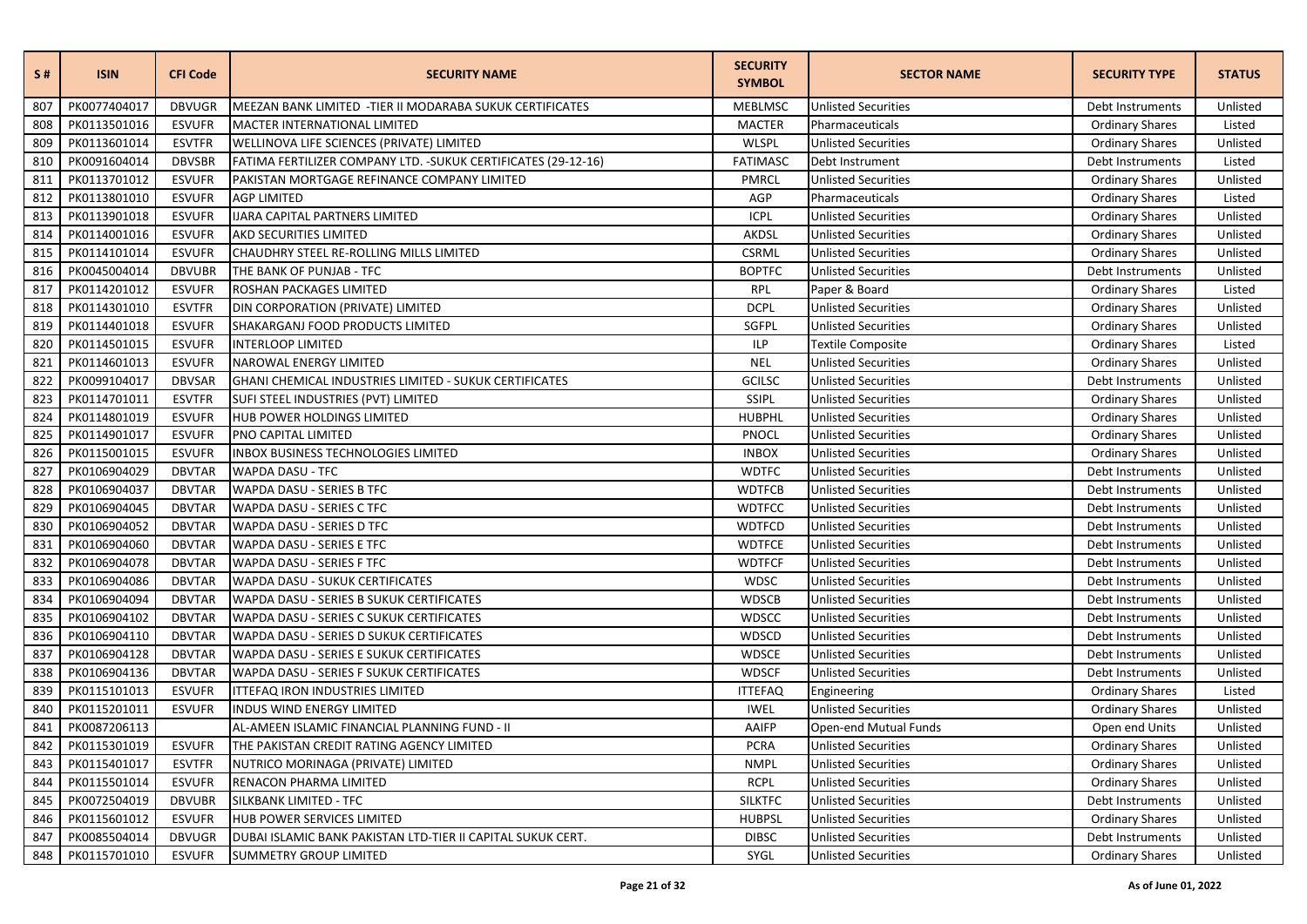| S#  | <b>ISIN</b>  | <b>CFI Code</b> | <b>SECURITY NAME</b>                                   | <b>SECURITY</b><br><b>SYMBOL</b> | <b>SECTOR NAME</b>                     | <b>SECURITY TYPE</b>   | <b>STATUS</b> |
|-----|--------------|-----------------|--------------------------------------------------------|----------------------------------|----------------------------------------|------------------------|---------------|
| 849 | PK0060304091 | <b>DBVSBR</b>   | JAHANGIR SIDDIQUI & COMPANY LIMITED - TFC (5th ISSUE)  | JSTFC9                           | <b>Unlisted Securities</b>             | Debt Instruments       | Unlisted      |
| 850 | PK0113804014 | <b>DBVSBR</b>   | AGP LIMITED - SUKUK CERTIFICATES                       | AGPSC                            | <b>Unlisted Securities</b>             | Debt Instruments       | Unlisted      |
| 851 | PK0115801018 | <b>ESVTFR</b>   | THE ORGANIC MEAT COMPANY LIMITED                       | <b>TOMCL</b>                     | Foods & Personal Care Products         | <b>Ordinary Shares</b> | Listed        |
| 852 | PK0115901016 | <b>ESVTFR</b>   | ZEPHYR POWER LIMITED                                   | ZPPL                             | <b>Unlisted Securities</b>             | <b>Ordinary Shares</b> | Unlisted      |
| 853 | PK0111101025 | EMXXXR          | HABIB METRO MODARABA                                   | <b>HMM</b>                       | Modarabas                              | <b>Ordinary Shares</b> | Listed        |
| 854 | PK0116001014 | <b>ESVTFR</b>   | PUMA ENERGY PAKISTAN (PRIVATE) LIMITED                 | PEPPL                            | <b>Unlisted Securities</b>             | <b>Ordinary Shares</b> | Unlisted      |
| 855 | PK0116101012 | <b>ESVUFR</b>   | <b>INTERLOOP DAIRIES LIMITED</b>                       | IDL                              | <b>Unlisted Securities</b>             | <b>Ordinary Shares</b> | Unlisted      |
| 856 | PK0116201010 | <b>ESVUFR</b>   | PAKISTAN MICROFINANCE INVESTMENT COMPANY LIMITED       | <b>PMICL</b>                     | <b>Unlisted Securities</b>             | <b>Ordinary Shares</b> | Unlisted      |
| 857 | PK0106304014 | <b>DBVUAR</b>   | U MICROFINANCE BANK LIMITED - TFC                      | <b>UMBLTFC</b>                   | <b>Unlisted Securities</b>             | Debt Instruments       | Unlisted      |
| 858 | PK0078404024 | DBVSAR          | <b>CNERGYICO PK LIMITED - SUKUK CERTIFICATES</b>       | CNERGYSC                         | Debt Instrument                        | Debt Instruments       | Listed        |
| 859 | PK0116301018 | <b>ESVTFR</b>   | <b>BOTTLECO (PRIVATE) LIMITED</b>                      | <b>BCPL</b>                      | <b>Unlisted Securities</b>             | <b>Ordinary Shares</b> | Unlisted      |
| 860 | PK0116401016 | <b>EMXXXR</b>   | ORIENT RENTAL MODARABA                                 | ORM                              | Modarabas                              | <b>Ordinary Shares</b> | Listed        |
| 861 | PK0116501013 | <b>ESVTFR</b>   | BYKEA TECHNOLOGIES (PRIVATE) LIMITED                   | <b>BYTPL</b>                     | <b>Unlisted Securities</b>             | <b>Ordinary Shares</b> | Unlisted      |
| 862 | PK0116701019 | <b>ESVUFR</b>   | PRIMUS LEASING LIMITED                                 | PMLL                             | <b>Unlisted Securities</b>             | <b>Ordinary Shares</b> | Unlisted      |
| 863 | PK0084104048 | <b>DBVSBR</b>   | PAKARAB FERTILIZERS LIMITED-TFC (3rd Issue)            | PFLTFC4                          | <b>Unlisted Securities</b>             | Debt Instruments       | Unlisted      |
| 864 | PK0086404024 | <b>DBVUGR</b>   | 2ND AL-BARAKA BANK TIER-II MODARABA SUKUK              |                                  | <b>ALBARAKAMS2</b> Unlisted Securities | Debt Instruments       | Unlisted      |
| 865 | PK0116801017 | <b>ESVUFR</b>   | SARMUZ INVESTMENTS LIMITED                             | SIL                              | <b>Unlisted Securities</b>             | <b>Ordinary Shares</b> | Unlisted      |
| 866 | PK0051604061 | <b>DBVUQR</b>   | BANK AL HABIB LIMITED - AT1 TFC                        | BAHLTFC6                         | <b>Unlisted Securities</b>             | Debt Instruments       | Unlisted      |
| 867 | PK0108504017 | <b>DBVSGR</b>   | INTERNATIONAL BRANDS LIMITED - SUKUK CERTIFICATES      | <b>INBLSC</b>                    | <b>Unlisted Securities</b>             | Debt Instruments       | Unlisted      |
| 868 | PK0116904019 | <b>DBVSBR</b>   | ASPIN PHARMA (PRIVATE) LIMITED - SUKUK CERTIFICATES    | APPLSC                           | <b>Unlisted Securities</b>             | Debt Instruments       | Unlisted      |
| 869 | PK0117001013 | <b>ESVUFR</b>   | THAR ENERGY LIMITED                                    | <b>TEL</b>                       | <b>Unlisted Securities</b>             | <b>Ordinary Shares</b> | Unlisted      |
| 870 | PK0117101011 | <b>ESVUFR</b>   | VIS CREDIT RATING COMPANY LIMITED                      | <b>VCRCL</b>                     | <b>Unlisted Securities</b>             | <b>Ordinary Shares</b> | Unlisted      |
| 871 | PK0078704068 | <b>DBVUQR</b>   | BANK ALFALAH LIMITED - TFC6 (26-03-18)                 | BAFLTFC6                         | Debt Instrument                        | Debt Instruments       | Listed        |
| 872 | PK0117201019 | <b>ESVTFR</b>   | PREMIER MERCANTILE SERVICES (PRIVATE) LIMITED          | PMSPL                            | <b>Unlisted Securities</b>             | <b>Ordinary Shares</b> | Unlisted      |
| 873 | PK0099204023 | <b>DBVSBR</b>   | TPL CORP LIMITED - TFC (2nd ISSUE)                     | TPLTFC2                          | <b>Unlisted Securities</b>             | Debt Instruments       | Unlisted      |
| 874 | PK0110604011 | <b>DBVSBR</b>   | TPL PROPERTIES LIMITED - TFC (SERIES A)                | <b>TPLPTFCA</b>                  | Miscellaneous                          | Debt Instruments       | Unlisted      |
| 875 | PK0110604029 | <b>DBVSBR</b>   | TPL PROPERTIES LIMITED - TFC (SERIES B)                | <b>TPLPTFCB</b>                  | Miscellaneous                          | Debt Instruments       | Unlisted      |
| 876 | PK0110604037 | <b>DBVSBR</b>   | TPL PROPERTIES LIMITED - (COMBINED/CONSOLIDATED) - TFC | <b>TPLPTFC</b>                   | Miscellaneous                          | Debt Instruments       | Unlisted      |
| 877 | PK0117301017 | <b>ESVTFR</b>   | INTERLOOP HOLDINGS (PRIVATE) LIMITED                   | <b>IHPL</b>                      | <b>Unlisted Securities</b>             | <b>Ordinary Shares</b> | Unlisted      |
| 878 | PK0117401015 | <b>ESVTFR</b>   | KANAL (PRIVATE) LIMITED                                | <b>KPL</b>                       | <b>Unlisted Securities</b>             | <b>Ordinary Shares</b> | Unlisted      |
| 879 | PK0060304109 | <b>DBVSBR</b>   | JAHANGIR SIDDIQUI & COMPANY LIMITED - TFC (6TH ISSUE)  | JSTFC11                          | Debt Instrument                        | Debt Instruments       | Listed        |
| 880 | PK0117501012 | <b>ESVUFR</b>   | LUCKY ELECTRIC POWER COMPANY LIMITED                   | <b>LEPCL</b>                     | <b>Unlisted Securities</b>             | <b>Ordinary Shares</b> | Unlisted      |
| 881 | PK0094504013 | <b>DBVUBR</b>   | KHUSHHALI MICROFINANCE BANK LIMITED - TFC              | <b>KBLTFC</b>                    | <b>Unlisted Securities</b>             | Debt Instruments       | Unlisted      |
| 882 | PK0117601010 | <b>ESVUFR</b>   | HI-TECH ALLOY WHEELS LIMITED                           | <b>HTAWL</b>                     | <b>Unlisted Securities</b>             | <b>Ordinary Shares</b> | Unlisted      |
| 883 | PK0097601022 | <b>ESVUFR</b>   | LAKSON INVESTMENTS LIMITED                             | LPEF                             | <b>Unlisted Securities</b>             | <b>Ordinary Shares</b> | Unlisted      |
| 884 | PK0117701018 | <b>ESVTFR</b>   | JADE E-SERVICES PAKISTAN (PRIVATE) LIMITED             | JEPPL                            | <b>Unlisted Securities</b>             | <b>Ordinary Shares</b> | Unlisted      |
| 885 | PK0089106022 |                 | NAFA MONEY MARKET FUND                                 | NAFAMMFO                         | <b>Financial Services</b>              | Open end Units         | Listed        |
| 886 | PK0117801016 | <b>ESVTFR</b>   | M3 TECHNOLOGIES PAKISTAN (PVT) LIMITED                 | <b>MTPPL</b>                     | <b>Unlisted Securities</b>             | <b>Ordinary Shares</b> | Unlisted      |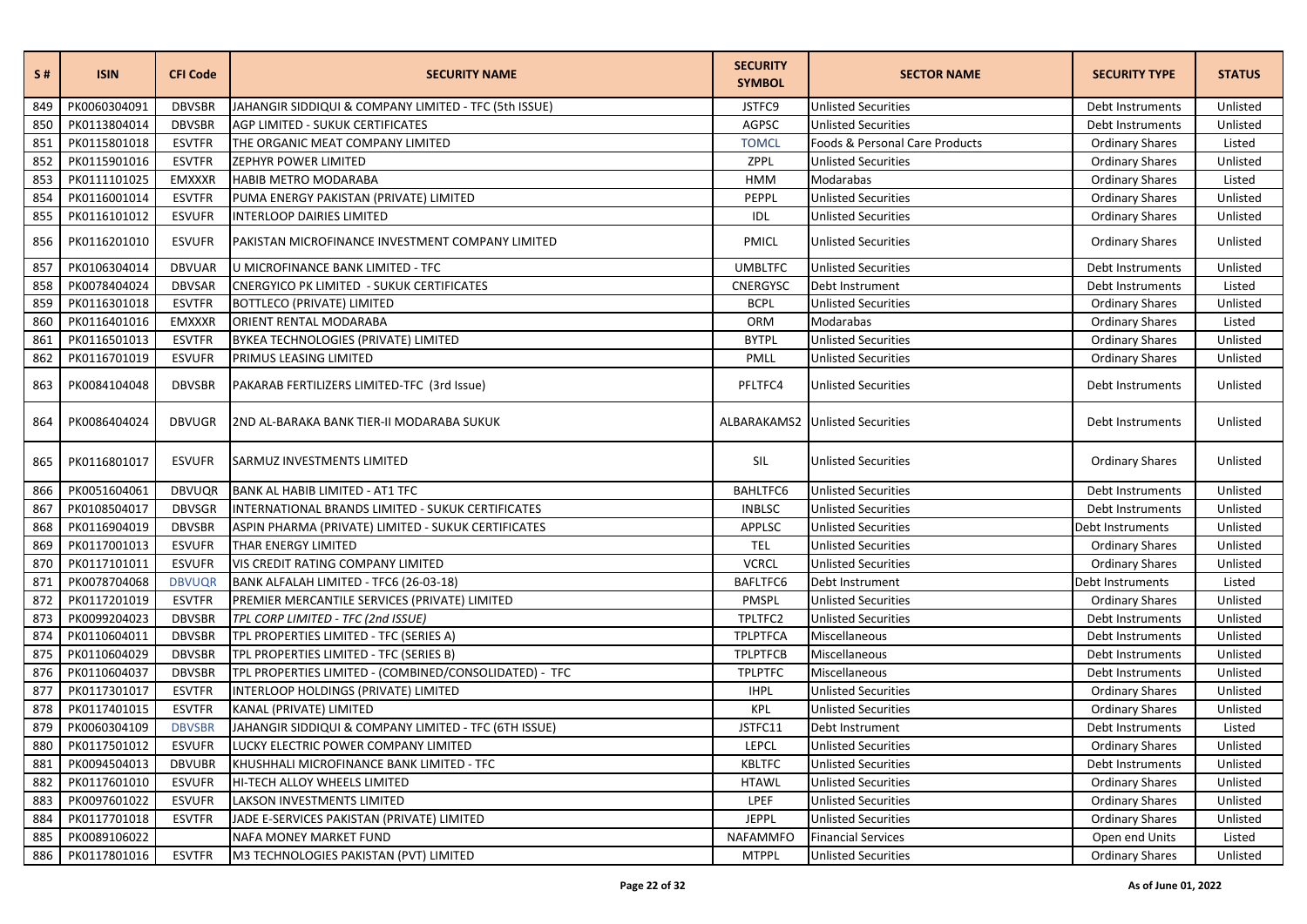| S#  | <b>ISIN</b>  | <b>CFI Code</b> | <b>SECURITY NAME</b>                                              | <b>SECURITY</b><br><b>SYMBOL</b> | <b>SECTOR NAME</b>            | <b>SECURITY TYPE</b>   | <b>STATUS</b> |
|-----|--------------|-----------------|-------------------------------------------------------------------|----------------------------------|-------------------------------|------------------------|---------------|
| 887 | PK0088204026 | <b>DBVUBR</b>   | JS BANK LIMITED - TFC (2ND ISSUE)                                 | JSBLTFC1                         | Debt Instrument               | Debt Instruments       | Listed        |
| 888 | PK0045004022 | <b>DBVUBR</b>   | THE BANK OF PUNJAB - TFC (2ND ISSUE)                              | BOPTFC1                          | <b>Unlisted Securities</b>    | Debt Instruments       | Unlisted      |
| 889 | PK0118001012 | <b>EMXXXR</b>   | MUGHAL MANUFACTURING MODARABA                                     | <b>MMM</b>                       | Modarabas                     | <b>Ordinary Shares</b> | To be Listed  |
| 890 | PK0118101010 | <b>ESVUFR</b>   | <b>AT-TAHUR LIMITED</b>                                           | PREMA                            | Food & Personal Care Products | <b>Ordinary Shares</b> | Listed        |
| 891 | PK0118201018 | <b>ESVTFR</b>   | PIONEER SUGAR (PRIVATE) LIMITED                                   | <b>PSPL</b>                      | <b>Unlisted Securities</b>    | <b>Ordinary Shares</b> | Unlisted      |
| 892 | PK0086206056 |                 | HBL INVESTMENT FUND - CLASS B SEGMENT                             | <b>HIFB</b>                      | Open-end Mutual Funds         | Open end Units         | Listed        |
| 893 | PK0086206064 |                 | HBL GROWTH FUND - CLASS B SEGMENT                                 | <b>HGFB</b>                      | Open-end Mutual Funds         | Open end Units         | Listed        |
| 894 | PK0118301016 | <b>ESVUFR</b>   | MARTIN DOW MARKER LIMITED                                         | <b>MDML</b>                      | <b>Unlisted Securities</b>    | <b>Ordinary Shares</b> | Unlisted      |
| 895 | PK0118401014 | <b>ESVUFR</b>   | <b>BANDHI SUGAR MILLS LIMITED</b>                                 | <b>BASML</b>                     | <b>Unlisted Securities</b>    | <b>Ordinary Shares</b> | Unlisted      |
| 896 | PK0118501011 | <b>ESVUFR</b>   | <b>GAS &amp; OIL PAKISTAN LIMITED</b>                             | GOPL                             | <b>Unlisted Securities</b>    | <b>Ordinary Shares</b> | Unlisted      |
| 897 | PK0051304068 | <b>DBVUQR</b>   | ASKARI BANK LIMITED - TFCVI                                       | AKBLTFC6                         | Debt Instrument               | Debt Instruments       | Listed        |
| 898 | PK0114404012 | <b>DBVSAR</b>   | SHAKARGANJ FOOD PRODUCTS LIMITED - SUKUK CERTIFICATES             | SGFPLSC                          | <b>Unlisted Securities</b>    | Debt Instruments       | Unlisted      |
| 899 | PK0087206121 |                 | AL-AMEEN ISLAMIC CASH FUND                                        | <b>AICF</b>                      | Open-end Mutual Funds         | Open end Units         | Unlisted      |
| 900 | PK0118601019 | <b>ESVTFR</b>   | ORTHOPAEDIC AND MEDICAL INSTITUTE (PRIVATE) LIMITED               | OMIPL                            | <b>Unlisted Securities</b>    | <b>Ordinary Shares</b> | Unlisted      |
| 901 | PK0118701017 | <b>ESVUFR</b>   | <b>MARTIN DOW LIMITED</b>                                         | <b>MDL</b>                       | <b>Unlisted Securities</b>    | <b>Ordinary Shares</b> | Unlisted      |
| 902 | PK0118804019 | <b>DBVSBR</b>   | AGHA STEEL INDUSTRIES LIMITED - SUKUK CERTIFICATES                | AGSILSC                          | Debt Instrument               | Debt Instruments       | Listed        |
| 903 | PK0118901013 | <b>ESVUFR</b>   | SIDDIQSONS ENERGY LIMITED                                         | SSEL                             | <b>Unlisted Securities</b>    | <b>Ordinary Shares</b> | Unlisted      |
| 904 | PK0077404025 | <b>DBVUBR</b>   | MEEZAN BANK LTD-ADDITIONAL TIER I MUDARABA SUKUK CERTICATE        | MEBLMSC1                         | <b>Unlisted Securities</b>    | Debt Instruments       | Unlisted      |
| 905 | PK0119001011 | <b>ESVTFR</b>   | 1LINK (PRIVATE) LIMITED                                           | 1LPL                             | <b>Unlisted Securities</b>    | <b>Ordinary Shares</b> | Unlisted      |
| 906 | PK0057504034 | <b>DBVUQR</b>   | SONERI BANK LIMITED - TFC (06-12-18)                              | SNBLTFC3                         | Debt Instrument               | Debt Instruments       | Listed        |
| 907 | PK0119101019 | <b>ESVUFR</b>   | <b>HALLMARK COMPANY LIMITED</b>                                   | <b>HCL</b>                       | Technology & Communication    | <b>Ordinary Shares</b> | Listed        |
| 908 | PK0006104027 | <b>DBVSBR</b>   | JAVEDAN CORPORATION LIMITED - SUKUK CERTIFICATES                  | <b>JVDCSC</b>                    | Cement                        | Debt Instruments       | Unlisted      |
| 909 | PK0119201017 | <b>ESVTFR</b>   | AGILITY LOGISTICS (PRIVATE) LIMITED                               | ALPL                             | <b>Unlisted Securities</b>    | <b>Ordinary Shares</b> | Unlisted      |
| 910 | PK0119301015 | <b>ESVTFR</b>   | ISMAIL IQBAL SECURITIES (PVT) LIMITED                             | <b>IISPL</b>                     | <b>Unlisted Securities</b>    | <b>Ordinary Shares</b> | Unlisted      |
| 911 | PK0085504022 | <b>DBVUQR</b>   | DUBAI ISLAMIC BANK PAKISTAN LTD-TIER I CAPITAL SUKUK CERT.        | DIBSC1                           | <b>Unlisted Securities</b>    | Debt Instruments       | Unlisted      |
| 912 | PK0081904051 | <b>DBVUQR</b>   | UNITED BANK LIMITED - Additional Tier -1 TFC (29-01-19)           | UBLTFC5                          | <b>Commercial Banks</b>       | Debt Instruments       | Listed        |
| 913 | PK0116901015 | <b>ESVTFR</b>   | ASPIN PHARMA (PRIVATE) LIMITED                                    | APPL                             | <b>Unlisted Securities</b>    | <b>Ordinary Shares</b> | Unlisted      |
| 914 | PK0051604079 | <b>DBVUBR</b>   | BANK AL HABIB LIMITED - (TFC - 2018)                              | <b>BAHLTFC7</b>                  | <b>Unlisted Securities</b>    | Debt Instruments       | Unlisted      |
| 915 | PK0119401013 | <b>ESVTFR</b>   | LINK INTERNATIONAL EXCHANGE COMPANY (PVT.) LIMITED                | LIECPL                           | <b>Unlisted Securities</b>    | <b>Ordinary Shares</b> | Unlisted      |
| 916 | PK0119501010 | <b>ESVTFR</b>   | <b>GHARO SOLAR LIMITED</b>                                        | GSL                              | <b>Unlisted Securities</b>    | <b>Ordinary Shares</b> | Unlisted      |
| 917 | PK0119601018 | <b>ESVTFR</b>   | QUICK FOOD INDUSTRIES (PRIVATE) LIMITED                           | QFIPL                            | <b>Unlisted Securities</b>    | <b>Ordinary Shares</b> | Unlisted      |
| 918 | PK0096206021 |                 | ATLAS ISLAMIC FUND OF FUNDS                                       | <b>AIFFO</b>                     | Open-end Mutual Funds         | Open end Units         | Listed        |
| 919 | PK0119701016 | <b>ESVTFR</b>   | INTERCITY TOURING COMPANY (PVT.) LIMITED                          | <b>ITCPL</b>                     | <b>Unlisted Securities</b>    | <b>Ordinary Shares</b> | Unlisted      |
| 920 | PK0119801014 | <b>ESVTFR</b>   | IBRAHIM AGENCIES (PRIVATE) Limited                                | <b>IAPL</b>                      | <b>Unlisted Securities</b>    | <b>Ordinary Shares</b> | Unlisted      |
| 921 | PK0108004059 | <b>DBVUFR</b>   | HASCOL PETROLEUM LIMITED - COMMERCIAL PAPER (3RD ISSUE)           | HASCOLCP2                        | <b>Unlisted Securities</b>    | Debt Instruments       | Unlisted      |
| 922 | PK0088204034 | DBVUQR          | IS BANK LTD. - ADD.TIER 1 TERM FINANCE CERTIFICATES(TFC III)      | JSBLTFC2                         | Debt Instrument               | Debt Instruments       | Listed        |
| 923 | PK0065004019 | <b>DBVUFR</b>   | THE HUB POWER COMPANY LIMITED - SUKUK CERTIFICATES                | <b>HUBCSC</b>                    | <b>Unlisted Securities</b>    | Debt Instruments       | Unlisted      |
| 924 | PK0092204012 | <b>DBVSBR</b>   | <b>ENGRO POLYMER &amp; CHEMICALS LIMITED - SUKUK CERTIFICATES</b> | <b>EPCLSC</b>                    | Debt Instrument               | Debt Instruments       | Listed        |
| 925 | PK0119901012 | <b>ESVTFR</b>   | VEDA TRANSIT SOLUTIONS (PRIVATE) LIMITED                          | <b>VTSPL</b>                     | <b>Unlisted Securities</b>    | <b>Ordinary Shares</b> | Unlisted      |
| 926 | PK0120004012 | <b>DBVSFR</b>   | PAKISTAN ENERGY SUKUK - I                                         | PESC1                            | Debt Instrument               | Debt Instruments       | Listed        |
| 927 | PK0120101016 | <b>ESVTFR</b>   | OBS PAKISTAN (PRIVATE) LIMITED                                    | OBSPPL                           | <b>Unlisted Securities</b>    | <b>Ordinary Shares</b> | Unlisted      |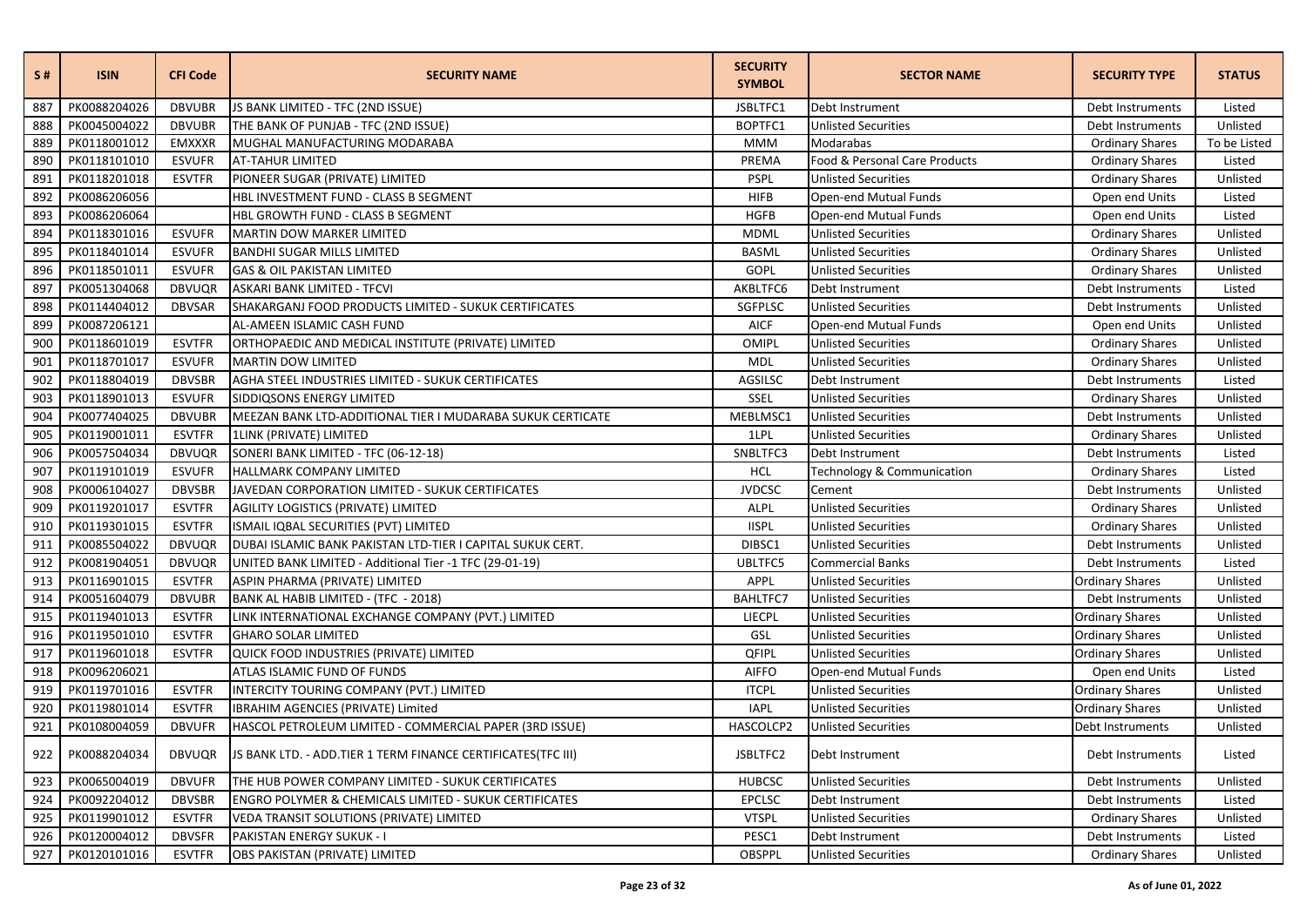| S#  | <b>ISIN</b>  | <b>CFI Code</b> | <b>SECURITY NAME</b>                                           | <b>SECURITY</b><br><b>SYMBOL</b> | <b>SECTOR NAME</b>                     | <b>SECURITY TYPE</b>   | <b>STATUS</b> |
|-----|--------------|-----------------|----------------------------------------------------------------|----------------------------------|----------------------------------------|------------------------|---------------|
| 928 | PK0120201014 | <b>ESVUFR</b>   | KIFAYH INVESTMENT MANAGEMENT LIMITED                           | KIML                             | <b>Unlisted Securities</b>             | <b>Ordinary Shares</b> | Unlisted      |
| 929 | PK0120301012 | <b>ESVUFR</b>   | <b>GUNJ GLASS WORKS LIMITED</b>                                | GGWL                             | <b>Unlisted Securities</b>             | <b>Ordinary Shares</b> | Unlisted      |
| 930 | PK0120401010 | <b>ESVUFR</b>   | SADAQAT LIMITED                                                | SADAQAT                          | <b>Unlisted Securities</b>             | <b>Ordinary Shares</b> | Unlisted      |
| 931 | PK0008504026 | <b>DBVSBR</b>   | PAKISTAN SERVICES LIMITED - SUKUK CERTIFICATES                 | <b>PSELSC</b>                    | <b>Unlisted Securities</b>             | Debt Instruments       | Unlisted      |
| 932 | PK0120501017 | <b>ESVUFR</b>   | <b>CINEPAX LIMITED</b>                                         | <b>CINEPAX</b>                   | <b>Unlisted Securities</b>             | Ordinary Shares        | Unlisted      |
| 933 | PK0120701013 | <b>ESVTFR</b>   | NAVEENA STEEL MILLS (PRIVATE) LIMITED                          | <b>NSMPL</b>                     | <b>Unlisted Securities</b>             | <b>Ordinary Shares</b> | Unlisted      |
| 934 | PK0120801011 | <b>ESVTFR</b>   | PBS EXCHANGE (PRIVATE) LIMITED                                 | PBSEPL                           | <b>Unlisted Securities</b>             | <b>Ordinary Shares</b> | Unlisted      |
| 935 | PK0120901019 | <b>ESVTFR</b>   | UNION GREEN FARMS (PRIVATE) LIMITED                            | UGFPL                            | <b>Unlisted Securities</b>             | <b>Ordinary Shares</b> | Unlisted      |
| 936 | PK0121001017 | <b>ESVTFR</b>   | LUXURY GREEN FARMS (PRIVATE) LIMITED                           | LGFPL                            | <b>Unlisted Securities</b>             | <b>Ordinary Shares</b> | Unlisted      |
| 937 | PK0121101015 | <b>ESVTFR</b>   | RAJA GREEN FARMS (PRIVATE) LIMITED                             | <b>RGFPL</b>                     | <b>Unlisted Securities</b>             | <b>Ordinary Shares</b> | Unlisted      |
| 938 | PK0121201013 | <b>ESVTFR</b>   | RAJBY TEXTILES (PRIVATE) LIMITED                               | <b>RTPL</b>                      | <b>Unlisted Securities</b>             | <b>Ordinary Shares</b> | Unlisted      |
| 939 | PK0121301011 | <b>ESVUFR</b>   | <b>MASTER CITY LIMITED</b>                                     | MCL                              | <b>Unlisted Securities</b>             | <b>Ordinary Shares</b> | Unlisted      |
| 940 | PK0121401019 | <b>ESVUFR</b>   | <b>METRO WIND POWER LIMITED</b>                                | <b>MWPL</b>                      | <b>Unlisted Securities</b>             | <b>Ordinary Shares</b> | Unlisted      |
| 941 | PK0121501016 | <b>ESVTFR</b>   | RANIPUR SUGAR MILLS (PRIVATE) LIMITED                          | <b>RSMPL</b>                     | <b>Unlisted Securities</b>             | <b>Ordinary Shares</b> | Unlisted      |
| 942 | PK0121601014 | <b>ESVUFR</b>   | NBP EXCHANGE COMPANY LIMITED                                   | NBPECL                           | <b>Unlisted Securities</b>             | <b>Ordinary Shares</b> | Unlisted      |
| 943 | PK0121804014 | <b>DBVSBA</b>   | ENGRO POWERGEN THAR (PVT) LIMITED - SUKUK CERTIFICATES         | <b>EPTPLSC</b>                   | <b>Unlisted Securities</b>             | Debt Instruments       | Unlisted      |
| 944 | PK0121901018 | <b>ESVTFR</b>   | DAR-UL-SHIFA INTERNATIONAL (PRIVATE) LIMITED                   | <b>DUSIPL</b>                    | <b>Unlisted Securities</b>             | <b>Ordinary Shares</b> | Unlisted      |
| 945 | PK0122001016 | <b>ESVTFR</b>   | PERFECT MOTORS (PRIVATE) LIMITED                               | <b>PMPL</b>                      | <b>Unlisted Securities</b>             | <b>Ordinary Shares</b> | Unlisted      |
| 946 | PK0085104021 |                 | HABIB BANK LIMITED - ADT 1 TFC                                 | HBLTFC2                          | Debt Instruments                       | Debt Instruments       | Listed        |
| 947 | PK0065004043 | <b>DBVSBR</b>   | THE HUB POWER COMPANY LIMITED - SUKUK CERTIFICATES (3RD ISSUE) | HUBCSC2                          | Debt Instrument                        | Debt Instruments       | Listed        |
| 948 | PK0120604050 | <b>DBFTFR</b>   | <b>INCOME TAX BOND (29-09-2022)</b>                            | <b>INCOMETB</b>                  | <b>Unlisted Securities</b>             | Debt Instruments       | Unlisted      |
| 949 | PK0122104018 | <b>DBVSAR</b>   | KASHF FOUNDATION - PPTFC                                       | KFTFC1                           | Debt Instrument                        | Debt Instruments       | Listed        |
| 950 | PK0122201012 | <b>ESVTFR</b>   | LUNAR PHARMA (PRIVATE) LIMITED                                 | <b>LUPPL</b>                     | <b>Unlisted Securities</b>             | <b>Ordinary Shares</b> | Unlisted      |
| 951 | PK0122301010 | <b>ESVTFR</b>   | HABIB QATAR INTERNATIONAL EXCHANGE PAKISTAN (PRIVATE) LIMITED  | HQIEPPL                          | <b>Unlisted Securities</b>             | <b>Ordinary Shares</b> | Unlisted      |
| 952 | PK0122401018 | <b>ESVUFR</b>   | <b>GUL AHMED ELECTRIC LIMITED</b>                              | GAEL                             | <b>Unlisted Securities</b>             | <b>Ordinary Shares</b> | Unlisted      |
| 953 | PK0122501015 | <b>ESVTFR</b>   | ARTISTIC WIND POWER (PRIVATE) LIMITED                          | AWPPL                            | <b>Unlisted Securities</b>             | <b>Ordinary Shares</b> | Unlisted      |
| 954 | PK0065004050 | <b>DBVUFR</b>   | THE HUB POWER COMPANY LIMITED - COMMERCIAL PAPER (2ND ISSUE)   | HUBCCP1                          | <b>Unlisted Securities</b>             | Debt Instruments       | Unlisted      |
| 955 | PK0122601013 | <b>ESVTFR</b>   | HBL CURRENCY EXCHANGE (PRIVATE) LIMITED                        | HBLCEPL                          | <b>Unlisted Securities</b>             | <b>Ordinary Shares</b> | Unlisted      |
| 956 | PK0096706012 |                 | <b>GOLDEN ARROW STOCK FUND</b>                                 | GASFO                            | Open-end Mutual Funds                  | Open end Units         | Listed        |
| 957 | PK0122701011 | <b>ESVUFR</b>   | TPL TRAKKER LIMITED                                            | <b>TPLT</b>                      | <b>Technology &amp; Communications</b> | <b>Ordinary Shares</b> | Listed        |
| 958 | PK0122801019 | <b>ESVUFR</b>   | AIR LINK COMMUNICATION LIMITED                                 | <b>AIRLINK</b>                   | <b>Unlisted Securities</b>             | <b>Ordinary Shares</b> | Unlisted      |
| 959 | PK0034204013 |                 | MASOOD TEXTILE MILLS LIMITED - SUKUK CERTIFICATES              | <b>MSOTSC</b>                    | <b>Textile Composite</b>               | Debt Instruments       | Unlisted      |
| 960 | PK0065004068 |                 | THE HUB POWER COMPANY LIMITED - SUKUK CERTIFICATES (4TH ISSUE) | HUBCSC3                          | Debt Instrument                        | Debt Instruments       | Unlisted      |
| 961 | PK0122901017 | <b>ESVTFR</b>   | SKY EXCHANGE COMPANY (PRIVATE) LIMITED                         | <b>SECPL</b>                     | <b>Unlisted Securities</b>             | <b>Ordinary Shares</b> | Unlisted      |
| 962 | PK0123001015 | <b>ESVUFR</b>   | NAYMAT COLLATERAL MANAGEMENT COMPANY LIMITED                   | <b>NCMCL</b>                     | <b>Unlisted Securities</b>             | <b>Ordinary Shares</b> | Unlisted      |
| 963 | PK0123101013 | <b>ESVTFR</b>   | PEG (PRIVATE) LIMITED                                          | PEGPL                            | <b>Unlisted Securities</b>             | <b>Ordinary Shares</b> | Unlisted      |
| 964 | PK0096106015 |                 | NIT PAKISTAN GATEWAY EXCHANGE TRADED FUND                      | <b>NITGETF</b>                   | <b>Exchange Traded Funds</b>           | Open end Units         | Listed        |
| 965 | PK0094504021 |                 | KHUSHHALI MICROFINANCE BANK LIMITED - TFC (2ND ISSUE)          | KBLTFC1                          | <b>Unlisted Securities</b>             | Debt Instruments       | Unlisted      |
| 966 | PK0123201011 | <b>ESVTFR</b>   | BEST WAY EXCHANGE COMPANY-B (PRIVATE) LIMITED                  | <b>BWECPL</b>                    | <b>Unlisted Securities</b>             | <b>Ordinary Shares</b> | Unlisted      |
| 967 | PK0087206139 |                 | UBL PAKISTAN ENTERPRISE EXCHANGE TRADED FUND                   | <b>UBLPETF</b>                   | <b>Exchange Traded Funds</b>           | Open end Units         | Listed        |
| 968 | PK0089106030 |                 | NBP ISLAMIC MONEY MARKET FUND                                  | <b>NBPIMMF</b>                   | <b>Financial Services</b>              | Open end Units         | Unlisted      |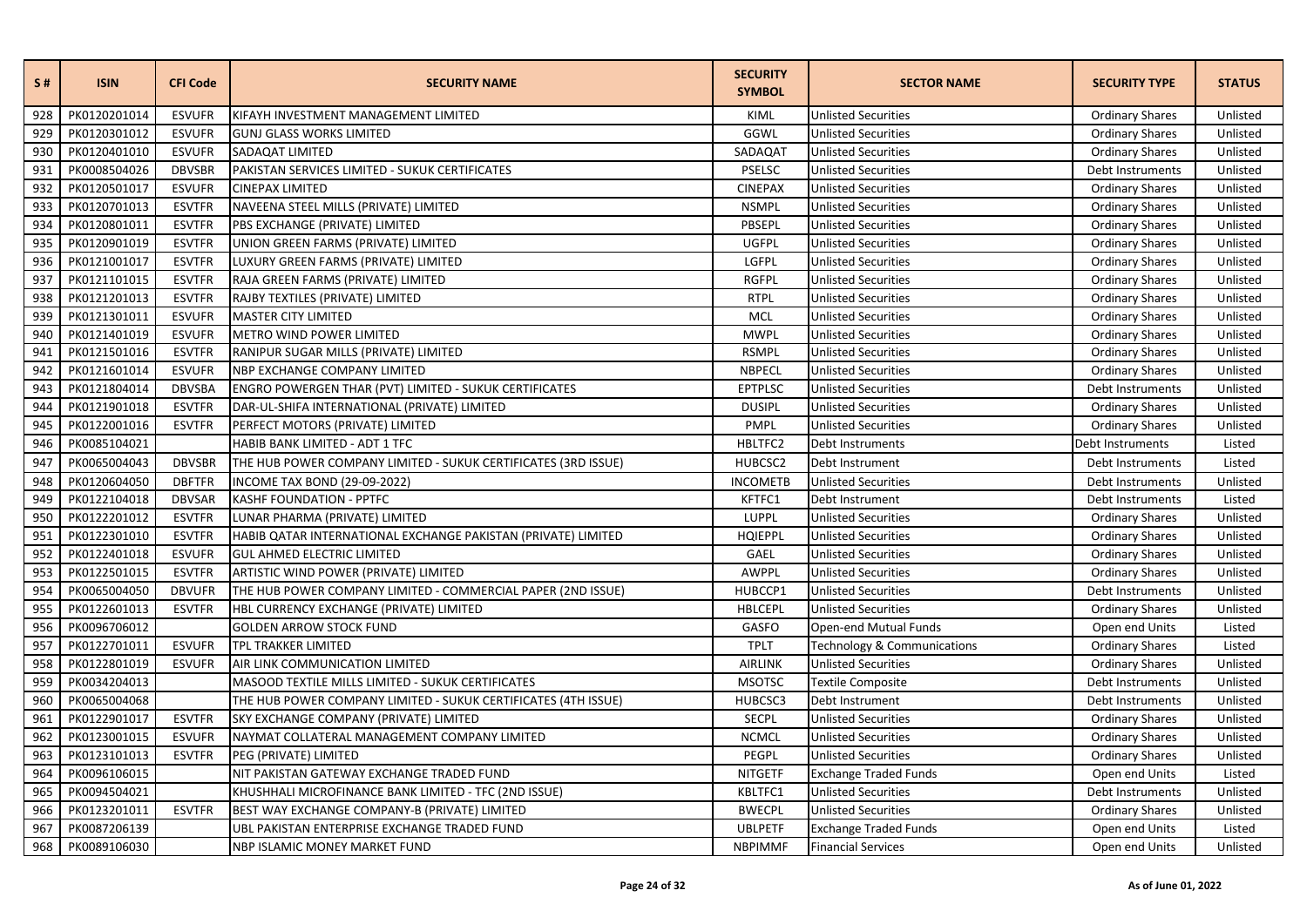| S#   | <b>ISIN</b>  | <b>CFI Code</b> | <b>SECURITY NAME</b>                                                  | <b>SECURITY</b><br><b>SYMBOL</b> | <b>SECTOR NAME</b>             | <b>SECURITY TYPE</b>     | <b>STATUS</b> |
|------|--------------|-----------------|-----------------------------------------------------------------------|----------------------------------|--------------------------------|--------------------------|---------------|
| 969  | PK0077404033 |                 | MEEZAN BANK LIMITED - TIER II MUDARABA SUKUK CERTIFICATES (2nd ISSUE) | MEBLMSC2                         | <b>Unlisted Securities</b>     | Debt Instruments         | Unlisted      |
| 970  | PK0123301019 | <b>ESVUFR</b>   | TEZ FINANCIAL SERVICES LIMITED                                        | <b>TFSL</b>                      | <b>Unlisted Securities</b>     | <b>Ordinary Shares</b>   | Unlisted      |
| 971  | PK0084804019 |                 | BANKISLAMI EHAD SUKUK (21-04-2020)                                    | <b>BIPLSC</b>                    | Debt Instrument                | Debt Instruments         | Listed        |
| 972  | PK0123401017 | <b>ESVTFR</b>   | OIL PROCESSORS & REFINERS (PRIVATE) LIMITED                           | OPRPL                            | <b>Unlisted Securities</b>     | <b>Ordinary Shares</b>   | Unlisted      |
| 973  | PK0120004020 | <b>DBVSFR</b>   | PAKISTAN ENERGY SUKUK - II                                            | PESC2                            | Debt Instruments               | Debt Instruments         | Listed        |
| 974  | PK0123501014 | <b>ESVTFR</b>   | JAAG BROADCASTING SYSTEMS (PRIVATE) LIMITED                           | <b>JBSPL</b>                     | <b>Unlisted Securities</b>     | <b>Ordinary Shares</b>   | Unlisted      |
| 975  | PK0051304076 |                 | ASKARI BANK LIMITED - TFC VII                                         | AKBLTFC7                         | Debt Instrument                | Debt Instruments         | Listed        |
| 976  | PK0065004076 |                 | THE HUB POWER COMPANY LIMITED - SUKUK CERTIFICATES (5TH ISSUE)        | HUBCSC4                          | Debt Instrument                | Debt Instruments         | Listed        |
| 977  | PK0123601012 | <b>ESVUFR</b>   | NRSP AGRICULTURE PROCESSING COMPANY LIMITED                           | NRSPAPCL                         | <b>Unlisted Securities</b>     | <b>Ordinary Shares</b>   | Unlisted      |
| 978  | PK0123801018 | <b>ESVTFR</b>   | D.D EXCHANGE COMPANY (PRIVATE) LIMITED                                | <b>DDECPL</b>                    | <b>Unlisted Securities</b>     | <b>Ordinary Shares</b>   | Unlisted      |
| 979  | PK0000504164 |                 | K-ELECTRIC LIMITED - SUKUK CERTIFICATES #5 (03-08-20)                 | <b>KELSC5</b>                    | Debt Instrument                | Debt Instruments         | Listed        |
| 980  | PK0065004084 |                 | THE HUB POWER COMPANY LIMITED - SUKUK CERTIFICATES (6TH ISSUE)        | HUBCSC5                          | <b>Unlisted Securities</b>     | Debt Instruments         | Unlisted      |
| 981  | PK0123901016 | <b>ESVUFR</b>   | LAKESIDE ENERGY LIMITED                                               | LSEL                             | <b>Unlisted Securities</b>     | <b>Ordinary Shares</b>   | Unlisted      |
| 982  | PK0124001014 | <b>ESVTFR</b>   | <b>EXCEL LABS (PRIVATE) LIMITED</b>                                   | <b>ELPL</b>                      | <b>Unlisted Securities</b>     | <b>Ordinary Shares</b>   | Unlisted      |
| 983  | PK0124101012 | <b>ESVTFR</b>   | MARINE INTERNATIONAL CONTAINER TERMINAL (PRIVATE) LIMITED             | <b>MICTPL</b>                    | <b>Unlisted Securities</b>     | <b>Ordinary Shares</b>   | Unlisted      |
| 984  | PK0113704099 |                 | PAKISTAN MORTGAGE REFINANCE COMPANY LIMITED - TFC7                    | PMRCLTFC7                        | <b>Unlisted Securities</b>     | Debt Instruments         | Unlisted      |
| 985  | PK0124201010 | <b>ESVTFR</b>   | TPL PROPERTY MANAGEMENT (PRIVATE) LIMITED                             | <b>TPLPMPL</b>                   | <b>Unlisted Securities</b>     | <b>Ordinary Shares</b>   | Unlisted      |
| 986  | PK0000504370 |                 | K-ELECTRIC LIMITED - SHORT TERM SUKUK - 4 (STS-4)                     | KELSTS4                          | <b>Unlisted Securities</b>     | Debt Instruments         | Unlisted      |
| 987  | PK0124301018 | <b>ESVUFR</b>   | PAKISTAN INTERMODAL LIMITED                                           | PIML                             | <b>Unlisted Securities</b>     | <b>Ordinary Shares</b>   | Unlisted      |
| 988  | PK0113704107 |                 | PAKISTAN MORTGAGE REFINANCE COMPANY LIMITED - TFC8                    | PMRCLTFC8                        | <b>Unlisted Securities</b>     | Debt Instruments         | Unlisted      |
| 989  | PK0124401016 | <b>ESVTFR</b>   | DIN DEVELOPMENTS (PRIVATE) LIMITED                                    | <b>DDPL</b>                      | <b>Unlisted Securities</b>     | <b>Ordinary Shares</b>   | Unlisted      |
| 990  | PK0082106169 |                 | ALHAMRA ISLAMIC MONEY MARKET FUND                                     | <b>ALHIMMF</b>                   | Open-end Mutual Funds          | Open end Units           | Unlisted      |
| 991  | PK0033902013 |                 | POWER CEMENT LIMITED - PREFERENCE SHARES                              | <b>POWERPS</b>                   | Cement                         | Preference Shares        | Listed        |
| 992  | PK0087306053 |                 | MEEZAN PAKISTAN EXCHANGE TRADED FUND                                  | <b>MZNPETF</b>                   | <b>Exchange Traded Funds</b>   | Open end Units           | Listed        |
| 993  | PK0124501013 | <b>ESVTFR</b>   | PEARL CERAMICS (PRIVATE) LIMITED                                      | <b>PCPL</b>                      | <b>Unlisted Securities</b>     | <b>Ordinary Shares</b>   | Unlisted      |
| 994  | PK0124601011 | <b>ESVUFR</b>   | <b>GELCAPS (PAKISTAN) LIMITED</b>                                     | <b>GELCPL</b>                    | <b>Unlisted Securities</b>     | <b>Ordinary Shares</b>   | Unlisted      |
| 995  | PK0089106048 |                 | NBP PAKISTAN GROWTH EXCHANGE TRADED FUND                              | <b>NBPGETF</b>                   | <b>Exchange Traded Funds</b>   | Open end Units           | Listed        |
| 996  | PK0124801017 | <b>ESVUFR</b>   | ACT2 WIND (PAKISTAN) LIMITED                                          | ACT2WPL                          | <b>Unlisted Securities</b>     | <b>Ordinary Shares</b>   | Unlisted      |
| 997  | PK0120404014 |                 | SADAQAT LIMITED - TFC                                                 | SADAQATTFC                       | <b>Unlisted Securities</b>     | Debt Instruments         | Unlisted      |
| 998  | PK0118801015 | <b>ESVUFR</b>   | AGHA STEEL INDUSTRIES LIMITED                                         | <b>AGHA</b>                      | Engineering                    | <b>Ordinary Shares</b>   | Listed        |
| 999  | PK0074703023 | <b>RSSXXR</b>   | OILBOY ENERGY LIMITED - LOR                                           | OBOYR1                           | Engineering                    | Rights (Renounciable)    | To be Listed  |
| 1000 | PK0124901015 | <b>ESVTFR</b>   | DOLLAR EAST EXCHANGE COMPANY (PRIVATE) LIMITED                        | <b>DEECPL</b>                    | Unlisted Securities            | <b>Ordinary Shares</b>   | Unlisted      |
| 1001 | PK0125001013 | <b>ESVUFR</b>   | <b>ECLEAR SERVICES LIMITED</b>                                        | <b>ECLSL</b>                     | <b>Unlisted Securities</b>     | <b>Ordinary Shares</b>   | Unlisted      |
| 1002 | PK0092706024 |                 | ABL ISLAMIC CASH FUND                                                 | <b>ABLICFO</b>                   | Open-end Mutual Funds          | Open end Units           | Unlisted      |
| 1003 | PK0125101011 | <b>ESVTFR</b>   | AEG ENTERPRISES (PRIVATE) LIMITED                                     | <b>AEGEPL</b>                    | <b>Unlisted Securities</b>     | <b>Ordinary Shares</b>   | Unlisted      |
| 1004 | PK0092202016 |                 | ENGRO POLYMER & CHEMICALS LIMITED - PREFERENCE SHARES                 | <b>EPCLPS</b>                    | Chemicals                      | <b>Preference Shares</b> | Listed        |
| 1005 | PK0078704076 |                 | BANK ALFALAH LIMITED - TFC SERIES A (15-1-21)                         | BAFLTFC7                         | Debt Instrument                | Debt Instruments         | Listed        |
| 1006 | PK0125201019 | <b>ESVUFR</b>   | EMAN MANAGEMENT (PRIVATE) LIMITED                                     | PTL                              | Automobile Parts & Accessories | <b>Ordinary Shares</b>   | Listed        |
| 1007 | PK0125301017 | <b>ESVTFR</b>   | UNIVERSAL NETWORK SYSTEMS LIMITED                                     | <b>GEMUNSL</b>                   | Transport                      | <b>Ordinary Shares</b>   | Listed        |
| 1008 | PK0125401015 | <b>ESVUFR</b>   | <b>COTTON WEB LIMITED</b>                                             | <b>CWL</b>                       | <b>Unlisted Securities</b>     | <b>Ordinary Shares</b>   | Unlisted      |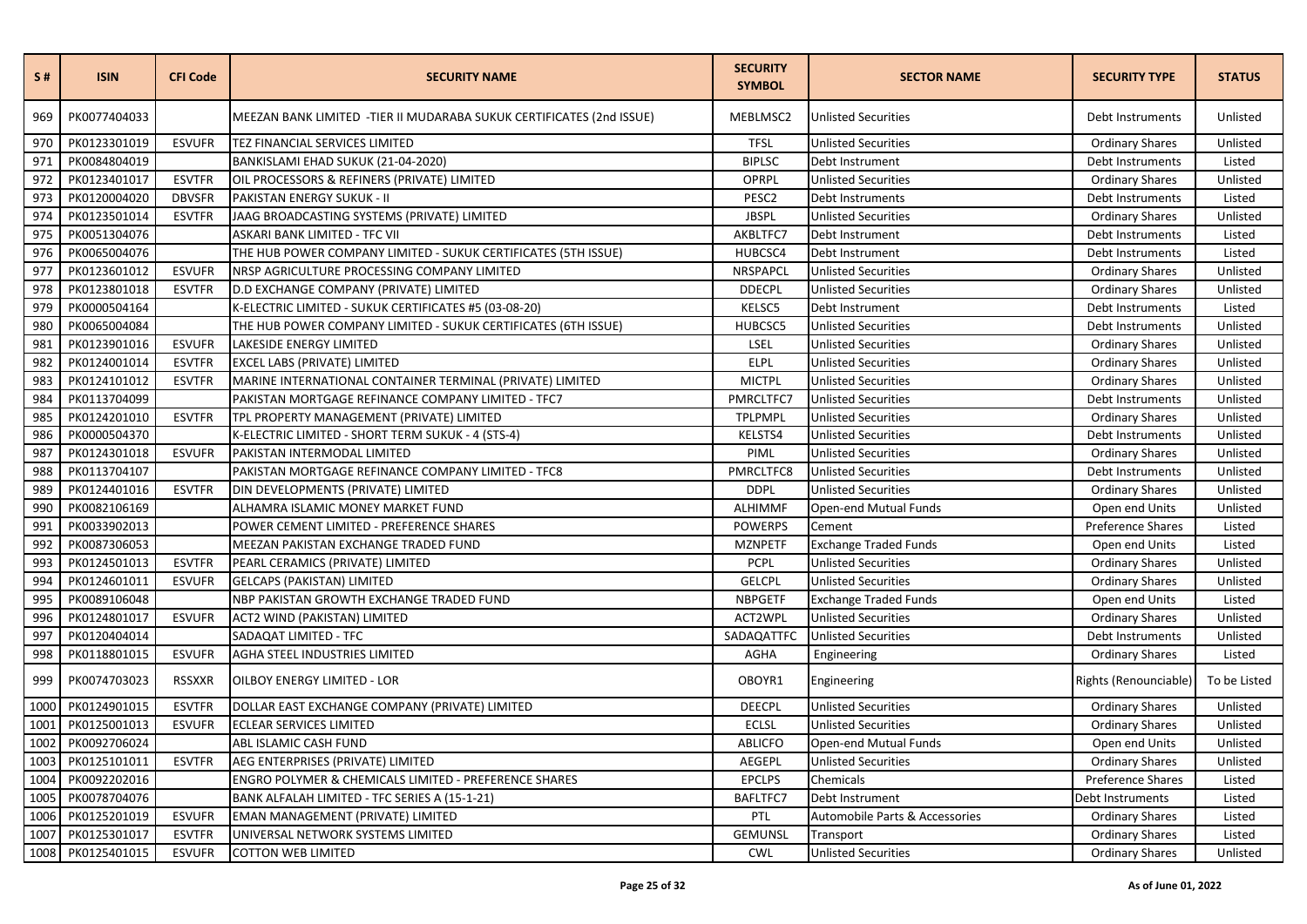| S#   | <b>ISIN</b>       | <b>CFI Code</b> | <b>SECURITY NAME</b>                                                  | <b>SECURITY</b><br><b>SYMBOL</b> | <b>SECTOR NAME</b>                      | <b>SECURITY TYPE</b>   | <b>STATUS</b> |
|------|-------------------|-----------------|-----------------------------------------------------------------------|----------------------------------|-----------------------------------------|------------------------|---------------|
| 1009 | PK0125501012      | <b>ESVUFR</b>   | <b>HAC AGRI LIMITED</b>                                               | HAL                              | <b>Unlisted Securities</b>              | <b>Ordinary Shares</b> | Unlisted      |
| 1010 | PK0125502010      |                 | HAC AGRI LIMITED - PREFERENCE SHARES                                  | <b>HALPS</b>                     | <b>Unlisted Securities</b>              | Preference Shares      | Unlisted      |
| 1011 | PK0083104015      |                 | KOT ADDU POWER COMPANY LIMITED - SUKUK CERTIFICATES                   | <b>KAPCOSC</b>                   | <b>Unlisted Securities</b>              | Debt Instruments       | Unlisted      |
| 1012 | PK0125601010      | <b>ESVTFR</b>   | <b>BIOFERV (PRIVATE) LIMITED</b>                                      | <b>BIOFERV</b>                   | <b>Unlisted Securities</b>              | <b>Ordinary Shares</b> | Unlisted      |
| 1013 | PK0121701012      | <b>ESVUFR</b>   | <b>GHANI CHEMICAL INDUSTRIES LIMITED</b>                              | GCIL                             | <b>Unlisted Securities</b>              | <b>Ordinary Shares</b> | Unlisted      |
| 1014 | PK0065004092      | <b>DBVUFR</b>   | THE HUB POWER COMPANY LIMITED - SUKUK CERTIFICATES (7TH ISSUE)        | HUBCSC6                          | <b>Unlisted Securities</b>              | Debt Instruments       | Unlisted      |
| 1015 | PK0125701018      | <b>ESVUFR</b>   | PARWAAZ FINANCIAL SERVICES LIMITED                                    | PFSL                             | <b>Unlisted Securities</b>              | <b>Ordinary Shares</b> | Unlisted      |
| 1016 | PK0114804013      |                 | HUB POWER HOLDINGS LIMITED - SUKUK CERTIFICATES 1ST ISSUE             | HUBPHLSC                         | <b>Unlisted Securities</b>              | Debt Instruments       | Unlisted      |
| 1017 | PK0106302018      |                 | U MICROFINANCE BANK LIMITED - PREFERENCE SHARES                       | <b>UMBLPS</b>                    | <b>Unlisted Securities</b>              | Preference Shares      | Unlisted      |
| 1018 | PK0125801016      | <b>ESVUFR</b>   | SERVICE GLOBAL FOOTWEAR LIMITED                                       | SGF                              | Leather & Tanneries                     | <b>Ordinary Shares</b> | Listed        |
| 1019 | PK0125901014      | <b>ESVTFR</b>   | UNITED EXCHANGE COMPANY - B (PRIVATE) LIMITED                         | <b>UECBPL</b>                    | <b>Unlisted Securities</b>              | <b>Ordinary Shares</b> | Unlisted      |
| 1020 | PK0109904018      |                 | MUGHAL IRON AND STEEL INDUSTRIES LIMITED - SUKUK CERTIFICATES         | <b>MUGHALSC</b>                  | <b>Unlisted Securities</b>              | Debt Instruments       | Unlisted      |
| 1021 | PK0122704023      |                 | TPL TRAKKER LIMITED - SUKUK CERTIFICATES - II                         | TPLTSC1                          | Debt Instrument                         | Debt Instruments       | Unlisted      |
| 1022 | PK0079404015      |                 | SAMBA BANK LIMITED - TEIR II TFC                                      | <b>SBLTFC</b>                    | <b>Commercial Banks</b>                 | Debt Instruments       | Listed        |
| 1023 | PK0113704024      |                 | PAKISTAN MORTGAGE REFINANCE COMPANY LIMITED - SUKUK CERTIFICATES - I  | PMRCLSC                          | <b>Unlisted Securities</b>              | Debt Instruments       | Unlisted      |
| 1024 | PK0126001012      | <b>ESVTFR</b>   | SADIQ EXCHANGE COMPANY (PRIVATE) LIMITED                              | SAECPL                           | <b>Unlisted Securities</b>              | <b>Ordinary Shares</b> | Unlisted      |
| 1025 | PK0126101010      | <b>ESVTFR</b>   | IRFAN NOMAN BROTHERS (PRIVATE) LIMITED                                | <b>INBPL</b>                     | <b>Unlisted Securities</b>              | <b>Ordinary Shares</b> | Unlisted      |
| 1026 | PK0126201018      | <b>ESVUFR</b>   | CITI PHARMA LIMITED                                                   | <b>CPHL</b>                      | Pharmaceuticals                         | <b>Ordinary Shares</b> | Listed        |
| 1027 | PK0126301016      | <b>ESVUFR</b>   | PAKISTAN ALUMINIUM BEVERAGE CANS LIMITED                              | PABC                             |                                         | <b>Ordinary Shares</b> | Listed        |
| 1028 | PK0113704032      |                 | PAKISTAN MORTGAGE REFINANCE COMPANY LIMITED - SUKUK CERTIFICATES - II | PMRCLSC1                         | <b>Unlisted Securities</b>              | Debt Instruments       | Unlisted      |
| 1029 | PK0126401014      | <b>ESVUFR</b>   | <b>DALDA FOODS LIMITED</b>                                            | DALDA                            | <b>Unlisted Securities</b>              | <b>Ordinary Shares</b> | Unlisted      |
| 1030 | PK0126501011      | <b>ESVTFR</b>   | CAST PACKAGING FILMS (PRIVATE) LIMITED                                | <b>CPFPL</b>                     | <b>Unlisted Securities</b>              | <b>Ordinary Shares</b> | Unlisted      |
| 1031 | PK0113704040      |                 | PAKISTAN MORTGAGE REFINANCE COMPANY LIMITED - TFC 2                   | PMRCLTFC2                        | <b>Unlisted Securities</b>              | Debt Instruments       | Unlisted      |
| 1032 | PK0126601019      | <b>ESVTFR</b>   | AMAAN CAPITAL (PRIVATE) LIMITED                                       | AMCPL                            | <b>Unlisted Securities</b>              | <b>Ordinary Shares</b> | Unlisted      |
| 1033 | PK0060302020      |                 | JAHANGIR SIDDIQUI & COMPANY LTD - PREFERENCE SHARES                   | JSCLPS1                          | Inv. Bank/Inv. Companies/Securities Co. | Preference Shares      | Listed        |
| 1034 | PK0003404057      |                 | PAKISTAN INTERNATIONAL AIRLINES CORPORATION - SUKUK I                 | PIASC1                           | <b>Unlisted Securities</b>              | Debt Instruments       | Unlisted      |
| 1035 | PK0113704057      |                 | PAKISTAN MORTGAGE REFINANCE COMPANY LIMITED - TFC 3                   | PMRCLTFC3                        | <b>Unlisted Securities</b>              | Debt Instruments       | Unlisted      |
| 1036 | PK0113704065      |                 | PAKISTAN MORTGAGE REFINANCE COMPANY LIMITED - TFC 4                   | PMRCLTFC4                        | Unlisted Securities                     | Debt Instruments       | Unlisted      |
| 1037 | PK0126701017      | <b>ESVUFR</b>   | <b>SUPERNET LIMITED</b>                                               | <b>GEMSPNL</b>                   | Technology & Communication              | <b>Ordinary Shares</b> | Listed        |
| 1038 | PK0126801015      | <b>ESVUFR</b>   | VISION CAPITAL LIMITED                                                | <b>VICL</b>                      | <b>Unlisted Securities</b>              | <b>Ordinary Shares</b> | Unlisted      |
| 1039 | PK0126901013      | <b>ESVUFR</b>   | <b>AUVITRONICS LIMITED</b>                                            | <b>AVT</b>                       | <b>Unlisted Securities</b>              | <b>Ordinary Shares</b> | Unlisted      |
| 1040 | PK0065004100      |                 | THE HUB POWER COMPANY LIMITED - SUKUK CERTIFICATES (8TH ISSUE)        | HUBCSC7                          | <b>Unlisted Securities</b>              | Debt Instruments       | Unlisted      |
| 1041 | PK0127001011      | <b>ESVUFR</b>   | <b>NAVEENA EXPORTS LIMITED</b>                                        | <b>NAVEL</b>                     | <b>Unlisted Securities</b>              | <b>Ordinary Shares</b> | Unlisted      |
|      | 1042 PK0099001031 |                 | SILK ISLAMIC DEVELOPMENT REIT                                         | SIDR                             | Real Estate Investment Trust            | <b>Ordinary Shares</b> | Unlisted      |
|      | 1043 PK0127101019 | <b>ESVTFR</b>   | GHANDHARA DF (PRIVATE) LIMITED                                        | <b>GDFPL</b>                     | <b>Unlisted Securities</b>              | <b>Ordinary Shares</b> | Unlisted      |
|      | 1044 PK0127201017 | <b>ESVUFR</b>   | <b>GENESIS INVESTMENTS LIMITED</b>                                    | <b>GENIL</b>                     | <b>Unlisted Securities</b>              | <b>Ordinary Shares</b> | Unlisted      |
|      | 1045 PK0127301015 | <b>ESVUFR</b>   | <b>OCTOPUS DIGITAL LIMITED</b>                                        | <b>OCTOPUS</b>                   | <b>Unlisted Securities</b>              | <b>Ordinary Shares</b> | Listed        |
|      | 1046 PK0127401013 | <b>ESVUFR</b>   | SEEDCRED FINANCIAL SERVICES LIMITED                                   | SFSL                             | <b>Unlisted Securities</b>              | <b>Ordinary Shares</b> | Unlisted      |
|      | 1047 PK0127501010 | <b>ESVTFR</b>   | PETPAK FILMS (PRIVATE) LIMITED                                        | PFPL                             | <b>Unlisted Securities</b>              | <b>Ordinary Shares</b> | Unlisted      |
|      | 1048 PK0127601018 | <b>ESVTFR</b>   | <b>GLOBAL PACKAGING FILMS (PRIVATE) LIMITED</b>                       | <b>GPFPL</b>                     | <b>Unlisted Securities</b>              | <b>Ordinary Shares</b> | Unlisted      |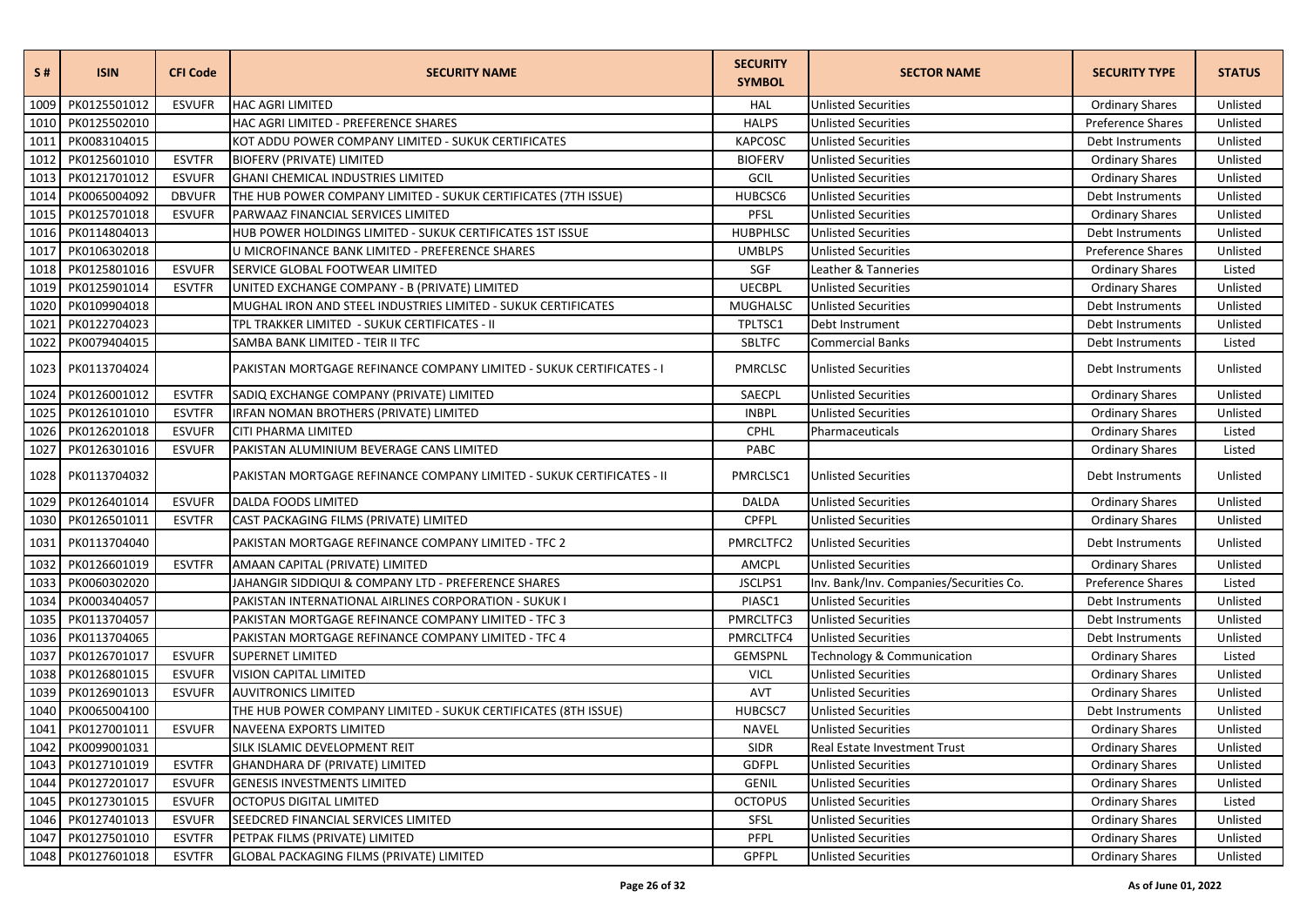| S#   | <b>ISIN</b>       | <b>CFI Code</b> | <b>SECURITY NAME</b>                                                    | <b>SECURITY</b><br><b>SYMBOL</b> | <b>SECTOR NAME</b>         | <b>SECURITY TYPE</b>   | <b>STATUS</b> |
|------|-------------------|-----------------|-------------------------------------------------------------------------|----------------------------------|----------------------------|------------------------|---------------|
| 1049 | PK0109904026      | <b>DBVUFR</b>   | MUGHAL IRON AND STEEL INDUSTRIES LIMITED - ISLAMIC COMMERCIAL PAPER - 1 | <b>MUGHALICP</b>                 | <b>Unlisted Securities</b> | Debt Instruments       | Unlisted      |
| 1050 | PK0127701016      | <b>ESVTFR</b>   | <b>BRANDVERSE (PRIVATE) LIMITED</b>                                     | <b>BVPL</b>                      | <b>Unlisted Securities</b> | <b>Ordinary Shares</b> | Unlisted      |
| 1051 | PK0127804018      | <b>DBVSBR</b>   | OBS AGP (PRIVAATE) LIMITED- SUKUK CERTIFICATE                           | OBSAGPSC                         | <b>Unlisted Securities</b> | Debt Instruments       | Unlisted      |
| 1052 | PK0127901012      | <b>ESVUFR</b>   | LIFEORB LIMITED                                                         | LIFEORB                          | <b>Unlisted Securities</b> | <b>Ordinary Shares</b> | Unlisted      |
| 1053 | PK0128002018      |                 | TECHLOGIX PAKISTAN (PRIVATE) LIMITED - PREFERENCE SHARES                | <b>TPPLPS</b>                    | <b>Unlisted Securities</b> | Preference Shares      | Unlisted      |
| 1054 | PK0128101018      | <b>ESVTFR</b>   | UNITY WILMAR FOOD (PRIVATE) LIMITED                                     | <b>UWFPL</b>                     | <b>Unlisted Securities</b> | <b>Ordinary Shares</b> | Unlisted      |
| 1055 | PK0128201016      | <b>ESVTFR</b>   | UNITY WILMAR PACKAGES (PRIVATE) LIMITED                                 | <b>UWPPL</b>                     | <b>Unlisted Securities</b> | <b>Ordinary Shares</b> | Unlisted      |
| 1056 | PK0128301014      | <b>ESVTFR</b>   | UNITY WILMAR AGRO (PRIVATE) LIMITED                                     | <b>UWAPL</b>                     | <b>Unlisted Securities</b> | <b>Ordinary Shares</b> | Unlisted      |
| 1057 | PK0128401012      | <b>ESVTFR</b>   | ENGRO CONNECT (PRIVATE) LIMITED                                         | <b>ENGROCPL</b>                  | <b>Unlisted Securities</b> | <b>Ordinary Shares</b> | Unlisted      |
| 1058 | PK0075104072      |                 | AZGARD NINE LIMITED - TFC (6TH ISSUE)                                   | ANLTFC7                          | <b>Unlisted Securities</b> | Debt Instruments       | Unlisted      |
| 1059 | PK0075104080      |                 | AZGARD NINE LIMITED - TFC (7TH ISSUE)                                   | ANLTFC8                          | <b>Unlisted Securities</b> | Debt Instruments       | Unlisted      |
| 1060 | PK0128501019      | <b>ESVTFR</b>   | TUFAIL MULTICHEM INDUSTRIES (PRIVATE) LIMITED                           | <b>TUFMIPL</b>                   | <b>Unlisted Securities</b> | <b>Ordinary Shares</b> | Unlisted      |
| 1061 | PK0101604020      | <b>DCVUBR</b>   | NRSP MICROFINANCE BANK LIMITED - TFC II                                 | NRSPMBTFC1                       | <b>Unlisted Securities</b> | Debt Instruments       | Unlisted      |
| 1062 | PK0128601017      | <b>ESVUFR</b>   | TUFAIL CHEMICAL INDUSTRIES LIMITED                                      | <b>TUFCIL</b>                    | <b>Unlisted Securities</b> | <b>Ordinary Shares</b> | Unlisted      |
| 1063 | PK0128701015      | <b>ESVUFR</b>   | MUTUAL FUNDS ASSOCIATION OF PAKISTAN                                    | <b>MUFAP</b>                     | <b>Unlisted Securities</b> | <b>Ordinary Shares</b> | Unlisted      |
| 1064 | PK0113704073      |                 | PAKISTAN MORTGAGE REFINANCE COMPANY LIMITED - TFC 5                     | PMRCLTFC5                        | <b>Unlisted Securities</b> | Debt Instruments       | Unlisted      |
| 1065 | PK0128801013      | <b>ESVUFR</b>   | PAK AGRO PACKAGING LIMITED                                              | GEMPAPL                          | <b>Textile Composite</b>   | <b>Ordinary Shares</b> | Listed        |
| 1066 | PK0128901011      | <b>ESVTFR</b>   | PATEK (PRIVATE) LIMITED                                                 | PAPL                             | <b>Unlisted Securities</b> | <b>Ordinary Shares</b> | Unlisted      |
| 1067 | PK0129001019      | <b>ESVTFR</b>   | TOWER SHARE (PRIVATE) LIMITED                                           | <b>TOSPL</b>                     | <b>Unlisted Securities</b> | <b>Ordinary Shares</b> | Unlisted      |
| 1068 | PK0129101017      | <b>ESVTFR</b>   | DAWOOD CORPORATION (PRIVATE) LIMITED                                    | <b>DACPL</b>                     | <b>Unlisted Securities</b> | <b>Ordinary Shares</b> | Unlisted      |
| 1069 | PK0094504039      | <b>DBVUBR</b>   | KHUSHHALI MICROFINANCE BANK LIMITED - TFC (3RD ISSUE)                   | KBLTFC2                          | <b>Unlisted Securities</b> | Debt Instruments       | Unlisted      |
| 1070 | PK0129201015      | <b>ESVTFR</b>   | NATIONAL RESOURCES (PRIVATE) LIMITED                                    | <b>NRPL</b>                      | <b>Unlisted Securities</b> | <b>Ordinary Shares</b> | Unlisted      |
| 1071 | PK0129301013      | <b>ESVTFR</b>   | NAVEENA GROUP (PRIVATE) LIMITED                                         | <b>NGPL</b>                      | <b>Unlisted Securities</b> | <b>Ordinary Shares</b> | Unlisted      |
| 1072 | PK0129401011      | <b>ESVUFR</b>   | <b>REON ENERGY LIMITED</b>                                              | <b>REOEL</b>                     | <b>Unlisted Securities</b> | <b>Ordinary Shares</b> | Unlisted      |
| 1073 | PK0129501018      | <b>ESVTFR</b>   | <b>GREENGO (PRIVATE) LIMITED</b>                                        | GPL                              | <b>Unlisted Securities</b> | <b>Ordinary Shares</b> | Unlisted      |
| 1074 | PK0000504313      | <b>DBVUFR</b>   | K-ELECTRIC LIMITED - ISLAMIC COMMERCIAL PAPER (ICP-22)                  | KELICP22                         | <b>Unlisted Securities</b> | Debt Instruments       | Unlisted      |
| 1075 | PK0129601016      | <b>ESVTFR</b>   | FLY JINNAH SERVICES (PRIVATE) LIMITED                                   | <b>FJSPL</b>                     | <b>Unlisted Securities</b> | <b>Ordinary Shares</b> | Unlisted      |
| 1076 | PK0129701014      | <b>ESVTFR</b>   | ABRAX (PRIVATE) LIMITED                                                 | ABRAXPL                          | <b>Unlisted Securities</b> | <b>Ordinary Shares</b> | Unlisted      |
| 1077 | PK0106304022      |                 | U MICROFINANCE BANK LIMITED - TFC I                                     | UMBLTFC1                         | <b>Unlisted Securities</b> | Debt Instruments       | Unlisted      |
| 1078 | PK0129801012      | <b>ESVTFR</b>   | REON ALPHA (PRIVATE) LIMITED                                            | <b>REOPL</b>                     | <b>Unlisted Securities</b> | <b>Ordinary Shares</b> | Unlisted      |
| 1079 | PK0129901010      | <b>ESVTFR</b>   | <b>GRID EDGE (PRIVATE) LIMITED</b>                                      | <b>GEPL</b>                      | <b>Unlisted Securities</b> | <b>Ordinary Shares</b> | Unlisted      |
| 1080 | PK0130001016      | <b>ESVTFR</b>   | MOZART (PRIVATE) LIMITED                                                | MOZARTPL                         | <b>Unlisted Securities</b> | <b>Ordinary Shares</b> | Unlisted      |
| 1081 | PK0130101014      | <b>ESVUFR</b>   | <b>GAMALUX OLEOCHEMICALS LIMITED</b>                                    | <b>GAMOCL</b>                    | <b>Unlisted Securities</b> | <b>Ordinary Shares</b> | Unlisted      |
| 1082 | PK0082804029      | <b>DBVUFR</b>   | JS GLOBAL CAPITAL LIMITED - COMMERCIAL PAPERS (2)                       | JSGCLCP1                         | <b>Unlisted Securities</b> | Debt Instruments       | Unlisted      |
| 1083 | PK0130201012      | <b>ESVTFR</b>   | DIAMOND ENTERPRISES (PRIVATE) LIMITED                                   | <b>DEPL</b>                      | <b>Unlisted Securities</b> | <b>Ordinary Shares</b> | Unlisted      |
| 1084 | PK0130301010      | <b>ESVUFR</b>   | <b>B.R.R. FERTILIZERS LIMITED</b>                                       | <b>BRRFL</b>                     | <b>Unlisted Securities</b> | <b>Ordinary Shares</b> | Unlisted      |
| 1085 | PK0086006035      |                 | JS MOMENTUM FACTOR EXCHANGE TRADED FUND                                 | <b>JSMFETF</b>                   | Open-end Mutual Funds      | Open end Units         | Listed        |
| 1086 | PK0130401018      | <b>ESVTFR</b>   | WAHDAT POULTRY FARM (PRIVATE) LIMITED                                   | <b>WPFPL</b>                     | <b>Unlisted Securities</b> | <b>Ordinary Shares</b> | Unlisted      |
| 1087 | PK0130501015      | <b>ESVTFR</b>   | EMPIRIC AI (PRIVATE) LIMITED                                            | EAPL                             | <b>Unlisted Securities</b> | <b>Ordinary Shares</b> | Unlisted      |
|      | 1088 PK0130601013 | <b>ESVTFR</b>   | IDEAS (PRIVATE) LIMITED                                                 | <b>IDEASPL</b>                   | <b>Unlisted Securities</b> | <b>Ordinary Shares</b> | Unlisted      |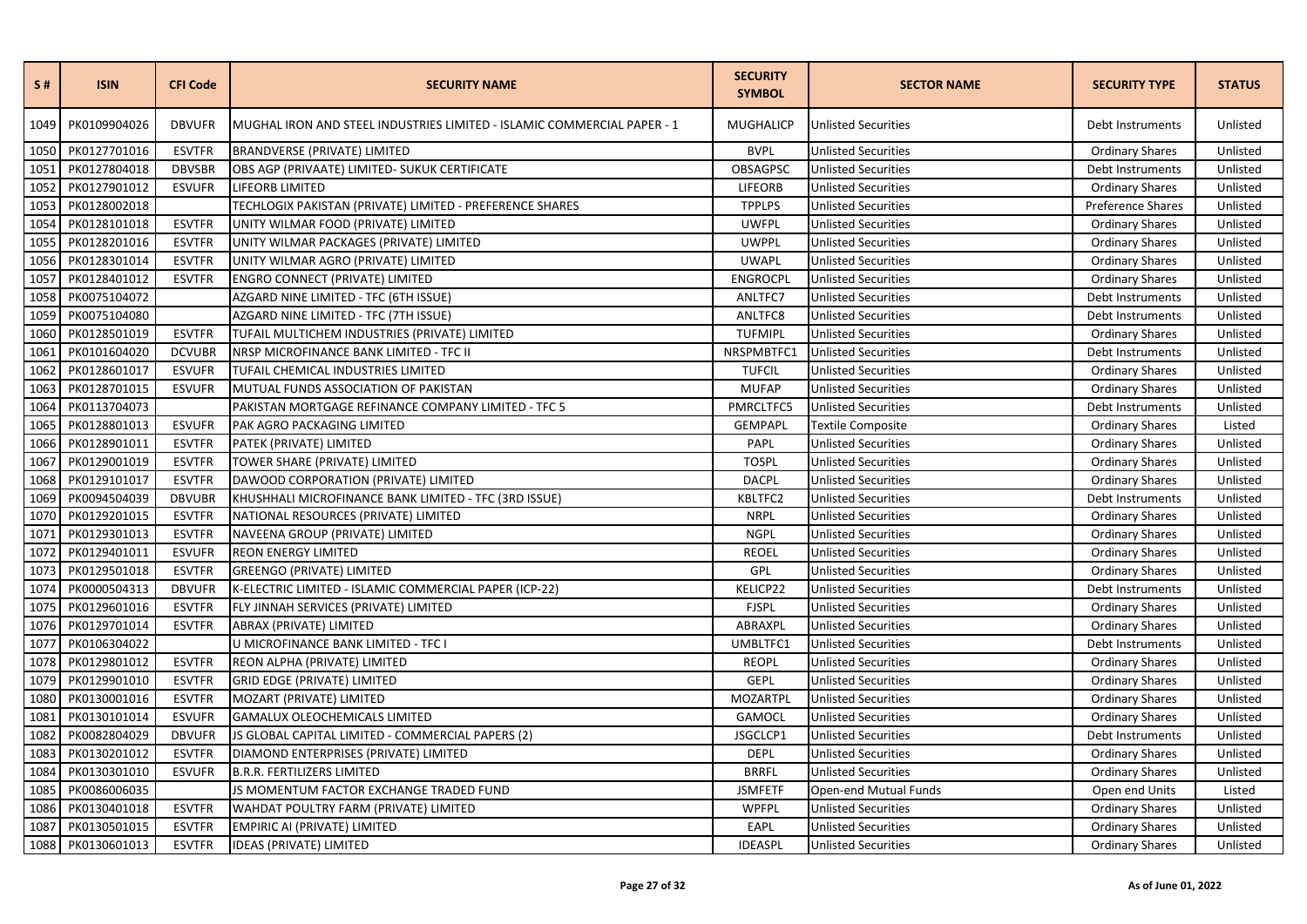| S#   | <b>ISIN</b>  | <b>CFI Code</b> | <b>SECURITY NAME</b>                                                 | <b>SECURITY</b><br><b>SYMBOL</b> | <b>SECTOR NAME</b>           | <b>SECURITY TYPE</b>   | <b>STATUS</b> |
|------|--------------|-----------------|----------------------------------------------------------------------|----------------------------------|------------------------------|------------------------|---------------|
| 1089 | PK0117504016 |                 | LUCKY ELECTRIC POWER COMPANY LIMITED - ISLAMIC COMMERCIAL PAPER - 1  | <b>LEPCLICP</b>                  | <b>Unlisted Securities</b>   | Debt Instruments       | Unlisted      |
| 1090 | PK0075104098 |                 | AZGARD NINE LIMITED - SUKUK-1                                        | ANLSC                            | <b>Unlisted Securities</b>   | Debt Instruments       | Unlisted      |
| 1091 | PK0065004118 | <b>DBVUFR</b>   | THE HUB POWER COMPANY LIMITED - SUKUK CERTIFICATES (9TH ISSUE)       | HUBCSC8                          | <b>Unlisted Securities</b>   | Debt Instruments       | Unlisted      |
| 1092 | PK0088806069 |                 | ALFALAH CONSUMER INDEX EXCHANGE TRADED FUND                          | <b>ACIETF</b>                    | <b>Exchange Traded Funds</b> | Open end Units         | Listed        |
| 1093 | PK0000504321 | <b>DBVUFR</b>   | K-ELECTRIC LIMITED - ISLAMIC COMMERCIAL PAPER (ICP-23)               | KELICP23                         | <b>Unlisted Securities</b>   | Debt Instruments       | Unlisted      |
| 1094 | PK0000504339 | <b>DBVUFR</b>   | K-ELECTRIC LIMITED - ISLAMIC COMMERCIAL PAPER (ICP-24)               | KELICP24                         | <b>Unlisted Securities</b>   | Debt Instruments       | Unlisted      |
| 1095 | PK0051604087 |                 | BANK AL HABIB LIMITED - (TFC - 2021)                                 | <b>BAHLTFC8</b>                  | <b>Unlisted Securities</b>   | Debt Instruments       | Unlisted      |
| 1096 | PK0034604121 |                 | PAK ELEKTRON LIMITED - SUKUK CERTIFICATES (6TH ISSUE)                | PAELSC6                          | <b>Unlisted Securities</b>   | Debt Instruments       | Unlisted      |
| 1097 | PK0030804014 |                 | WAVES SINGER PAKISTAN LIMITED - COMMERCIAL PAPERR - 1                | WAVESCP                          | <b>Unlisted Securities</b>   | Debt Instruments       | Unlisted      |
| 1098 | PK0130701011 | <b>ESVTFR</b>   | AKBAR ASSOCIATES (PRIVATE) LIMITED                                   | AAPL                             | <b>Unlisted Securities</b>   | <b>Ordinary Shares</b> | Unlisted      |
| 1099 | PK0011002018 |                 | HUSEIN SUGAR MILLS LIMITED - PREFERENCE SHARES                       | <b>HSMCPS</b>                    | Sugar & Allied Industries    | Preference Shares      | Listed        |
| 1100 | PK0099001049 |                 | SILK WORLD ISLAMIC REIT                                              | <b>SWIR</b>                      | Real Estate Investment Trust | <b>Ordinary Shares</b> | Unlisted      |
| 1101 | PK0113704081 |                 | PAKISTAN MORTGAGE REFINANCE COMPANY LIMITED - TFC 6                  | PMRCLTFC6                        | <b>Unlisted Securities</b>   | Debt Instruments       | Unlisted      |
| 1102 | PK0130801019 | <b>ESVUFR</b>   | ADAMJEE LIFE ASSURANCE COMPANY LIMITED                               | <b>ALIFE</b>                     | Insurance                    | <b>Ordinary Shares</b> | Listed        |
| 1103 | PK0130901017 | <b>ESVUFR</b>   | TALEEM FINANCE COMPANY LIMITED                                       | <b>TFCL</b>                      | <b>Unlisted Securities</b>   | <b>Ordinary Shares</b> | Unlisted      |
| 1104 | PK0131001015 | <b>ESVTFR</b>   | GOODCORE SOFTWARE (PRIVATE) LIMITED                                  | GCSPL                            | <b>Unlisted Securities</b>   | <b>Ordinary Shares</b> | Unlisted      |
| 1105 | PK0131101013 | <b>ESVUFR</b>   | PAK QATAR ASSET MANAGEMENT COMPANY LIMITED                           | PQAMCL                           | <b>Unlisted Securities</b>   | <b>Ordinary Shares</b> | Unlisted      |
| 1106 | PK0131201011 | <b>ESVTFR</b>   | DIAMOND SHIPPING SERVICES (PRIVATE) LIMITED                          | <b>DSSPL</b>                     | <b>Unlisted Securities</b>   | <b>Ordinary Shares</b> | Unlisted      |
| 1107 | PK0131301019 | <b>ESVTFR</b>   | CHINA POWER GENERATION COMPANY (PRIVATE) LIMITED                     | CPHGCPL                          | <b>Unlisted Securities</b>   | <b>Ordinary Shares</b> | Unlisted      |
| 1108 | PK0131401017 | <b>ESVTFR</b>   | ELECTRONICS MARKETING COMPANY (PRIVATE) LIMITED                      | <b>EMCPL</b>                     | <b>Unlisted Securities</b>   | <b>Ordinary Shares</b> | Unlisted      |
| 1109 | PK0131501014 | <b>ESVTFR</b>   | PEBBLES (PRIVATE) LIMITED                                            | PEBPL                            | <b>Unlisted Securities</b>   | <b>Ordinary Shares</b> | Unlisted      |
| 1110 | PK0088204042 |                 | JS BANK LTD. - TERM FINANCE CERTIFICATES - IV                        | JSBLTFC3                         | Debt Instrument              | Debt Instruments       | Unlisted      |
| 1111 | PK0099001056 |                 | <b>GLOBE RESIDENCY REIT</b>                                          | GRR                              | Real Estate Investment Trust | <b>Ordinary Shares</b> | Unlisted      |
| 1112 | PK0131601012 | <b>ESVUFR</b>   | <b>FAST CABLES LIMITED</b>                                           | <b>FASTCL</b>                    | <b>Unlisted Securities</b>   | <b>Ordinary Shares</b> | Unlisted      |
| 1113 | PK0131701010 | <b>ESVTFR</b>   | ABHI (PRIVATE) LIMITED                                               | ABHIPL                           | <b>Unlisted Securities</b>   | <b>Ordinary Shares</b> | Unlisted      |
| 1114 | PK0131801018 | <b>ESVTFR</b>   | SHARAF SHIPPING AGENCY (PRIVATE) LIMITED                             | SSAPL                            | <b>Unlisted Securities</b>   | <b>Ordinary Shares</b> | Unlisted      |
| 1115 | PK0131901016 | <b>ESVTFR</b>   | TELENOR PAKISTAN (PRIVATE) LIMITED                                   | <b>TELPPL</b>                    | <b>Unlisted Securities</b>   | <b>Ordinary Shares</b> | Unlisted      |
| 1116 | PK0132001014 | <b>ESVTFR</b>   | NASRA PUBLIC SCHOOL (PRIVATE) LIMITED                                | <b>NASRA</b>                     | <b>Unlisted Securities</b>   | <b>Ordinary Shares</b> | Unlisted      |
| 1117 | PK0132101012 | <b>ESVTFR</b>   | ALLIED PAINT INDUSTRIES (PRIVATE) LIMITED                            | <b>APIPL</b>                     | <b>Unlisted Securities</b>   | <b>Ordinary Shares</b> | Unlisted      |
| 1118 | PK0117504024 |                 | LUCKY ELECTRIC POWER COMPANY LIMITED - ISLAMIC COMMERCIAL PAPER - II | LEPCLICP1                        | <b>Unlisted Securities</b>   | Debt Instruments       | Unlisted      |
| 1119 | PK0086404032 |                 | ALBARAKA BANK (PAKISTAN) LIMITED - TEIR II SUKUK CERTIFICATES        | ALBARAKAS3                       | <b>Unlisted Securities</b>   | Debt Instruments       | Unlisted      |
| 1120 | PK0132201010 | <b>ESVUFR</b>   | <b>BLOCKTECH LIMITED</b>                                             | <b>BLOCKTL</b>                   | <b>Unlisted Securities</b>   | <b>Ordinary Shares</b> | Unlisted      |
| 1121 | PK0132301018 | <b>ESVUFR</b>   | ANWAR TEXTILE MILLS LIMITED                                          | ANTML                            | <b>Unlisted Securities</b>   | <b>Ordinary Shares</b> | Unlisted      |
| 1122 | PK0132401016 | <b>ESVUFR</b>   | INFRA ZAMIN PAKISTAN LIMITED                                         | <b>INFRAZPL</b>                  | <b>Unlisted Securities</b>   | <b>Ordinary Shares</b> | Unlisted      |
| 1123 | PK0086206072 |                 | HBL TOTAL TREASURY EXCHANGE TRADED FUND                              | <b>HBLTETF</b>                   | <b>Exchange Traded Funds</b> | Open end Units         | To be Listed  |
| 1124 | PK0034504073 |                 | OLP FINANCE SERVICES PAKISTAN LIMITED - TFC                          | OLPLTFC6                         | <b>Unlisted Securities</b>   | Debt Instruments       | Unlisted      |
| 1125 | PK0000504347 |                 | K-ELECTRIC LIMITED - SHORT TERM SUKUK - 1 (STS-1)                    | KELSTS1                          | <b>Unlisted Securities</b>   | Debt Instruments       | Unlisted      |
| 1126 | PK0000504354 |                 | K-ELECTRIC LIMITED - SHORT TERM SUKUK - 2 (STS-2)                    | KELSTS2                          | <b>Unlisted Securities</b>   | Debt Instruments       | Unlisted      |
| 1127 | PK0132501013 | <b>ESVUFR</b>   | INTERLOOP ASSET MANAGEMENT LIMITED                                   | ILAML                            | <b>Unlisted Securities</b>   | <b>Ordinary Shares</b> | Unlisted      |
| 1128 | PK0132601011 | <b>ESVTFR</b>   | SAAKH PHARMA (PRIVATE) LIMITED                                       | SAAKHPPL                         | <b>Unlisted Securities</b>   | <b>Ordinary Shares</b> | Unlisted      |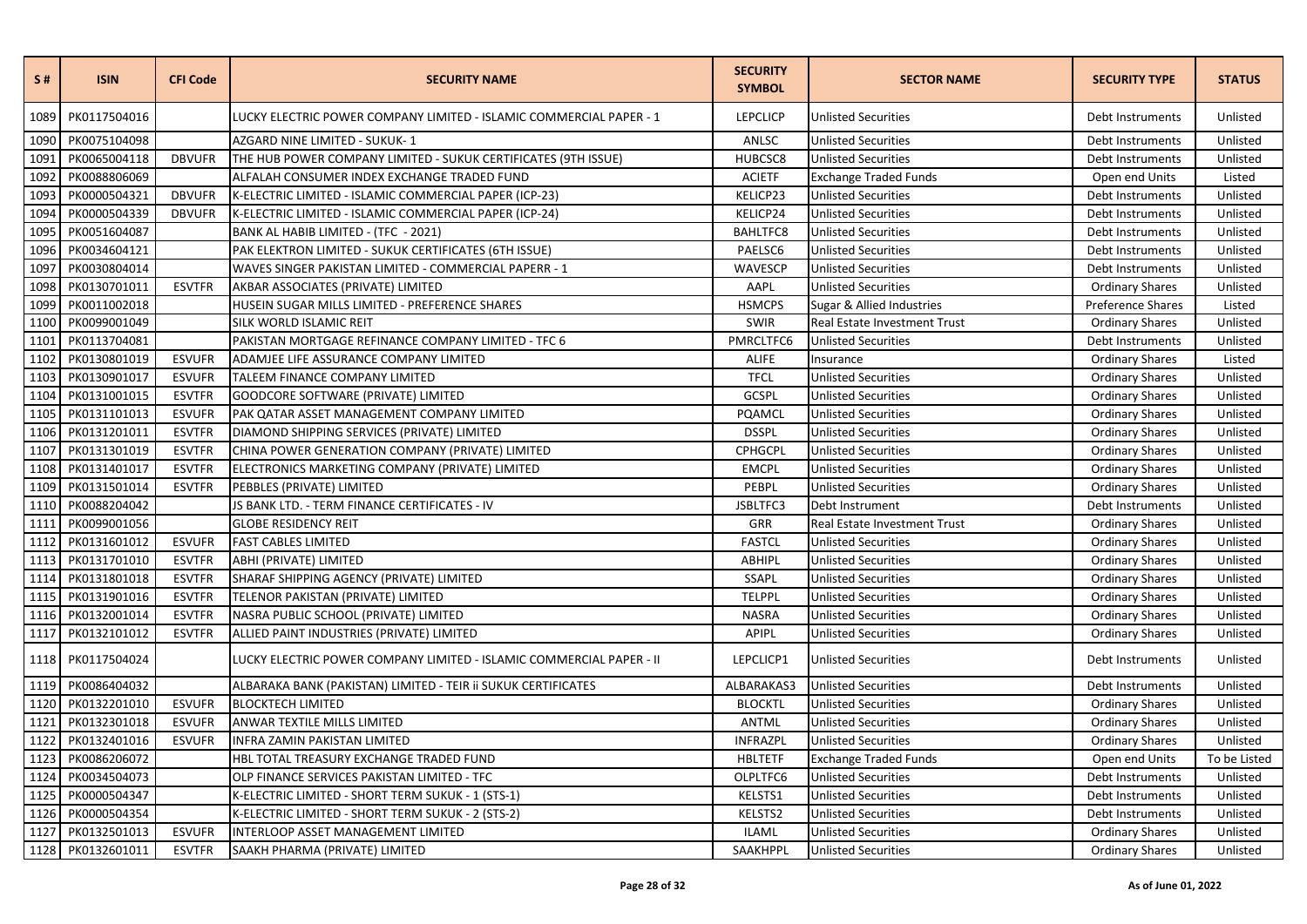| S#   | <b>ISIN</b>       | <b>CFI Code</b> | <b>SECURITY NAME</b>                              | <b>SECURITY</b><br><b>SYMBOL</b> | <b>SECTOR NAME</b>           | <b>SECURITY TYPE</b>   | <b>STATUS</b> |
|------|-------------------|-----------------|---------------------------------------------------|----------------------------------|------------------------------|------------------------|---------------|
| 1129 | PK0000504362      |                 | K-ELECTRIC LIMITED - SHORT TERM SUKUK - 3 (STS-3) | KELSTS3                          | <b>Unlisted Securities</b>   | Debt Instruments       | Unlisted      |
| 1130 | PK0132701019      | <b>ESVTFR</b>   | SOORTY ENTERPRISES (PRIVATE) LIMITED              | SOORTYEPL                        | <b>Unlisted Securities</b>   | <b>Ordinary Shares</b> | Unlisted      |
| 1131 | PK0132801017      | <b>ESVUFR</b>   | <b>DESCON ENGINEERING LIMITED</b>                 | <b>DESCONEL</b>                  | <b>Unlisted Securities</b>   | <b>Ordinary Shares</b> | Unlisted      |
| 1132 | PK0027103065      | <b>RSSXXR</b>   | EAST WEST INSURANCE COMPANY LIMITED - LOR         | EWICR2                           | Insurance                    | Rights (Renounciable)  | Listed        |
| 1133 | PK0117504032      |                 | LUCKY ELECTRIC POWER COMPANY LIMITED - SUKUK-1    | <b>LEPCLSC</b>                   | <b>Unlisted Securities</b>   | Debt Instruments       | Unlisted      |
| 1134 | PK12T0206226      | <b>DBZTFR</b>   | TREASURY BILL-12 MONTH - 03/06/2021 AUCTION # 593 |                                  | Government Securities        | Debt Instruments       | Listed        |
| 1135 | PK06T0206228      | <b>DBZTFR</b>   | TREASURY BILL-06 MONTH - 02/12/2021 AUCTION # 606 |                                  | <b>Government Securities</b> | Debt Instruments       | Listed        |
| 1136 | PK03T0206225      | <b>DBZTFR</b>   | TREASURY BILL-03 MONTH - 10/03/2022 AUCTION # 613 |                                  | <b>Government Securities</b> | Debt Instruments       | Listed        |
| 1137 | PK12T1606226      | <b>DBZTFR</b>   | TREASURY BILL-12 MONTH - 17/06/2021 AUCTION # 594 |                                  | <b>Government Securities</b> | Debt Instruments       | Listed        |
| 1138 | PK06T1606228      | <b>DBZTFR</b>   | TREASURY BILL-06 MONTH - 16/12/2021 AUCTION # 607 |                                  | <b>Government Securities</b> | Debt Instruments       | Listed        |
| 1139 | PK03T1606225      | <b>DBZTFR</b>   | TREASURY BILL-03 MONTH - 24/03/2022 AUCTION # 614 |                                  | <b>Government Securities</b> | Debt Instruments       | Listed        |
| 1140 | PK06T3006229      | <b>DBZTFR</b>   | TREASURY BILL-06 MONTH - 30/12/2021 AUCTION # 608 |                                  | <b>Government Securities</b> | Debt Instruments       | Listed        |
| 1141 | PK03T3006226      | <b>DBZTFR</b>   | TREASURY BILL-03 MONTH - 07/04/2022 AUCTION # 615 |                                  | <b>Government Securities</b> | Debt Instruments       | Listed        |
| 1142 | PK06T1407221      | <b>DBZTFR</b>   | TREASURY BILL-06 MONTH - 13/01/2022 AUCTION # 609 |                                  | <b>Government Securities</b> | Debt Instruments       | Listed        |
| 1143 | PK03T1407228      | <b>DBZTFR</b>   | TREASURY BILL-03 MONTH - 21/04/2022 AUCTION # 616 |                                  | <b>Government Securities</b> | Debt Instruments       | Listed        |
| 1144 | PK06T2807221      | <b>DBZTFR</b>   | TREASURY BILL-06 MONTH - 27/01/2022 AUCTION # 610 |                                  | <b>Government Securities</b> | Debt Instruments       | Listed        |
| 1145 | PK03T2807228      | <b>DBZTFR</b>   | TREASURY BILL-03 MONTH - 28/04/2022 AUCTION # 617 |                                  | <b>Government Securities</b> | Debt Instruments       | Listed        |
| 1146 | PK06T1108225      | <b>DBZTFR</b>   | TREASURY BILL-06 MONTH - 10/02/2022 AUCTION # 611 |                                  | <b>Government Securities</b> | Debt Instruments       | Listed        |
| 1147 | PK03T1108222      | <b>DBZTFR</b>   | TREASURY BILL-03 MONTH - 19/05/2022 AUCTION # 618 |                                  | Government Securities        | Debt Instruments       | Listed        |
| 1148 | PK06T2508225      | <b>DBZTFR</b>   | TREASURY BILL-06 MONTH - 24/02/2022 AUCTION # 612 |                                  | <b>Government Securities</b> | Debt Instruments       | Listed        |
| 1149 | PK12T0809227      | <b>DBZTFR</b>   | TREASURY BILL-12 MONTH - 09/09/2021 AUCTION # 600 |                                  | <b>Government Securities</b> | Debt Instruments       | Listed        |
| 1150 | PK06T0809229      | <b>DBZTFR</b>   | TREASURY BILL-06 MONTH - 10/03/2022 AUCTION # 613 |                                  | <b>Government Securities</b> | Debt Instruments       | Listed        |
| 1151 | PK06T2209220      | <b>DBZTFR</b>   | TREASURY BILL-06 MONTH - 24/03/2022 AUCTION # 614 |                                  | <b>Government Securities</b> | Debt Instruments       | Listed        |
| 1152 | PK06T0610221      | <b>DBZTFR</b>   | TREASURY BILL-06 MONTH - 07/04/2022 AUCTION # 615 |                                  | <b>Government Securities</b> | Debt Instruments       | Listed        |
| 1153 | PK06T2010222      | <b>DBZTFR</b>   | TREASURY BILL-06 MONTH - 21/04/2022 AUCTION # 616 |                                  | Government Securities        | Debt Instruments       | Listed        |
| 1154 | PK06T0311226      | <b>DBZTFR</b>   | TREASURY BILL-06 MONTH - 28/04/2022 AUCTION # 617 |                                  | <b>Government Securities</b> | Debt Instruments       | Listed        |
| 1155 | PK06T1711226      | <b>DBZTFR</b>   | TREASURY BILL-06 MONTH - 19/05/2022 AUCTION # 618 |                                  | <b>Government Securities</b> | Debt Instruments       | Listed        |
| 1156 | PK12T0112226      | <b>DBZTFR</b>   | TREASURY BILL-12 MONTH - 02/12/2021 AUCTION # 606 |                                  | <b>Government Securities</b> | Debt Instruments       | Listed        |
| 1157 | PK12T1512226      | <b>DBZTFR</b>   | TREASURY BILL-12 MONTH - 16/12/2021 AUCTION # 607 |                                  | <b>Government Securities</b> | Debt Instruments       | Listed        |
| 1158 | PK12T2912227      | <b>DBZTFR</b>   | TREASURY BILL-12 MONTH - 30/12/2021 AUCTION # 608 |                                  | Government Securities        | Debt Instruments       | Listed        |
| 1159 | PK12T1201234      | <b>DBZTFR</b>   | TREASURY BILL-12 MONTH - 13/01/2022 AUCTION # 609 |                                  | <b>Government Securities</b> | Debt Instruments       | Listed        |
| 1160 | PK12T2601234      | <b>DBZTFR</b>   | TREASURY BILL-12 MONTH - 27/01/2022 AUCTION # 610 |                                  | Government Securities        | Debt Instruments       | Listed        |
| 1161 | PK12T0902238      | <b>DBZTFR</b>   | TREASURY BILL-12 MONTH - 10/02/2022 AUCTION # 611 |                                  | <b>Government Securities</b> | Debt Instruments       | Listed        |
| 1162 | PK12T2302239      | <b>DBZTFR</b>   | TREASURY BILL-12 MONTH - 24/02/2022 AUCTION # 612 |                                  | <b>Government Securities</b> | Debt Instruments       | Listed        |
| 1163 | PK12T0903236      | <b>DBZTFR</b>   | TREASURY BILL-12 MONTH - 10/03/2022 AUCTION # 613 |                                  | <b>Government Securities</b> | Debt Instruments       | Listed        |
| 1164 | PK12T2403235      | <b>DBZTFR</b>   | TREASURY BILL-12 MONTH - 24/03/2022 AUCTION # 614 |                                  | <b>Government Securities</b> | Debt Instruments       | Listed        |
| 1165 | PK12T0604230      | <b>DBZTFR</b>   | TREASURY BILL-12 MONTH - 07/04/2022 AUCTION # 615 |                                  | <b>Government Securities</b> | Debt Instruments       | Listed        |
| 1166 | PK12T2004231      | <b>DBZTFR</b>   | TREASURY BILL-12 MONTH - 21/04/2022 AUCTION # 616 |                                  | <b>Government Securities</b> | Debt Instruments       | Listed        |
| 1167 | PK12T0405232      | <b>DBZTFR</b>   | TREASURY BILL-12 MONTH - 28/04/2022 AUCTION # 617 |                                  | <b>Government Securities</b> | Debt Instruments       | Listed        |
| 1168 | PK12T1805232      | <b>DBZTFR</b>   | TREASURY BILL-12 MONTH - 19/05/2022 AUCTION # 618 |                                  | <b>Government Securities</b> | Debt Instruments       | Listed        |
|      | 1169 PK03L1906234 |                 | PAKISTAN INVESTMENT BOND-03 YEARS - 18/06/2020    |                                  | <b>Government Securities</b> | Debt Instruments       | Listed        |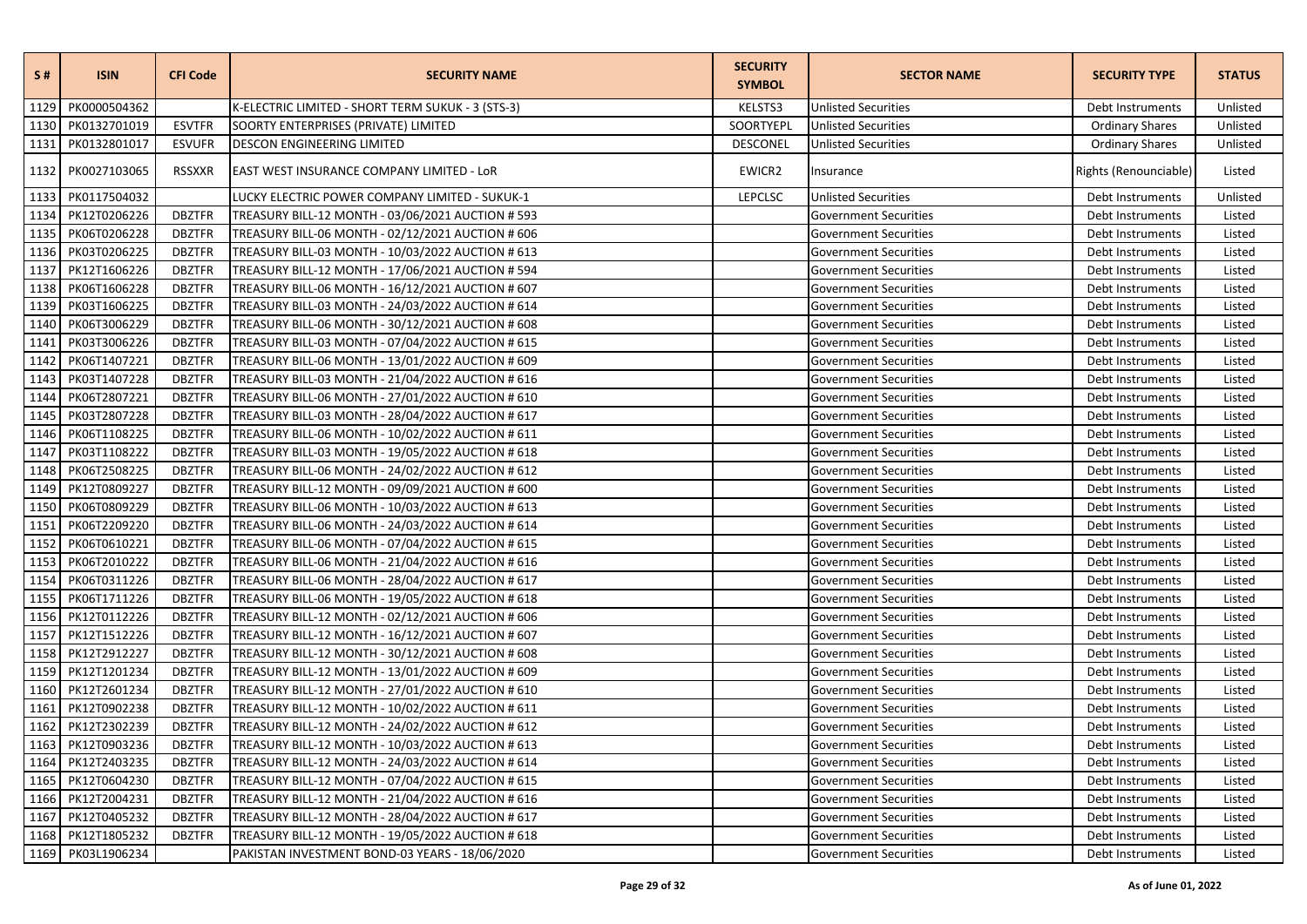| S#   | <b>ISIN</b>       | <b>CFI Code</b> | <b>SECURITY NAME</b>                           | <b>SECURITY</b><br><b>SYMBOL</b> | <b>SECTOR NAME</b>           | <b>SECURITY TYPE</b> | <b>STATUS</b> |
|------|-------------------|-----------------|------------------------------------------------|----------------------------------|------------------------------|----------------------|---------------|
| 1170 | PK05L1806256      |                 | PAKISTAN INVESTMENT BOND-05 YEARS - 18/06/2020 |                                  | <b>Government Securities</b> | Debt Instruments     | Listed        |
|      | 1171 PK10L3105285 |                 | PAKISTAN INVESTMENT BOND-10 YEARS - 31/05/2018 |                                  | <b>Government Securities</b> | Debt Instruments     | Listed        |
|      | 1172 PK10L2806289 |                 | PAKISTAN INVESTMENT BOND-10YEARS-28/6/2018     |                                  | <b>Government Securities</b> | Debt Instruments     | Listed        |
|      | 1173 PK10L0908285 |                 | PAKISTAN INVESTMENT BOND-10YEARS-09/08/2018    |                                  | <b>Government Securities</b> | Debt Instruments     | Listed        |
|      | 1174 PK10L2102291 |                 | PAKISTAN INVESTMENT BOND-10 YEARS - 21/02/2019 |                                  | <b>Government Securities</b> | Debt Instruments     | Listed        |
|      | 1175 PK10L2103299 |                 | PAKISTAN INVESTMENT BOND-10 YEARS - 21/03/2019 |                                  | <b>Government Securities</b> | Debt Instruments     | Listed        |
|      | 1176 PK10L1804293 |                 | PAKISTAN INVESTMENT BOND-10 YEARS - 18/04/2019 |                                  | <b>Government Securities</b> | Debt Instruments     | Listed        |
|      | 1177 PK10L3005295 |                 | PAKISTAN INVESTMENT BOND-10 YEARS - 30/05/2019 |                                  | <b>Government Securities</b> | Debt Instruments     | Listed        |
|      | 1178 PK10L2706299 |                 | PAKISTAN INVESTMENT BOND-10 YEARS - 27/06/2019 |                                  | <b>Government Securities</b> | Debt Instruments     | Listed        |
|      | 1179 PK10L2507291 |                 | PAKISTAN INVESTMENT BOND-10 YEARS - 25/07/2019 |                                  | <b>Government Securities</b> | Debt Instruments     | Listed        |
|      | 1180 PK10L2208296 |                 | PAKISTAN INVESTMENT BOND-10 YEARS - 22/08/2019 |                                  | Government Securities        | Debt Instruments     | Listed        |
|      | 1181 PK10L1806306 |                 | PAKISTAN INVESTMENT BOND-10 YEARS - 18/06/2020 |                                  | <b>Government Securities</b> | Debt Instruments     | Listed        |
|      | 1182 PK05L0605261 |                 | PAKISTAN INVESTMENT BOND-05 YEARS - 06/05/2021 |                                  | <b>Government Securities</b> | Debt Instruments     | Listed        |
|      | 1183 PK10P1907220 | <b>DBFTFR</b>   | PAKISTAN INVESTMENT BOND-10 YEAR - 19/07/2012  |                                  | <b>Government Securities</b> | Debt Instruments     | Listed        |
|      | 1184 PK03P1909221 | <b>DBFTFR</b>   | PAKISTAN INVESTMENT BOND-03 YEARS - 19/09/2019 |                                  | <b>Government Securities</b> | Debt Instruments     | Listed        |
|      | 1185 PK05P1207233 | <b>DBFTFR</b>   | PAKISTAN INVESTMENT BOND-05 YEARS - 12/07/2018 |                                  | <b>Government Securities</b> | Debt Instruments     | Listed        |
|      | 1186 PK03P2008239 | <b>DBFTFR</b>   | PAKISTAN INVESTMENT BOND-03 YEARS - 20/08/2020 |                                  | <b>Government Securities</b> | Debt Instruments     | Listed        |
|      | 1187 PK15P3008232 | <b>DBFTFR</b>   | PAKISTAN INVESTMENT BOND-15 YEAR - 30/08/2008  |                                  | <b>Government Securities</b> | Debt Instruments     | Listed        |
|      | 1188 PK20P2001246 | <b>DBFTFR</b>   | PAKISTAN INVESTMENT BOND-20 YEAR - 20/01/2004  |                                  | <b>Government Securities</b> | Debt Instruments     | Listed        |
|      | 1189 PK20P1006246 | <b>DBFTFR</b>   | PAKISTAN INVESTMENT BOND-20 YEAR - 10/06/2004  |                                  | <b>Government Securities</b> | Debt Instruments     | Listed        |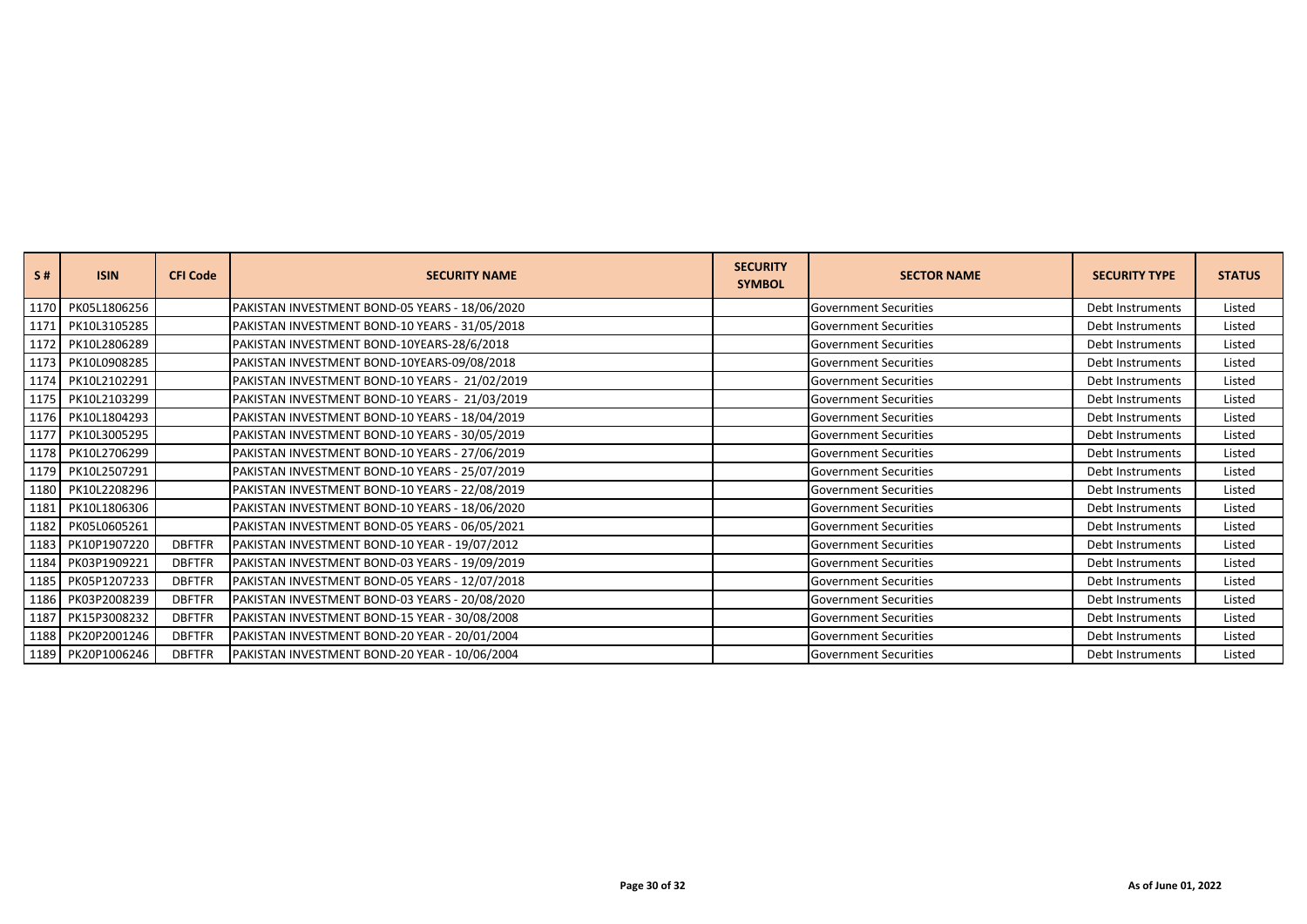| <b>S#</b> | <b>ISIN</b>       | <b>CFI Code</b> | <b>SECURITY NAME</b>                                 | <b>SECURITY</b><br><b>SYMBOL</b> | <b>SECTOR NAME</b>           | <b>SECURITY TYPE</b> | <b>STATUS</b> |
|-----------|-------------------|-----------------|------------------------------------------------------|----------------------------------|------------------------------|----------------------|---------------|
| 1190      | PK10P1707240      | <b>DBFTFR</b>   | PAKISTAN INVESTMENT BOND -10 YEAR -17/7/2014         |                                  | <b>Government Securities</b> | Debt Instruments     | Listed        |
| 1191      | PK03P0508248      | <b>DBFTFR</b>   | PAKISTAN INVESTMENT BOND-03 YEAR - 05/08/2021        |                                  | Government Securities        | Debt Instruments     | Listed        |
| 1192      | PK05P1909242      | <b>DBFTFR</b>   | PAKISTAN INVESTMENT BOND-05 YEARS - 19/09/2019       |                                  | <b>Government Securities</b> | Debt Instruments     | Listed        |
| 1193      | PK10P2603257      | <b>DBFTFR</b>   | PAKISTAN INVESTMENT BOND-10 YEARS - 26/03/2015       |                                  | <b>Government Securities</b> | Debt Instruments     | Listed        |
| 1194      | PK05P1510255      | <b>DBFTFR</b>   | PAKISTAN INVESTMENT BOND-05 YEARS - 15/10/2020       |                                  | <b>Government Securities</b> | Debt Instruments     | Listed        |
| 1195      | PK10P2104264      | <b>DBFTFR</b>   | PAKISTAN INVESTMENT BOND-10 YEARS - 21/04/2016       |                                  | Government Securities        | Debt Instruments     | Listed        |
| 1196      | PK15P1808260      | <b>DBFTFR</b>   | PAKISTAN INVESTMENT BOND-15YEAR - 18/08/2026         |                                  | <b>Government Securities</b> | Debt Instruments     | Listed        |
| 1197      | PK20P3110269      | <b>DBFTFR</b>   | PAKISTAN INVESTMENT BOND-20 YEAR - 31/10/2006        |                                  | <b>Government Securities</b> | Debt Instruments     | Listed        |
| 1198      | PK10P2912260      | <b>DBFTFR</b>   | PAKISTAN INVESTMENT BOND-10 YEARS - 29/12/2016       |                                  | Government Securities        | Debt Instruments     | Listed        |
| 1199      | PK05P2904275      | <b>DBFTFR</b>   | PAKISTAN INVESTMENT BOND-05 YEARS - 29/04/2022       |                                  | <b>Government Securities</b> | Debt Instruments     | Listed        |
| 1200      | PK10P1207282      | <b>DBFTFR</b>   | PAKISTAN INVESTMENT BOND-10 YEAR - 12/07/2018        |                                  | <b>Government Securities</b> | Debt Instruments     | Listed        |
| 1201      | PK20P3008281      | <b>DBFTFR</b>   | PAKISTAN INVESTMENT BOND-20 YEAR - 30/08/2008        |                                  | <b>Government Securities</b> | Debt Instruments     | Listed        |
| 1202      | PK10P1909291      | <b>DBFTFR</b>   | PAKISTAN INVESTMENT BOND-10 YEARS - 19/09/2019       |                                  | <b>Government Securities</b> | Debt Instruments     | Listed        |
| 1203      | PK10P1012302      | <b>DBFTFR</b>   | PAKISTAN INVESTMENT BOND-10 YEARS - 10/12/2020       |                                  | <b>Government Securities</b> | Debt Instruments     | Listed        |
| 1204      | PK20P1808310      | <b>DBFTFR</b>   | PAKISTAN INVESTMENT BOND-20 YEAR - 18/08/2011        |                                  | <b>Government Securities</b> | Debt Instruments     | Listed        |
| 1205      | PK15P1604354      | <b>DBFTFR</b>   | PAKISTAN INVESTMENT BOND-15 YEAR - 16/04/2020        |                                  | Government Securities        | Debt Instruments     | Listed        |
| 1206      | PK30P2212362      | <b>DBFTFR</b>   | PAKISTAN INVESTMENT BOND-30 YEAR - 22/12/2006        |                                  | <b>Government Securities</b> | Debt Instruments     | Listed        |
| 1207      | PK30P3008389      | <b>DBFTFR</b>   | PAKISTAN INVESTMENT BOND-30 YEAR - 30/08/2008        |                                  | <b>Government Securities</b> | Debt Instruments     | Listed        |
| 1208      | PK20P1909399      | <b>DBFTFR</b>   | PAKISTAN INVESTMENT BOND-20 YEAR - 19/09/2019        |                                  | <b>Government Securities</b> | Debt Instruments     | Listed        |
| 1209      | PK05S3004251      | <b>DBVTFR</b>   | GOP IJARA SUKUK CERTIFICATE-GIS20 (30-04-2020)       |                                  | Government Securities        | Debt Instruments     | Listed        |
| 1210      | PK05S2905250      | <b>DBVTFR</b>   | GOP IJARA SUKUK CERTIFICATE-GIS(VRR)-19 (29-05-2020) |                                  | <b>Government Securities</b> | Debt Instruments     | Listed        |
| 1211      | PK05S2406259      | <b>DBVTFR</b>   | GOP IJARA SUKUK CERTIFICATE-GIS(VRR)-20 (24-06-2020) |                                  | <b>Government Securities</b> | Debt Instruments     | Listed        |
| 1212      | PK05S2907256      | <b>DBVTFR</b>   | GOP IJARA SUKUK CERTIFICATE-GIS(VRR)-21 (29-07-2020) |                                  | Government Securities        | Debt Instruments     | Listed        |
| 1213      | PK05S0912258      | <b>DBVTFR</b>   | GOP IJARA SUKUK CERTIFICATE-GIS(VRR)-22 (09-12-2020) |                                  | <b>Government Securities</b> | Debt Instruments     | Listed        |
| 1214      | PK05S0610266      | <b>DBVTFR</b>   | GOP IJARA SUKUK CERTIFICATE-GIS(VRR)-23 (06-10-2021) |                                  | <b>Government Securities</b> | Debt Instruments     | Listed        |
| 1215      | PK05S2910268      | <b>DBVTFR</b>   | GOP IJARA SUKUK CERTIFICATE-GIS(VRR)-24 (29-10-2021) |                                  | <b>Government Securities</b> | Debt Instruments     | Listed        |
| 1216      | PK05S2704273      | <b>DBVTFR</b>   | GOP IJARA SUKUK CERTIFICATE-GIS(VRR)-25 (27-04-2022) |                                  | Government Securities        | Debt Instruments     | Listed        |
| 1217      | PK05F2907253      |                 | GOP IJARA SUKUK CERTIFICATE-GIS20 (29-07-2020)       |                                  | <b>Government Securities</b> | Debt Instruments     | Listed        |
| 1218      | PK05F2001263      |                 | GOP IJARA SUKUK CERTIFICATE-GIS21 (20-01-2021)       |                                  | Government Securities        | Debt Instruments     | Listed        |
| 1219      | PK05F0610263      |                 | GOP IJARA SUKUK CERTIFICATE-GIS21 (06-10-2021)       |                                  | Government Securities        | Debt Instruments     | Listed        |
| 1220      | PK05F1512260      |                 | GOP IJARA SUKUK CERTIFICATE-GIS23 (15-12-2021)       |                                  | <b>Government Securities</b> | Debt Instruments     | Listed        |
| 1221      | PK05F2704270      |                 | GOP IJARA SUKUK CERTIFICATE-GIS24 (27-04-2022)       |                                  | <b>Government Securities</b> | Debt Instruments     | Listed        |
| 1222      | PK03A2210233      |                 | PAKISTAN INVESTMENT BOND PFL-03 YEARS - 22/10/2020   |                                  | <b>Government Securities</b> | Debt Instruments     | Listed        |
| 1223      | PK05A2210253      |                 | PAKISTAN INVESTMENT BOND PFL-05 YEARS - 22/10/2020   |                                  | Government Securities        | Debt Instruments     | Listed        |
| 1224      | PK10A2210303      |                 | PAKISTAN INVESTMENT BOND PFL-10 YEARS - 22/10/2020   |                                  | <b>Government Securities</b> | Debt Instruments     | Listed        |
| 1225      | PK03L3112237      |                 | PAKISTAN INVESTMENT BOND - 03 YEARS - 31/12/2020     |                                  | Government Securities        | Debt Instruments     | Listed        |
| 1226      | PK03A0710242      |                 | PAKISTAN INVESTMENT BOND PFL-03 YEARS - 07/10/2021   |                                  | <b>Government Securities</b> | Debt Instruments     | Listed        |
| 1227      | PK03A0704252      |                 | PAKISTAN INVESTMENT BOND PFL-03 YEARS - 07/04/2022   |                                  | <b>Government Securities</b> | Debt Instruments     | Listed        |
| 1228      | PK02B0511228      |                 | PAKISTAN INVESTMENT BOND PFL-02 YEARS - 05/11/2020   |                                  | <b>Government Securities</b> | Debt Instruments     | Listed        |
| 1229      | PK02B2608238      |                 | PAKISTAN INVESTMENT BOND PFL-02 YEARS - 26/08/2021   |                                  | <b>Government Securities</b> | Debt Instruments     | Listed        |
|           | 1230 PK02B3012232 |                 | PAKISTAN INVESTMENT BOND PFL-02 YEARS - 30/12/2021   |                                  | <b>Government Securities</b> | Debt Instruments     | Listed        |